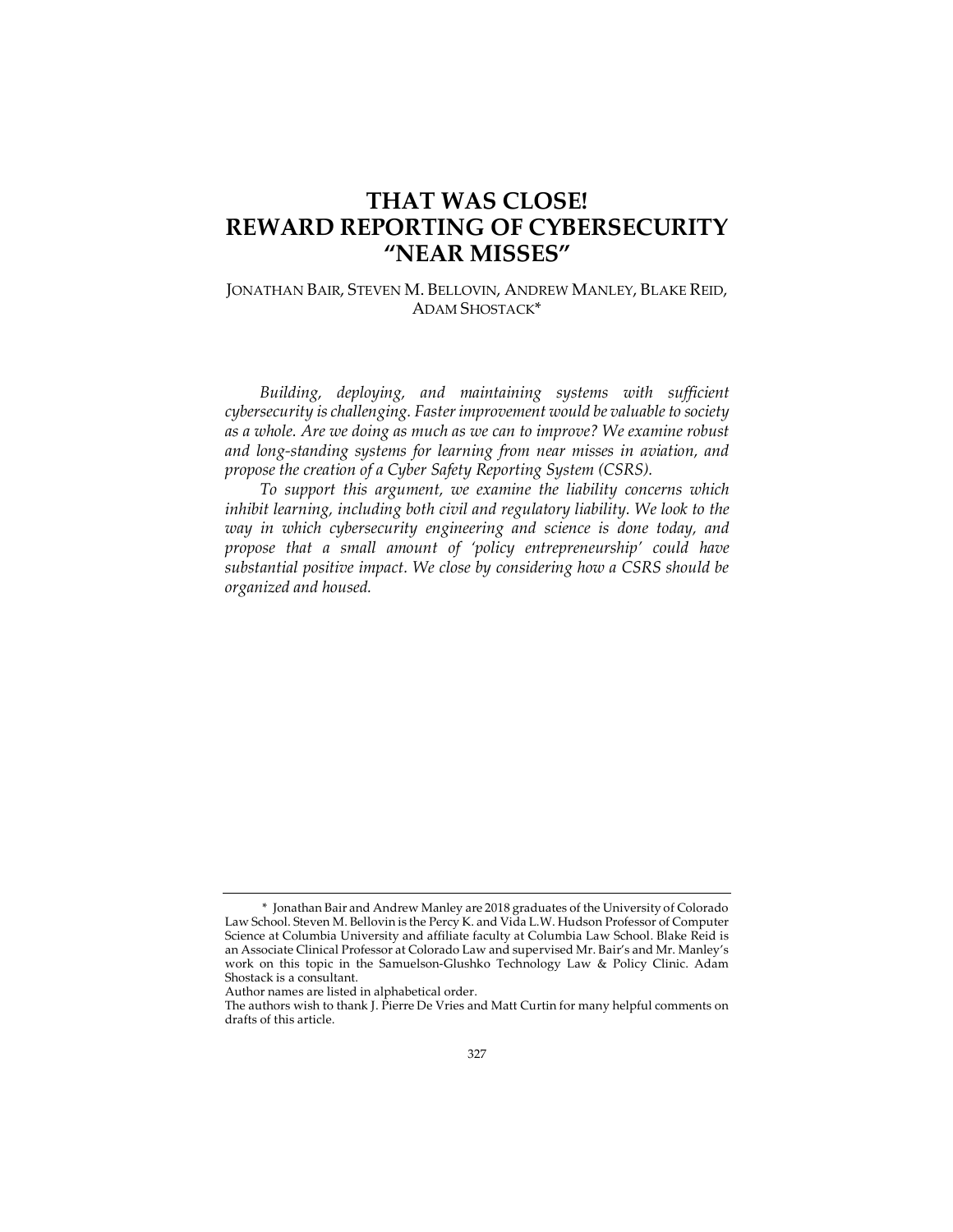328 COLO. TECH. L.J. [Vol. 16.2

| INTRODUCTION |    |                                                              | 328  |
|--------------|----|--------------------------------------------------------------|------|
|              | А. | Need for Information                                         | 328  |
|              | В. | Mandatory Incident Reporting/Investigation has Challenges329 |      |
|              | C. | The Aviation Sector Offers Robust Models331                  |      |
|              | D. | Our Proposal                                                 |      |
| I.           |    |                                                              |      |
|              | А. |                                                              |      |
|              | В. |                                                              |      |
|              | C. |                                                              |      |
| H.           |    |                                                              |      |
|              | А. | What Security Practices and Outcomes are Important?343       |      |
|              | В. | The Importance of Data                                       |      |
| HI.          |    | POLICY ENTREPRENEURSHIP CAN STIMULATE SCIENTIFIC             |      |
|              |    | EFFORTS                                                      | 351  |
|              | А. | The First Pillar: Encouraging Experimentation and            |      |
|              |    | Providing Leniency                                           | 352  |
|              | В. | The Second Pillar: Confidentiality and Anonymity             |      |
|              |    | Must be Protected                                            | .356 |
|              | C. |                                                              | 357  |
|              | D. |                                                              |      |
|              | Ε. |                                                              | 360  |
|              | F. |                                                              |      |
| CONCLUSION   |    |                                                              |      |
|              | А. | Industry Should Experiment With Near-Miss Reporting364       |      |
|              | В. | Regulators Should Reward Reporting of Near Misses364         |      |

## **INTRODUCTION**

## *A. Need for Information*

In aviation, medicine, nuclear power plant operation, and even mountaineering, near misses are treated as an important source of knowledge. Each field has a formalized and structured near-miss reporting and analysis system. These systems give practitioners, researchers, and regulators many of the benefits of accident investigations without the human or economic costs of those accidents. In cybersecurity, we do not have such a system, but we do have a lot of accidents. Could a near-miss program be helpful? What would it look like? What issues do we need to address to bring it about?

The proliferation of technology provides consumers immeasurable benefits, but also creates great vulnerability. In recent years, we have seen explosive growth in the number of damaging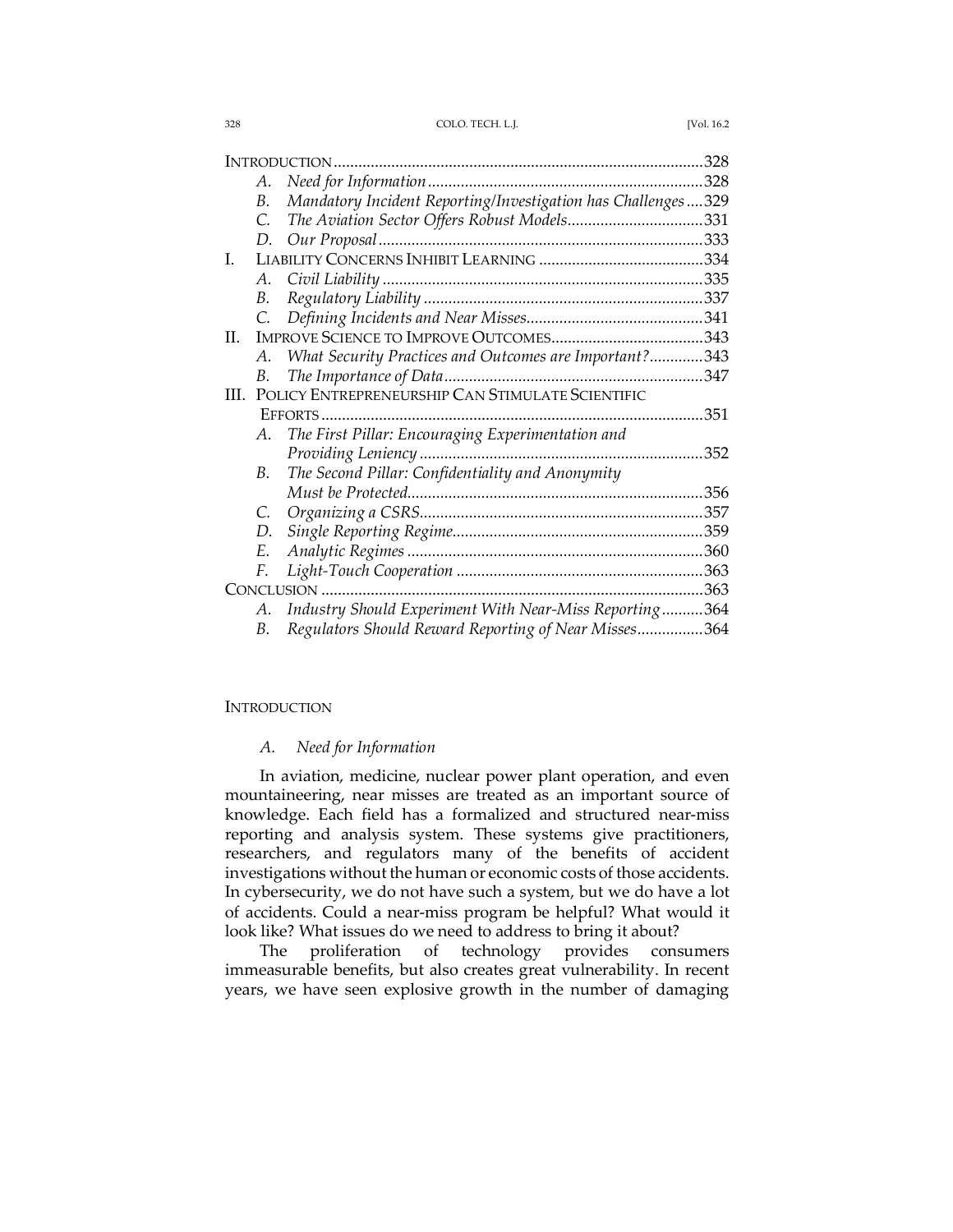cyber-attacks.1 2017 alone saw worms and malware such as WannaCry, Petya, NotPetya, Bad Rabbit, and the massive Equifax breach, among many others.2 Uber was the target of several lawsuits within days after disclosing a breach and (apparent) ransom payment.<sup>3</sup> Currently, there is no mechanism in place to facilitate understanding of these threats, or their commonalities.

While information regarding the causes of major breaches may occasionally become public after the fact, what is lacking is an aggregated data set which could be analyzed for research purposes. Collecting data about such incidents is difficult because of liability concerns. Moreover, there is a linguistic quagmire in the definitions of breach, incident, and hack, all of which are intimately interconnected with reporting mandates and liability concerns. We propose here to stay outside that debate, and instead look to "near misses." We consider a near miss to be an event short of a full incident, because some controls function as intended and contain the damage.<sup>4</sup> For example, if a person clicks on a link in a phishing email, and the phishing site has been taken down, then that event would be a near miss.5 Research into near misses could provide clues as to trends in attacks, the effectiveness of controls, and avoidable mistakes made on the part of operators, among other valuable data.

## *B. Mandatory Incident Reporting/Investigation has Challenges*

There is an important distinction to be made between reporting on vulnerabilities and reporting on incidents, and we limit our

<sup>1.</sup> Tara Seals, *Cyber-Attack Volume Doubled in First Half of 2017*, INFOSECURITY https://www.infosecurity-magazine.com/news/cyberattack-volumedoubled-2017/ [https://perma.cc/3WBK-XYSF].

<sup>2.</sup> Bill Chappell, *WannaCry Ransomware: What We Know Monday*, NPR (May 15, 2017, 2:31 PM), http://www.npr.org/sections/thetwo-way/2017/05/15/528451534/ wannacry-ransomware-what-we-know-Monday [https://perma.cc/XSS4-X8BP]; Brian Krebs, '*Petya' Ransomware Outbreak Goes Global*, KREBS ON SECURITY (June 27, 2017), https://krebsonsecurity.com/2017/06/petya-ransomware-outbreak-goes-global/ [https://perma.cc/AX5R-BPZX]; Josh Fruhlinger, *Petya Ransomware and NotPetya Malware:* 

*What You Need to Know Now*, CSO (Oct. 17, 2017, 2:59 AM), https://www.csoonline.com/ article/3233210/ransomware/petya-and-notpetya-the-basics.html [https://perma.cc/3MWK-9FAF]; Taylor Hatmaker, *A New Ransomware Attack Called Bad Rabbit Looks Related to NotPetya*, TECHCRUNCH (Oct. 24, 2017), https://techcrunch.com/2017/10/24/badrabbit-notpetya-russiaukraine-ransomware-malware/ [https://perma.cc/RNS8-HX2P]; Elizabeth Weise, *A Timeline of Events Surrounding the Equifax Data Breach*, USA TODAY (Sept. 26, 2017, 12:06 PM), https://www.usatoday.com/story/tech/2017/09/26/timeline-events-surrounding-equifax-

data-breach/703691001/ [https://perma.cc/9YNF-TNF8]; Zack Whittaker, *These were 2017's Biggest Hacks, Leaks, and Data Breaches*, ZDNET (Dec. 18, 2017, 5:21 AM), http://www.zdnet.com/pictures/biggest-hacks-leaks-and-data-breaches-2017/ [https:// perma.cc/374G-63MD].

<sup>3</sup>*. See* Cyrus Farivar, *Uber Hit With 2 Lawsuits Over Gigantic 2016 Data Breach*, ARS TECHNICA (Nov. 23, 2017, 3:02 AM), https://arstechnica.com/tech-policy/2017/11/uber-hitwith-2-lawsuits-over-gigantic-2016-data-breach/ [https://perma.cc/P4HL-357Y].

<sup>4</sup>*. See* discussion *infra* Section I.C.

<sup>5</sup>*. See* discussion *infra* Section I.C.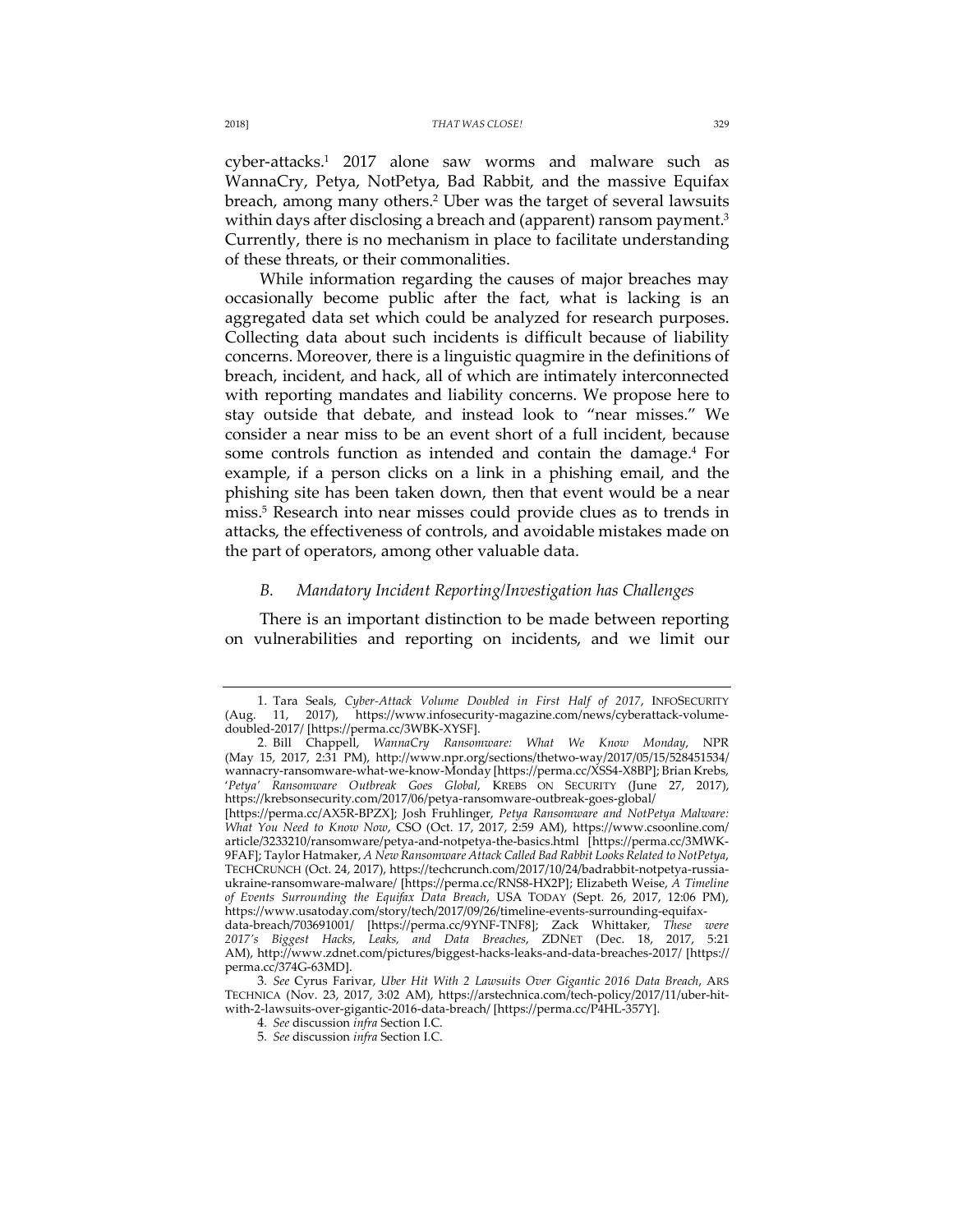discussion to the latter.<sup>6</sup> One possible regime for gathering such information would be to require disclosure of incidents, and to create a public investigations board which would analyze incidents and issue public reports on them.7 Mandatory reporting and investigations would result in better data collection.<sup>8</sup> The regime would also cause firms to internalize, to some extent, the externalities of security.9

However, there are challenges that have made a mandatory reporting regime difficult to implement<sup>10</sup>, and there are claims that such a regime would be more costly than beneficial.<sup>11</sup> Microsoft points out that mandatory reporting may cause firms to divert resources from more effective security measures to complying with inefficient and unnecessary reporting requirements.<sup>12</sup> Additionally, the lack of clearly defined terms in this area makes determining what does and doesn't qualify as a reportable event challenging.13 Mandatory reporting regimes are often one-way, with the government requiring private actors to disclose information, but failing to reciprocate.14 Because private actors will err on the side of compliance, they are likely to overreport, causing high-value data to become buried and less easy to identify.15 And to ensure compliance, private actors' legal counsel may discourage disclosure to anyone other than the government

15*. Id*.

<sup>6.</sup> Vulnerabilities is a term of art in computer security, and those policy questions have been extensively explored and debated at the highest levels of government. *See* Rob Joyce, *Improving and Making the Vulnerability Equities Process Transparent is the Right Thing to Do*, THE WHITE HOUSE (Nov. 15, 2017), https://www.whitehouse.gov/articles/improving-makingvulnerability-equities-process-transparent-right-thing/ [https://perma.cc/ZTW6-NAB3].

<sup>7</sup>*. See* NAT'L RESEARCH COUNCIL, COMPUTERS AT RISK: SAFE COMPUTING IN THE INFORMATION AGE 179–205 (1991).

<sup>8</sup>*. See, e.g.*, Steven M. Bellovin, *The Major Cyberincident Investigations Board*, 10 IEEE SECURITY & PRIVACY 96 (Nov.-Dec. 2012).

<sup>9.</sup> Stefan Laube & Rainer Böhme, *The Economics of Mandatory Security Breach Reporting to Authorities*, 2 J. CYBERSECURITY 29, 29–31 (2016) (arguing that mandatory breach reporting "can incentivize firms to enhance their security levels, leading to a reduction of breach probabilities in the economy. Thus, less breaches propagate and negatively affect others.").

<sup>10.</sup> *See* Steven M. Bellovin & Adam Shostack, *Input to the Commission on Enhancing National Cybersecurity* (2016), https://www.cs.columbia.edu/~smb/papers/Current\_and\_ Future\_States\_of\_Cybersecurity-Bellovin-Shostack.pdf [https://perma.cc/FM4N-ZP4R].

<sup>11</sup>*. See, e.g.*, DEPARTMENT OF HOMELAND SECURITY, ENHANCING RESILIENCE THROUGH CYBER INCIDENT DATA SHARING AND ANALYSIS: OVERCOMING PERCEIVED OBSTACLES TO SHARING INTO A CYBER INCIDENT DATA REPOSITORY (2015), https://www.dhs.gov/ sites/default/files/publications/Overcoming%20Perceived%20Obstacles%20White%20Paper \_1.pdf [https://perma.cc/3JZY-KHWE].

<sup>12</sup>*. Cybersecurity Policy Toolkit: Mandatory Incident Disclosure Models*, MICROSOFT, https://query.prod.cms.rt.microsoft.com/cms/api/am/binary/RW5Alw (last visited Mar. 24, 2018) [https://perma.cc/QC5F-HST3].

<sup>13</sup>*. Id*.

<sup>14</sup>*. Should Companies be Required to Share Information About Cyberattacks?*, WALL STREET J. (May 22, 2016, 10:00 PM), https://www.wsj.com/articles/should-companies-be-required-toshare-information-about-cyberattacks-1463968801 [https://perma.cc/G4KR-NH9E].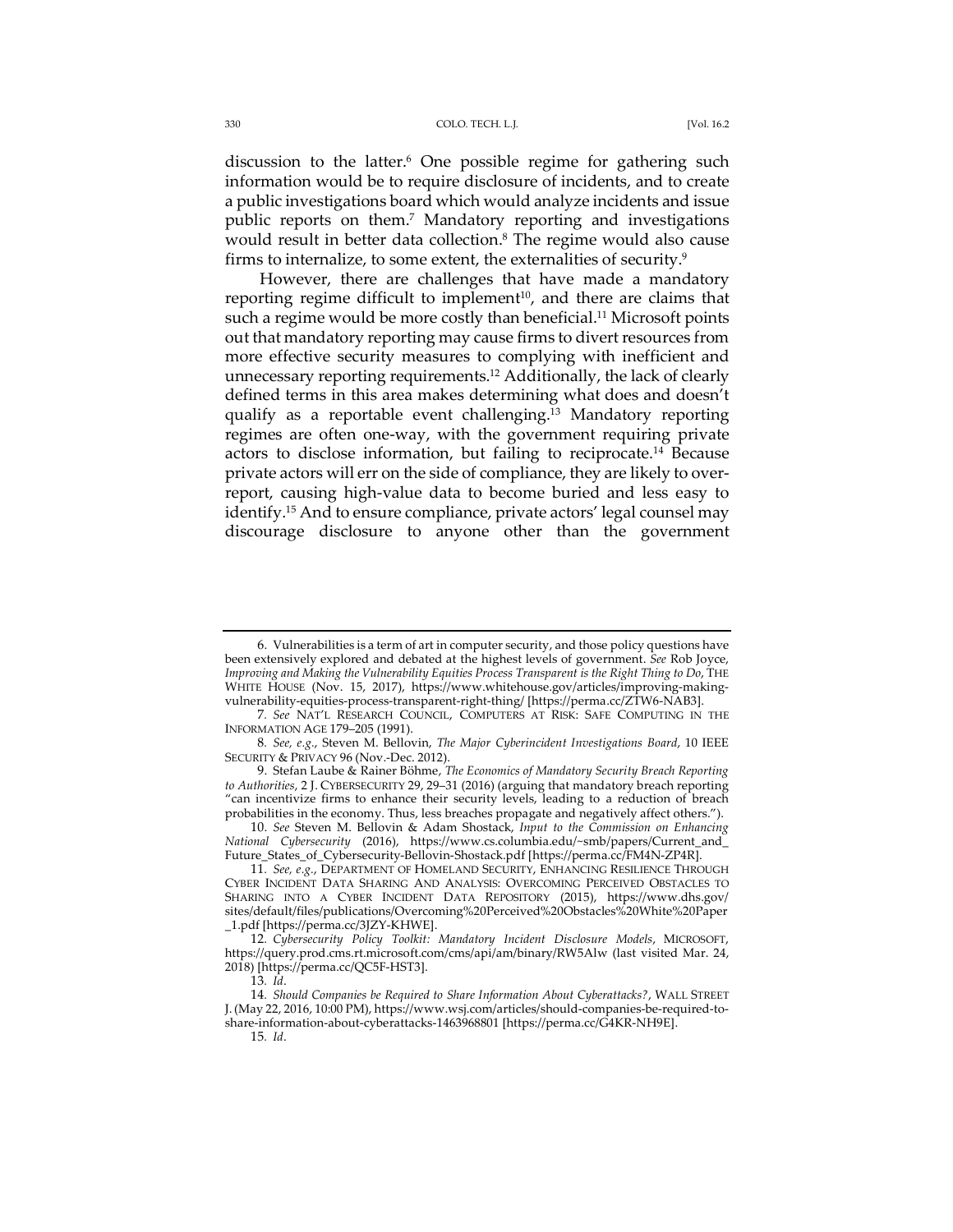authority.16 As such, if a mandatory reporting regime is crafted incorrectly, it may result in an increase in social cost.17

## *C. The Aviation Sector Offers Robust Models*

An alternative is a voluntary reporting scheme, possibly combined with an incentive scheme, whereby organizations who experience a near miss would file a report encompassing important details of the event to some neutral party. That party would encode the data and place it in a database, perform analyses, and issue reports. This database could then be used both by researchers and by the industry as a whole. People could learn what works, what does not work, and where the weak spots in security are.

The adoption of such a voluntary confidential information sharing system has proved valuable to the aviation industry. The most notable, and one of the earliest, is the Aviation Safety Reporting System (ASRS) housed within the National Aeronautics and Space Administration (NASA).<sup>18</sup> The ASRS is a system which collects voluntary information regarding near misses in aviation.<sup>19</sup> This data is then analyzed to identify weaknesses in safety systems, and possibly to identify means to prevent similar incidents occurring in the future, thus improving the safety of air travel overall.20 The ASRS is successful for multiple reasons: First, it recognizes that to understand "why people did what they did, the best approach is to just ask [them]."21 Adequately anonymizing the data, and ensuring confidentiality and security of the data encourages reporters to be more open and honest in their responses.<sup>22</sup> Additionally, NASA is a well-respected scientific agency without any enforcement interests, which reduces concerns that a reporter risks drawing unwanted attention to themselves.<sup>23</sup> And the FAA, for its part, treats reporting to the ASRS as "indicative of a constructive attitude" and will include that in its determination of penalties if incidents are reported in a timely manner.<sup>24</sup> These penalties

<sup>16.</sup> MICROSOFT, *supra* note 12.

<sup>17.</sup> Laube & Böhme, *supra* note 9 ("Interdependence between information systems allows breaches to propagate and negatively affect others . . . [causing] negative externalities in an economy." In other words, creating a social cost.).

<sup>18</sup>*. Program Briefing*, AVIATION SAFETY REPORTING SYSTEM, https://asrs.arc.nasa.gov/ overview/summary.html (last visited Mar. 24, 2018) [https://perma.cc/36BG-Y8ET].

<sup>19</sup>*. Id*.

<sup>20</sup>*. Id*.

<sup>21.</sup> ASRS: THE Case for CONFIDENTIAL INCIDENT REPORTING SYSTEMS, https:// asrs.arc.nasa.gov/docs/rs/60\_Case\_for\_Confidential\_Incident\_Reporting.pdf (last visited Mar. 24, 2018) [https://perma.cc/W3WD-3JCB].

<sup>22</sup>*. Id*.

<sup>23</sup>*. Id*.

<sup>24.</sup> FAA, ADVISORY CIRCULAR: AVIATION SAFETY REPORTING PROGRAM (2011), https://www.faa.gov/documentLibrary/media/Advisory\_Circular/AC%2000-46E.pdf [https://perma.cc/T9KR-6PDZ].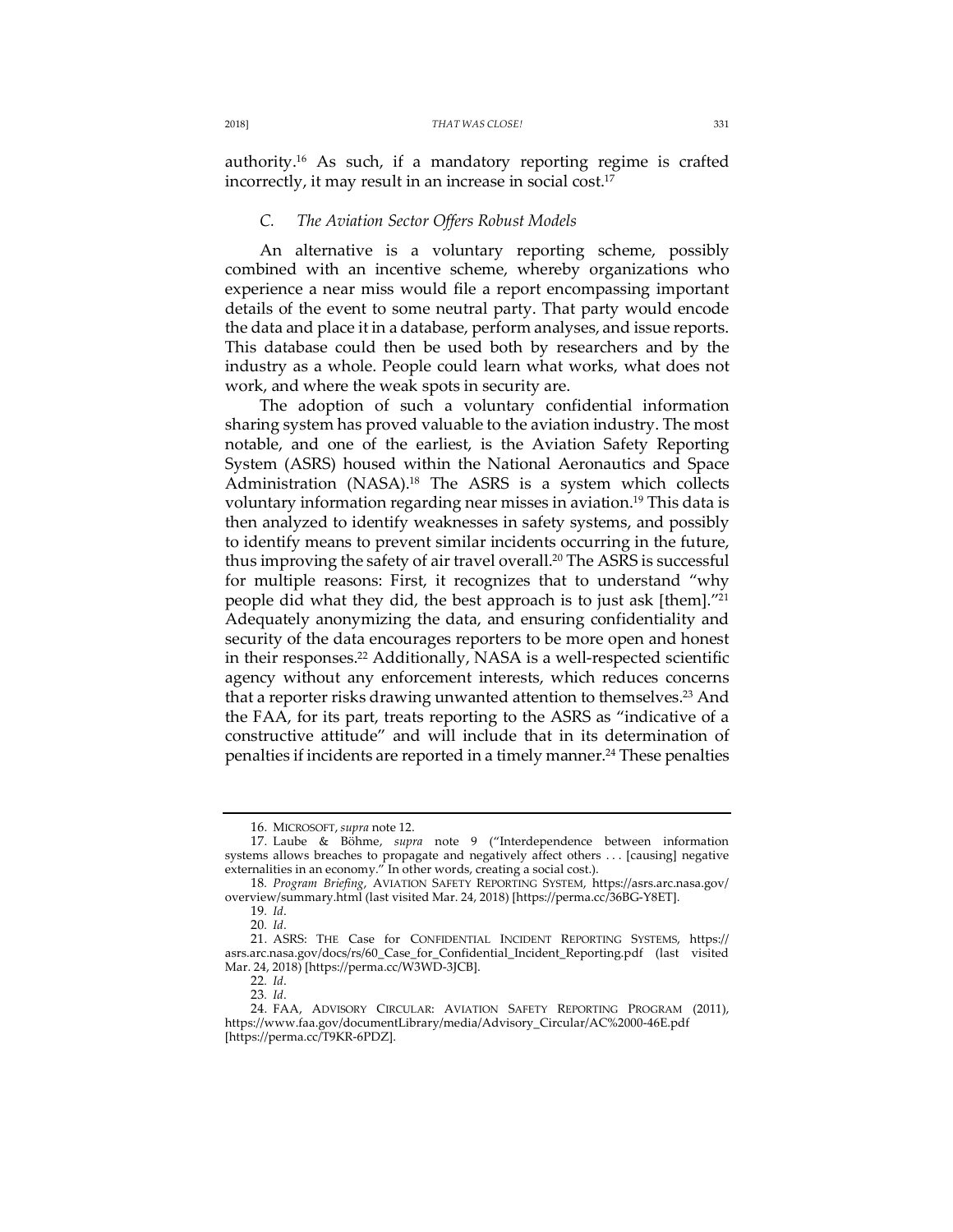can be quite severe, including revoking a license and ending a career in aviation, and so mitigating those penalties becomes quite important.

A clear definition of what constitutes an accident allows the FAA to investigate accidents, while rewarding the reporting of near-miss events to NASA. Moreover, "Title 14 of the Code of Federal Regulations (14 C.F.R.) part 91, section 91.25 prohibits the use of any reports submitted to NASA under the ASRS (or information derived therefrom) in any disciplinary action, except information concerning criminal offenses or accidents that are covered under paragraphs 7a(1) and 7a(2)."25

These features have led to a successful program. ASRS' intake of reports, which averaged 400 reports per month in its inaugural year, has now grown to an average of over 7,600 reports per month.<sup>26</sup> These reports are also used to generate safety alerts, with the underlying problem being addressed in 56% of instances where an alert was issued, and action taken as a direct result of the alert in 22% of instances.27 The database of de-identified reports is also searchable and open, handling over 1,500 queries per month.28 And lastly, the ASRS publishes a monthly newsletter, *Callback,* aiming to provide educational safety information to the aviation community.<sup>29</sup> They are sufficiently valued that the U.S. ASRS program has been emulated in the aviation regulations of many other countries. $30$ 

In addition to ASRS, airlines tend to operate internal "aviation safety programs," some of which feed into other cross-organizational safety programs, such as the FAA's Aviation Safety Information Analysis and Sharing (ASIAS) System.31

Voluntary information sharing regimes are also frequently employed in other industries. The Federal Railroad Administration operates a Confidential Close Call Reporting System (C<sup>3</sup>RS).<sup>32</sup> As with ASRS, the C<sup>3</sup>RS allows for confidential reporting of unsafe conditions

32*. Confidential Close Call Reporting System – C3RS*, FED. RAILROAD ADMIN., https://www.fra.dot.gov/c3rs (last visited Mar. 24, 2018) [https://perma.cc/Y68X-U7CN].

<sup>25</sup>*. Id*.

<sup>26.</sup> AVIATION SAFETY REPORTING SYSTEM, ASRS 2016 PROGRAM BRIEFING (2016), https://asrs.arc.nasa.gov/docs/ASRS\_ProgramBriefing2016.pdf [https://perma.cc/ N6XT-2C5E].

<sup>27</sup>*. Id*. at 26.

<sup>28</sup>*. Id*. at 33.

<sup>29</sup>*. Id*. at 37.

<sup>30</sup>*. Id*. at 48.

<sup>31.</sup> ASIAS performs analysis between organizations, learning from telemetry data that one airline or another experiences meaningfully more issues flying into a given airfield. *About ASIAS*, FAA, https://www.asias.faa.gov/apex/f?p=100:1:::::: (last visited Mar. 24, 2018) [https://perma.cc/QQ9R-JTAB]; *Performance Success Stories How the FAA and Airlines Sleuth for Safety*, FAA (Aug. 2016), https://www.faa.gov/nextgen/snapshots/stories/?slide=36 [https://perma.cc/5K9H-JGT7]. We focus on ASRS in this article in part because the technology sector has more diverse equipment, operated in more diverse ways and with less rigor than the aviation sector. The obvious rejoinder of "standardize more" would likely have an impact on the amount of innovation in the sector.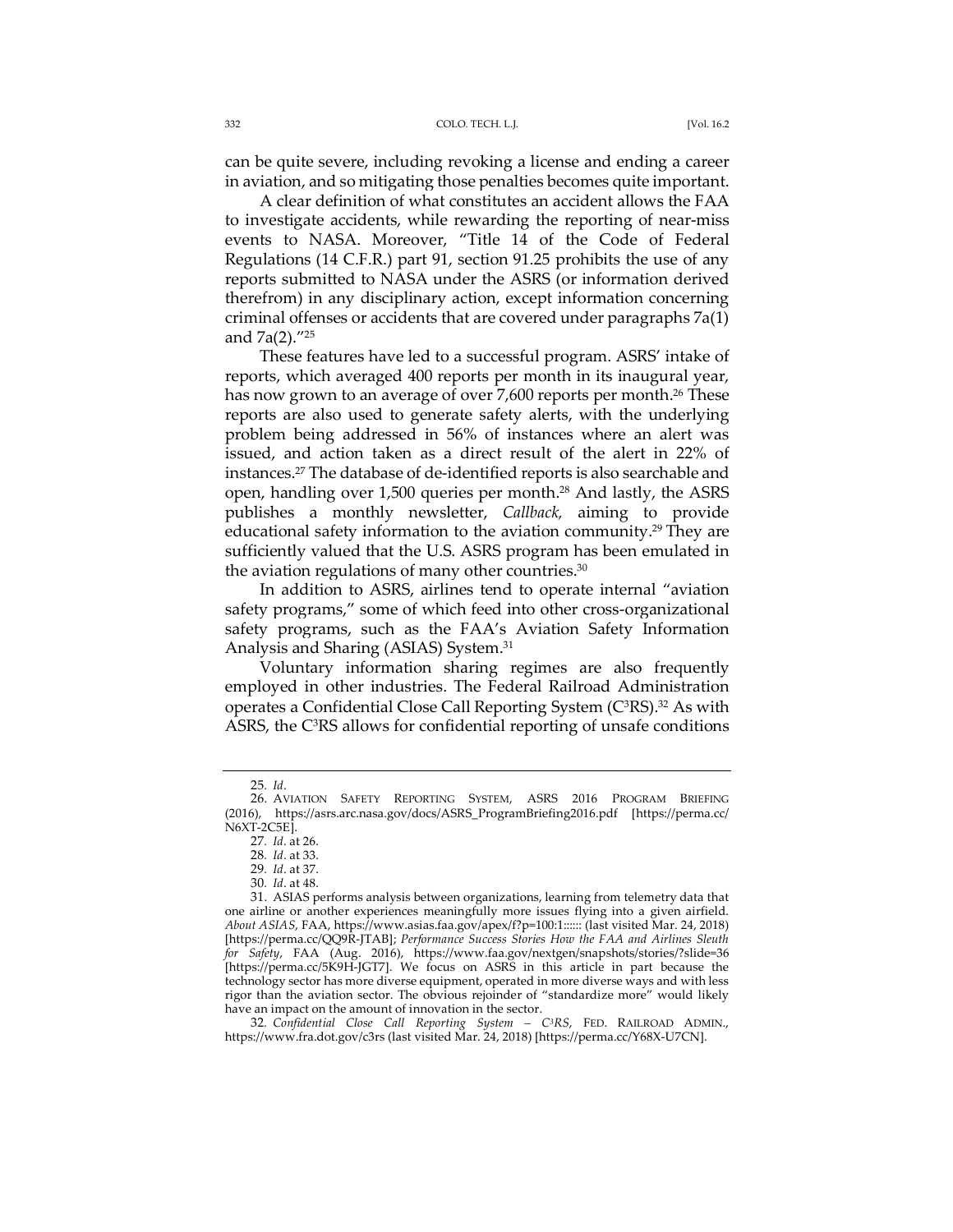by stake holders, which in turn allows for changes in rail transportation which make the system safer.<sup>33</sup> A similar system can be found for medical devices with the Food and Drug Administration, and for nuclear power plants in the IAEA.<sup>34</sup> Some, but not all, of these schemes involve explicit incentive structures.<sup>35</sup> Similar programs for near-miss reporting exist in other fields, ranging from medicine<sup>36</sup> to mountaineering.37

## *D. Our Proposal*

We propose the creation of a similar system for cybersecurity near misses. When there is a near miss, companies and their employees would be encouraged to file a report with some organization. As is done for aviation, this organization would review the report for completeness (and solicit additional data if necessary), anonymize it, publish it in a database, and analyze the reports and data for actionable results. We call this system a Cyber Security Reporting System, CSRS, in homage to the ASRS.

There are some obvious challenges. The first, of course, is the reluctance of corporate executives to disclose details of an event, be it incident or near miss. They may be afraid of liability, $38$  of personal

<sup>33</sup>*. Id*.

<sup>34</sup>*. Adverse Event Reporting Data Files*, FDA, https://www.fda.gov/ MedicalDevices/Safety/ReportaProblem/ucm124064.htm (last visited March 24, 2018) [https://perma.cc/EZA3-SAYQ]; INTERNATIONAL ATOMIC ENERGY AGENCY, GUIDE ON INCIDENT REPORTING SYSTEM FOR RESEARCH REACTORS (2000), https://wwwns.iaea.org/downloads/ni/irsrr/guidelines.pdf [https://perma.cc/7A88-W2MH].

<sup>35.</sup> Incentives matter because cybersecurity staff frequently have more work than time, and an incentive program will help ensure that data is gathered, written down, and sent to an analysis center.

<sup>36</sup>*. See Adverse Events, Near Misses*, *and Errors,* PATIENT SAFETY NETWORK, https:// psnet.ahrq.gov/primers/primer/34/adverse-events-near-misses-and-errors (last updated June 2017) [https://perma.cc/9YM4-FDFX]; such programs are not only in the U.S. For example, in "Learning from Near Misses," The Canadian Medical Protective Association opens with a reference to aviation: "A near miss in aviation refers to 2 aircraft in flight narrowly missing a collision with each other. A near miss in medicine is an event that might have resulted in harm but the problem did not reach the patient because of timely intervention by healthcare providers or the patient or family, or due to good fortune. Near misses may also be referred to as 'close calls' calls or 'good catches.'" *Learning from Near Misses*, CANADIAN MED. PROTECTIVE ASS'N, https://www.cmpa-acpm.ca/serve/docs/ ela/goodpracticesguide/pages/adverse\_events/Quality\_improvement/learning\_from\_near\_ misses-e.html (last visited Mar. 24, 2018) [https://perma.cc/VM2S-VK8N].

<sup>37.</sup> The American Alpine Club publishes an annual series of books, of "Accidents in North American Climbing." ACCIDENTS IN NORTH AMERICAN CLIMBING, AMERICAN ALPINE CLUB (2017); *See also* MAUD VANPOULLE ET AL., INCIDENTS AND NEAR-MISSES IN MOUNTAIN SPORTS, (2017).

<sup>38</sup>*. See infra* Section I.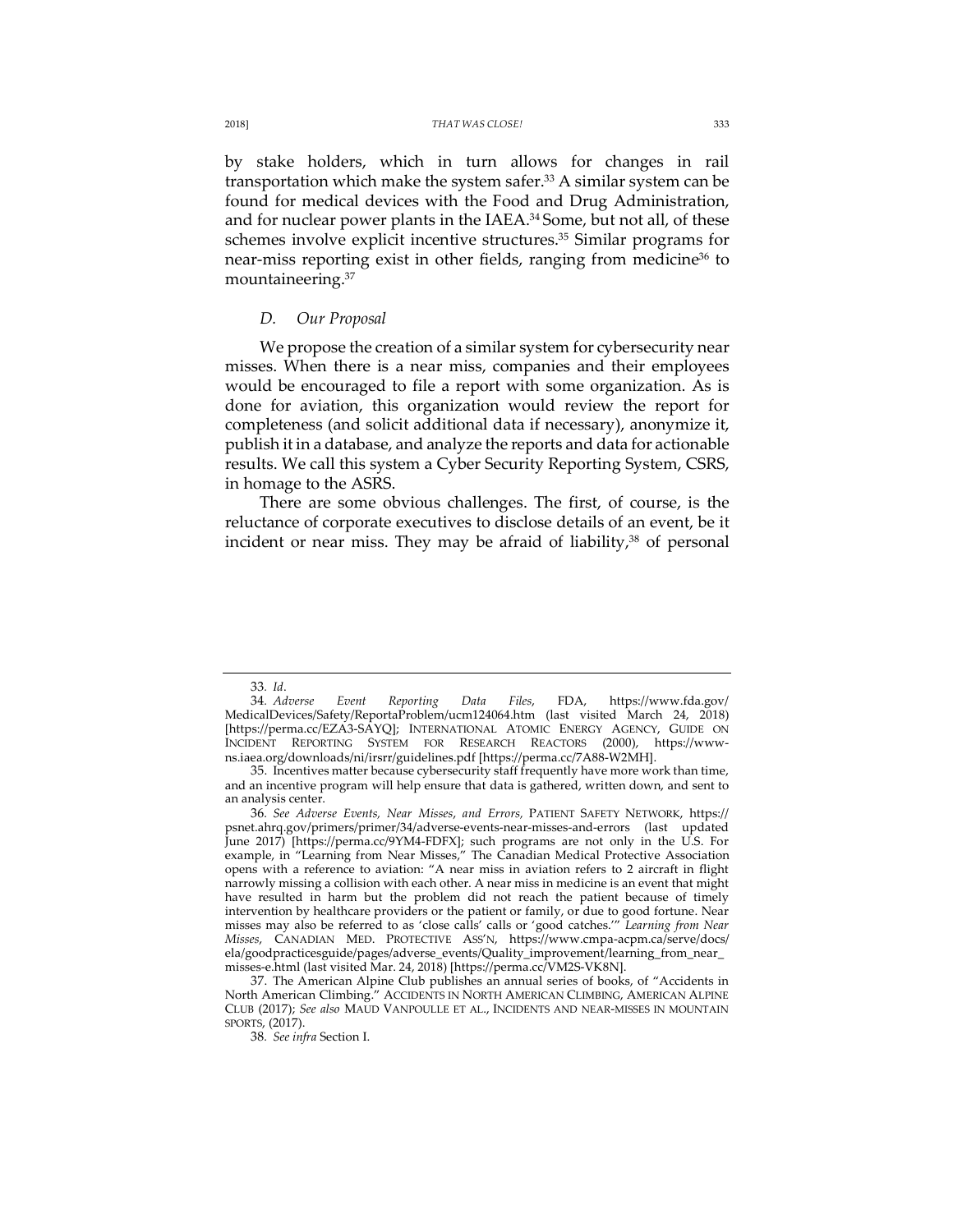jeopardy, $39$  investor reaction, $40$  or even disclosing details of their network and its weaknesses to other attackers.

A second challenge is actually setting up the reporting system. Apart from the issue of who would run it or pay for it, actually handling the reports is challenging. It's hard to preserve necessary details while still obscuring the identity of the reporting organization; it's also difficult to protect individual employees from fear of possible retaliation.

Still, this seems to us to be the best approach to gathering and analyzing this very important data. Right now, it is difficult for defenders to learn what has or hasn't worked; voluntary reporting seems more feasible for learning useful defensive lessons than other approaches.

This paper will first address both the civil and regulatory liability companies face under the current regime, and how our current lack of clear definitions make navigating such liabilities difficult. It will then turn to current practices and the rationales behind them, how better information can enable scientific work to improve those practices, and how regulators can encourage experimentation and learning. Lastly, this paper will address why action is necessary, what specifically needs to be done, and explains why the proposal presented in this paper is the best solution.

## I. LIABILITY CONCERNS INHIBIT LEARNING

The continuing failure to adequately develop cybersecurity has prompted calls for a new regulatory framework and government intervention.41 In the absence of such an overarching federal

<sup>39.</sup> The Equifax breach cost the chief executive officer, chief information officer, and chief security officer their jobs. *See* Cyrus Farivar, *After Huge Equifax Breach, CEO 'Retires*,*'* ARS TECHNICA (Sept. 26, 2017, 7:42 AM)), https://arstechnica.com/tech-policy/2017/09/afterhuge-equifax-breach-ceo-retires [https://perma.cc/Z82S-2RAG]; Cyrus Farivar, *Equifax CIO, CSO 'Retire' in Wake of Huge Security Breach*, ARS TECHNICA (Sept. 15, 2017, 4:54 PM), https://arstechnica.com/tech-policy/2017/09/equifax-cio-cso-retire-in-wake-ofhuge-security-breach/ [https://perma.cc/8MBD-2RQX].

<sup>40</sup>*. See* Michael E. Kanell, *Equifax Faces Bumpy Road, but Expected to Survive*, MYSANANTONIO.COM (Nov. 24, 2017, 2:12 PM), http://www.mysanantonio.com/business/ national/article/Equifax-faces-bumpy-road-but-expected-to-survive-12381707.php (stating that Equifax lost about a third of its market value following the breach) [https://perma.cc/W3G6-LJB7].

<sup>41</sup>*. See* Bruce Schneier, *Don't Waste Your Breath Complaining to Equifax about Data Breach,*  CNN (Sept. 11, 2017, 6:23 PM), http://cnn.it/2gYLiM4 [https://perma.cc/8E5L-W9HG]; Bruce Schneier, *On the Equifax Data Breach*, SCHNEIER ON SECURITY (Sept. 13, 2017, 12:49 PM), https:// www.schneier.com/blog/archives/2017/09/on\_the\_equifax\_.html ("Market failures like [cybersecurity] can only be solved through government intervention. By regulating the security practices of companies that store our data, and fining companies that fail to comply, governments can raise the cost of insecurity high enough that security becomes a cheaper alternative.") [https://perma.cc/9AUH-R486]; *See also* Jack Detsch, *Cyber Risk Wednesday: Software Liability—the Good, the Bad, and the Uncomfortable,* ATLANTIC COUNCIL (Nov. 30, 2016), http://www.atlanticcouncil.org/events/past-events/cyber-risk-wednesday-software-

liability-the-good-the-bad-and-the-uncomfortable (quoting Bruce Schnier, "'The market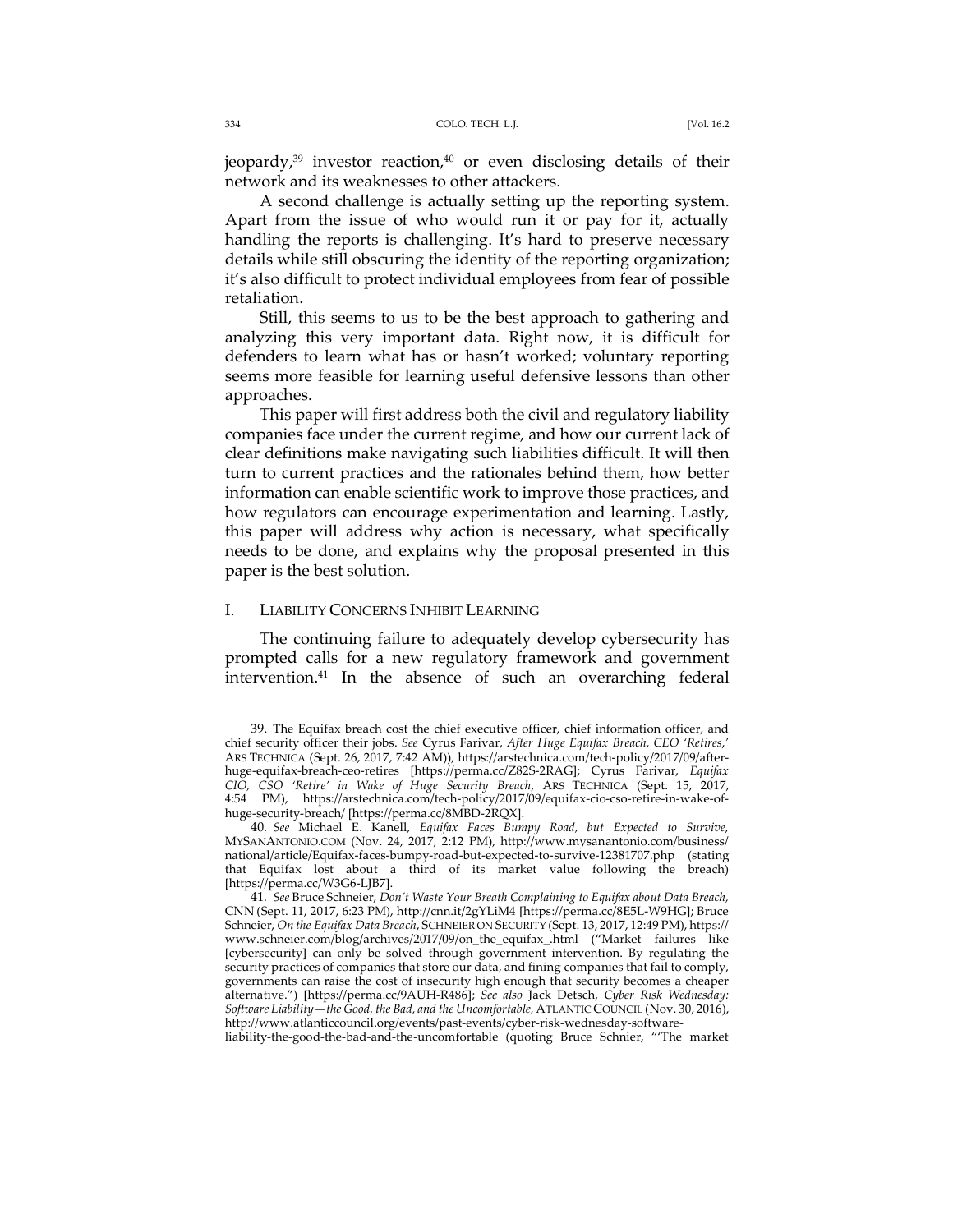cybersecurity law, numerous private and government organizations are pursuing different approaches to hold companies responsible for data breaches.<sup>42</sup> As a result, companies may be subject to a wide range of both regulatory (statutory) and civil liability—unfair or deceptive practices, breach of contract, negligence, unjust enrichment, and negligent misrepresentation among others—for failure to adequately protect data.43 Particularly, enforcement and civil actions may be brought in the U.S. by the individuals about whom data was lost, other businesses impacted by the breach, shareholders of the company, government agencies such as the U.S. Federal Trade Commission (FTC), the U.S. Securities and Exchange Commission (SEC), state Attorneys General, or the U.S. Department of Justice (DOJ). Congress may even initiate inquiries into the breach.<sup>44</sup> Given the potential for liability, companies try to say as little as possible about issues, incidents, or breaches which they experience. They also have a complex set of tradeoffs to make about how to defend themselves. They need to set a level of investment and then allocate those resources to both offer technical protection, and to do so in a way that can be justified in front of a jury. As we will explain in Section II, this is very difficult.

## *A. Civil Liability*

Civil liability from a data breach will often come in the form of contract damages or tort damages.45 In those cases, a plaintiff will attempt to show that an implied contract existed to safeguard the data, that the company was negligent, or negligently misrepresented the level of security it used to protect data.<sup>46</sup> While data-breach claims are

can't fix this because neither the buyer and the seller care,' he said. 'Until now, we've given programmers the right to code the world that they saw fit. We need to figure out the policy.'") [https://perma.cc/5TCY-6584].

<sup>42.</sup> Jenny A. Durkan & Alicia Cobb, *After a Cyber Breach, What Laws Are in Play and Who Is Enforcing Them?,* THE CYBERSECURITY LAW REPORT (May 20, 2015) https://www.quinnemanuel.com/media/1125067/cslr\_after-a-cyber-breach-what-laws-arein-play-and-who-is-enforcing-them.pdf (arguing that there is a single liability regime in place for data breaches and that a company which is breached may seek investigations by the FBI, Secret Service, SEC, FCC, State A.G.s and the FTC) [https://perma.cc/VS6K-XFDU].

<sup>43</sup>*. See* JUDITH H. GERMANO & ZACHARY K. GOLDMAN, AFTER THE BREACH: CYBERSECURITY LIABILITY RISK 1–2 (2014), http://www.lawandsecurity.org/wp-content/ uploads/2014/06/CLS-After-the-Breach-Final.pdf [https://perma.cc/2SN6-BJ22]. *But see* DAVID A. ZETOONY ET AL., 2017 DATA BREACH LITIGATION REPORT 1 (Bryan Cave 2017), https://d11m3yrngt251b.cloudfront.net/images/content/9/6/v2/96690/Bryan-Cave-Data-Breach-Litigation-Report-2017-edition.pdf [https://perma.cc/D7NQ-DVGG].

<sup>44.</sup> GERMANO & GOLDMAN, *supra* note 43, at 1.

<sup>45.</sup> Wayne M. Alder, *Data Breaches: Statutory and Civil Liability, and How to Prevent and Defend a Claim,* Becker & Poliakoff, 5, https://beckerlawyers.com/wp-content/uploads/ 2018/02/20151001\_alder\_data\_breaches.pdf (last visited Apr. 2, 2018) [https://perma.cc/lx6phlf3].

<sup>46</sup>*. See id*. (stating that savvy companies will often seek to protect themselves by wording contracts such that the standard for data protection is set at the minimum that applicable laws allow).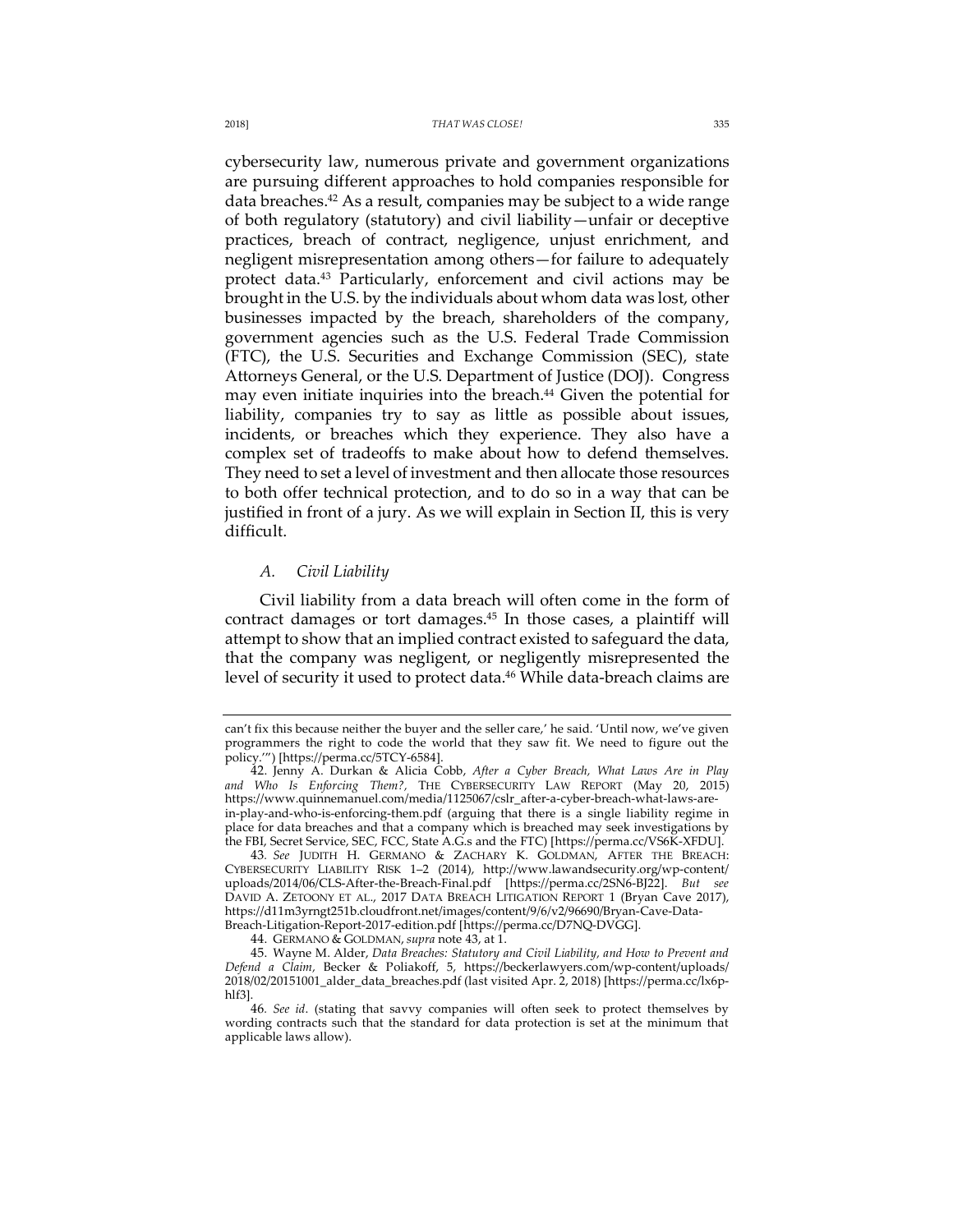#### 336 COLO. TECH. L.J. [Vol. 16.2

often difficult to prove due to the lack of evidence of an actual harm, some circuit courts have allowed standing in cases of future harm.<sup>47</sup> Other circuit courts reasoned that the 'threat of future harm' is too speculative to proceed however, $48$  resulting in a circuit split with plaintiffs in at least one case petitioning the Supreme Court to resolve the issue of standing, albeit unsuccessfully.<sup>49</sup> Regardless, a general plaintiff friendly trend is increasing the number and cost of settlements from data breaches.<sup>50</sup>

Even with the improved chance of standing in some courts, private parties still face an uphill battle in proving injury after a breach, $51$  and private actions remain relatively unsuccessful. $52$  Indeed, an exceedingly low percentage of publicly reported breaches actually lead to a class action.<sup>53</sup> While typical consumers may still be unable to prove injury in data breach cases, the company's business partners who experience much more direct financial loss are more easily able to

48*. Beck*, 848 F.3d at 274 (reasoning that the threat of future harm is too speculative and thus not clearly imminent to allow standing); *In re* SuperValu, Inc., 870 F.3d 763, 771–72 (8th Cir. 2017) ("[C]onclud[ing] that the complaint has not sufficiently alleged a substantial risk of identity theft . . . and future injury" to support standing).

 49. Attias v. Carefirst Inc., 865 F.3d 620 (D.C. Cir. 2017), *cert. denied*, 86 U.S.L.W. 3409 (U.S. Feb. 20, 2018) (No. 17-641).

50. Carlton Fields et al., *Class Action and Regulatory Settlements Reflect the Rising Cost of Data Breaches*, JD SUPRA (July 12, 2017), https://www.jdsupra.com/legalnews/class-actionand-regulatory-settlements-28008/ [https://perma.cc/R4Y2-UH59]; *See, e.g.*, Bowdeya Tweh*, Anthem Agrees to \$115 Million Settlement of Data Breach Lawsuit* (June 23, 2017, 4:56 PM), https://www.wsj.com/articles/anthem-agrees-to-115-million-settlement-of-data-breach-

lawsuit-1498251371 [https://perma.cc/J8KP-F6CL]; Robert Hackett*, Data Breaches Now Cost \$4 Million on Average*, FORTUNE (June 15, 2016), http://fortune.com/2016/06/15/data-breach-coststudy-ibm/ ("On average, the cost of a breach has risen to \$4 million per incident—up 29% since 2013–according to research sponsored by IBM's security division. ..") [https://perma.cc/ABX4-MLMX].

51. ZETOONY ET AL., *supra* note 43.

52. Alex Pearce, *Defending The Business-To-Business Data Breach Lawsuit,* JD SUPRA (Nov. 14, 2017), https://www.jdsupra.com/legalnews/defending-the-business-to-business-data-70251/ [https://perma.cc/W3SU-797M].

53. ZETOONY ET AL., *supra* note 43, at 3 ("806 breaches were publicly reported during [2016]. . . . only 76 federal class action complaints were filed during the same timeframe, and these filings related to only 27 unique defendants" meaning only about 3.3% of such breaches led to class action litigation).

<sup>47.</sup> Galaria v. Nationwide Mut. Ins. Co., 663 F. App'x 384, 388 (6th Cir. 2016) ("[A]llegations of a substantial risk of harm, coupled with reasonably incurred mitigation costs, are sufficient to establish a cognizable Article III injury . . . ."); Remijas v. Neiman Marcus Grp., LLC, 794 F.3d 688, 693 (7th Cir. 2015) ("Neiman Marcus customers should not have to wait until hackers commit identity theft or credit-card fraud in order to give the class standing . . . ."); Attias v. Carefirst, Inc., 865 F.3d 620, 628 (D.C. Cir. 2017); Kevin M. LaCroix, *Deepening Circuit Split on Data Breach Suit Standing*, THE D&O DIARY: CYBER LIABILITY (Aug. 6, 2017), https://www.dandodiary.com/2017/08/articles/cyber-liability/deepening-circuitsplit-data-breach-suit-standing/ ("[T]he D.C. Circuit held that the claimants' risk of future harm is sufficient to meet Article III standing requirements [in consumer data breach lawsuits].... join[ing] a growing number of federal appellate courts ....") [https://perma.cc/XL6J-JLQE]. However, a circuit split exists on the standing argument as the 2nd & 4th Circuits have held the opposite. *See* Beck v. McDonald, 848 F.3d 262 (4th Cir. 2017), *cert. denied*, Beck v. Shulkin, 137 S. Ct. 2307 (2017); Whalen v. Michaels Stores, Inc. 689 Fed. Appx. 89 (2d Cir. 2017).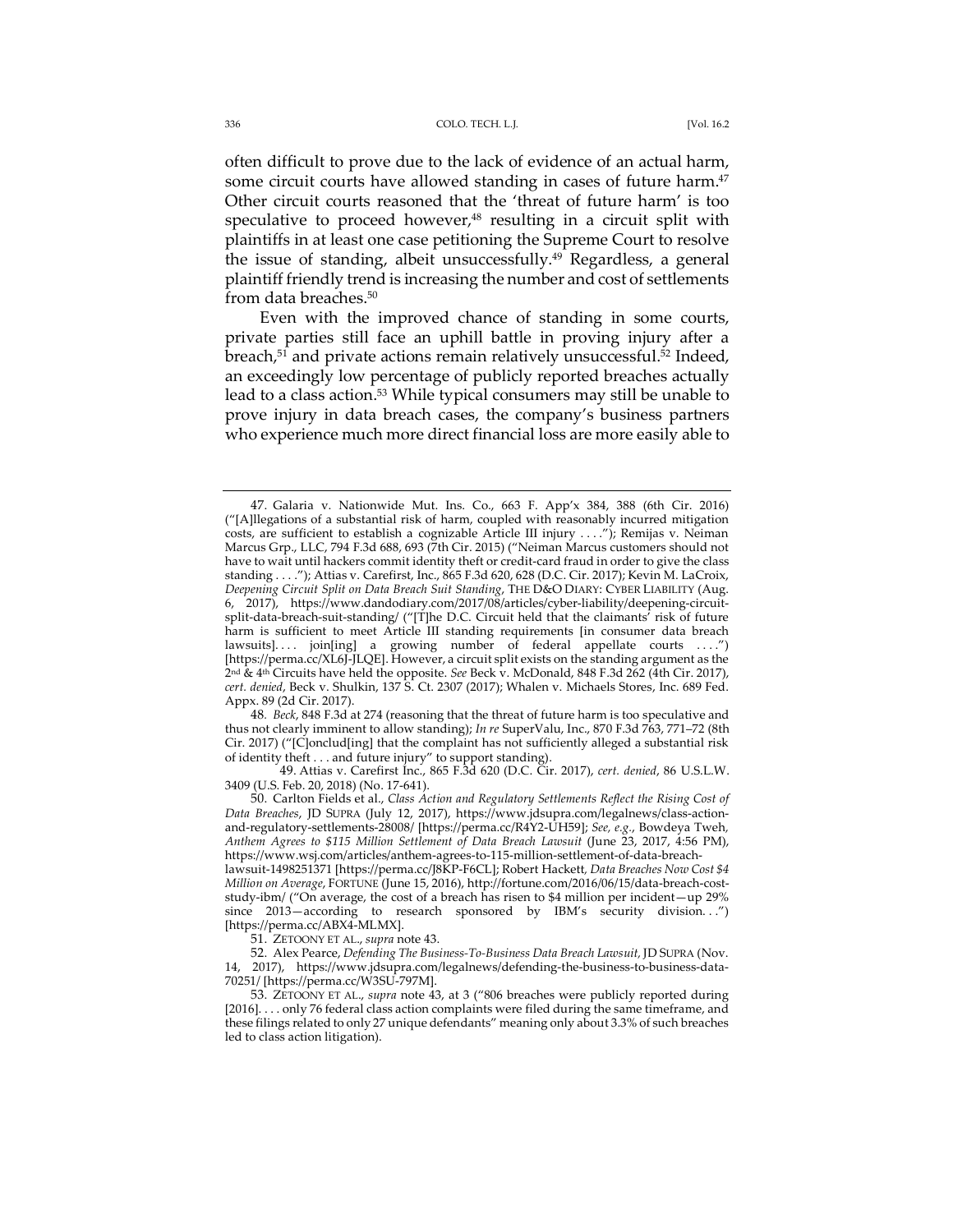prove standing.<sup>54</sup> Even so, if companies have contractually limited their liability from a cybersecurity incident, an injured party may only recover on certain contract claims and not negligence claims stemming from the breach. <sup>55</sup> These difficulties suggest that it is the regulatory liability for which companies should be most concerned.

There is also the chance that a mandatory liability regiment will be imposed through international agreement. A recent French government document makes exactly this suggestion:<sup>56</sup>

Il semble donc pertinent de poser au niveau international un principe de responsabilité de sécurité des acteurs privés systémiques dans la conception, l'intégration, le déploiement et la maintenance de leurs produits et services numériques. Cette responsabilisation pourrait se traduire par une obligation pour les entreprises systémiques de garantir la sécurité à long terme de leurs produits numériques, notamment en fournissant des correctifs appropriés en cas de vulnérabilité. Le niveau de responsabilité doit être fixé en fonction du rôle et de la taille de l'acteur concerné et pourrait se présenter comme une obligation de moyens plus que de résultats.

(It therefore seems appropriate to establish at the international level a principle of safety responsibility for systemic private actors in the design, integration, deployment and maintenance of their digital products and services. This accountability could be translated into an obligation for systemic enterprises to ensure the long-term security of their digital products, including by providing appropriate fixes in case of vulnerability. The level of responsibility should be set according to the role and size of the actor concerned and could be an obligation of means rather than results.)<sup>57</sup>

### *B. Regulatory Liability*

Enforcement actions stemming from a breach can be extremely costly to companies. Since its 2013 data breach, Target has reportedly spent over \$200 million on legal fees and expenses, with settlements from suits by state Attorneys General rising to \$18.5 million.<sup>58</sup> The recent Equifax breach has also caused a flurry of lawsuits—upwards

<sup>54.</sup> Pearce, *supra* note 52.

<sup>55</sup>*. See id*. (citing the decision in SELCO Cmty. Credit Union v. Noodles & Company, 267 F.Supp.3d 1288 (D. Colo. 2017) where the court agreed that the economic-loss rule "prevents plaintiffs who suffer economic loss stemming from contract to recover those losses through non-contract claims.").

<sup>56.</sup> SECRETARIAT-GENERAL FOR NAT'L DEFENCE AND SECURITY, REVUE STRATÉGIQUE DE CYBERDÉFENSE 89 (2018), http://www.sgdsn.gouv.fr/uploads/2018/02/20180206-np-revuecyber-public-v3.3-publication.pdf [https://perma.cc/BW3X-UUV3].

<sup>57.</sup> Translation primarily by Google Translate.

<sup>58.</sup> Fields et al., *supra* note 50.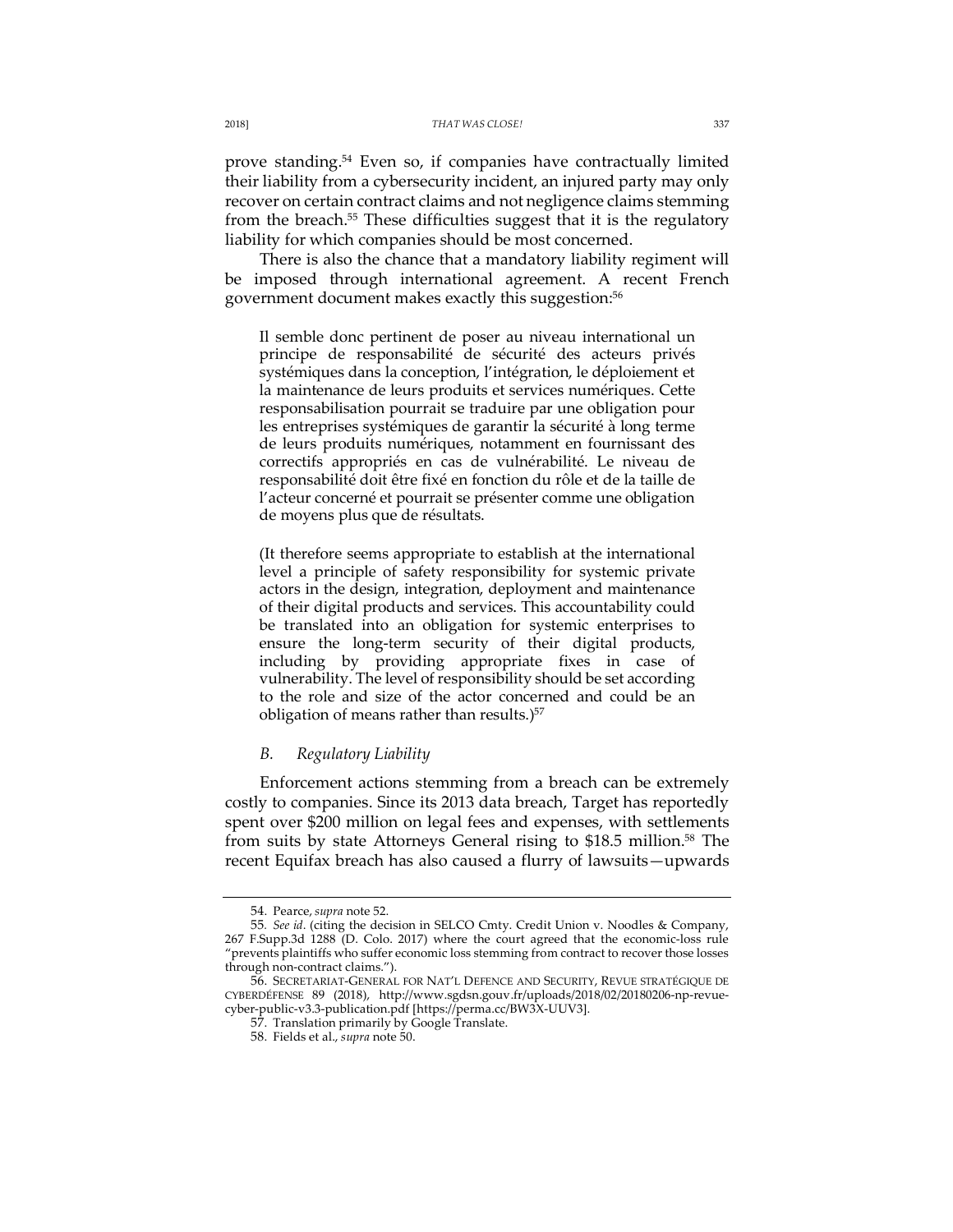of 200 class action suits, and investigations or suits by every state Attorney General—as well as investigations by the FTC, Congress, and the DOJ.59 Equifax stands as an exemplar of the potential minefield of enforcement actions that can be brought following a data breach. We briefly discuss some of the government organizations involved in such enforcement actions to demonstrate the liability concerns that companies face.

The FTC has asserted some authority under Section 5 of the FTC Act to prevent unfair or deceptive practices in cybersecurity.<sup>60</sup> In its enforcement action against Wyndham Worldwide Corp ("Wyndham"), the FTC asserted that Wyndham was breached on three occasions within two years, exposing customer information which led to over \$10.6 million in fraudulent charges.<sup>61</sup> The FTC asserted that Wyndham's security practices were unfair and exposed customer's data to theft by, among other things, failing to employ reasonable measures to detect and prevent unauthorized access to its network or conduct proper incident response procedures, allowing the hackers to use similar methods in each attack.<sup>62</sup> In a final settlement, Wyndham agreed to create a comprehensive information security program to protect cardholder data, and to conduct annual security audits and maintain safeguards in connections to its franchisees.<sup>63</sup>

61*. Wyndham*, 799 F.3d at 240.

<sup>59.</sup> Brenda R. Sharton & David S. Kantrowitz, *Equifax and Why It's So Hard to Sue a Company for Losing Your Personal Information*, HARV. BUS. REV. (Sept. 22, 2017), https://hbr.org/2017/09/equifax-and-why-its-so-hard-to-sue-a-company-for-losing-yourpersonal-information [https://perma.cc/4QJM-D8CD]; Patrick Rucker, *Exclusive: U.S. Consumer Protection Official Puts Equifax Probe on Ice* - *Sources*, REUTERS (Feb. 4, 2018, 11:14 PM), https://www.reuters.com/article/us-usa-equifax-cfpb/exclusive-u-s-consumerprotection-official-puts-equifax-probe-on-ice-sources-idUSKBN1FP0IZ [https://perma.cc/A Z4B-523P]; Brian Fung & Hamza Shaban, *The FTC is Investigating the Equifax Breach*. *Here's Why that's a Big Deal*, WASH. POST (Sept. 14, 2017), https:// www.washingtonpost.com/news/the-switch/wp/2017/09/14/the-ftc-confirms-its-investi gating-the-equifax-breach-adding-to-a-chorus-of-official-criticism/ [https://perma.cc/5CQL-29K9].

<sup>60</sup>*. See* FTC v. Wyndham Worldwide Corp., 799 F.3d 236 (3d Cir. 2015) (holding that an alleged failure to maintain reasonable data security could constitute unfair competition and that the FTC has authority over some cybersecurity issuers pursuant to section 5 of the FTC Act); *Privacy & Data Security Update (2016),* FTC (Jan. 2017), https:// www.ftc.gov/reports/privacy-data-security-update-2016 ("The FTC's principal tool is to bring enforcement actions to stop law violations and require companies to take affirmative steps to remediate the unlawful behavior.") [https://perma.cc/75FB-P63A]. *See also* Daniel J. Solove and Woodrow Hartzog, *The FTC and the New Common Law of Privacy*, 114 COLUM. L. REV. 583 (2014) at 636 ("Even vague promises of security such as providing 'reasonable security measures to protect against unauthorized access to or unauthorized alteration, disclosure or destruction of personal information' can be the basis of an FTC action.")

<sup>62</sup>*. Id*. at 241 (In a mockery of good security practice, Wyndham also allowed its hotels to store payment information in clear readable text, used easily guessed passwords and usernames, had no firewalls to protect the system, allowed hotels to connect with out-of-date software, etc.).

<sup>63</sup>*. Wyndham Settles FTC Charges it Unfairly Placed Consumers' Payment Card Information at Risk,* FTC (Dec. 9, 2015), https://www.ftc.gov/news-events/press-releases/2015/12/wyn dham-settles-ftc-charges-it-unfairly-placed-consumers-payment [https://perma.cc/X7U3-TY YE].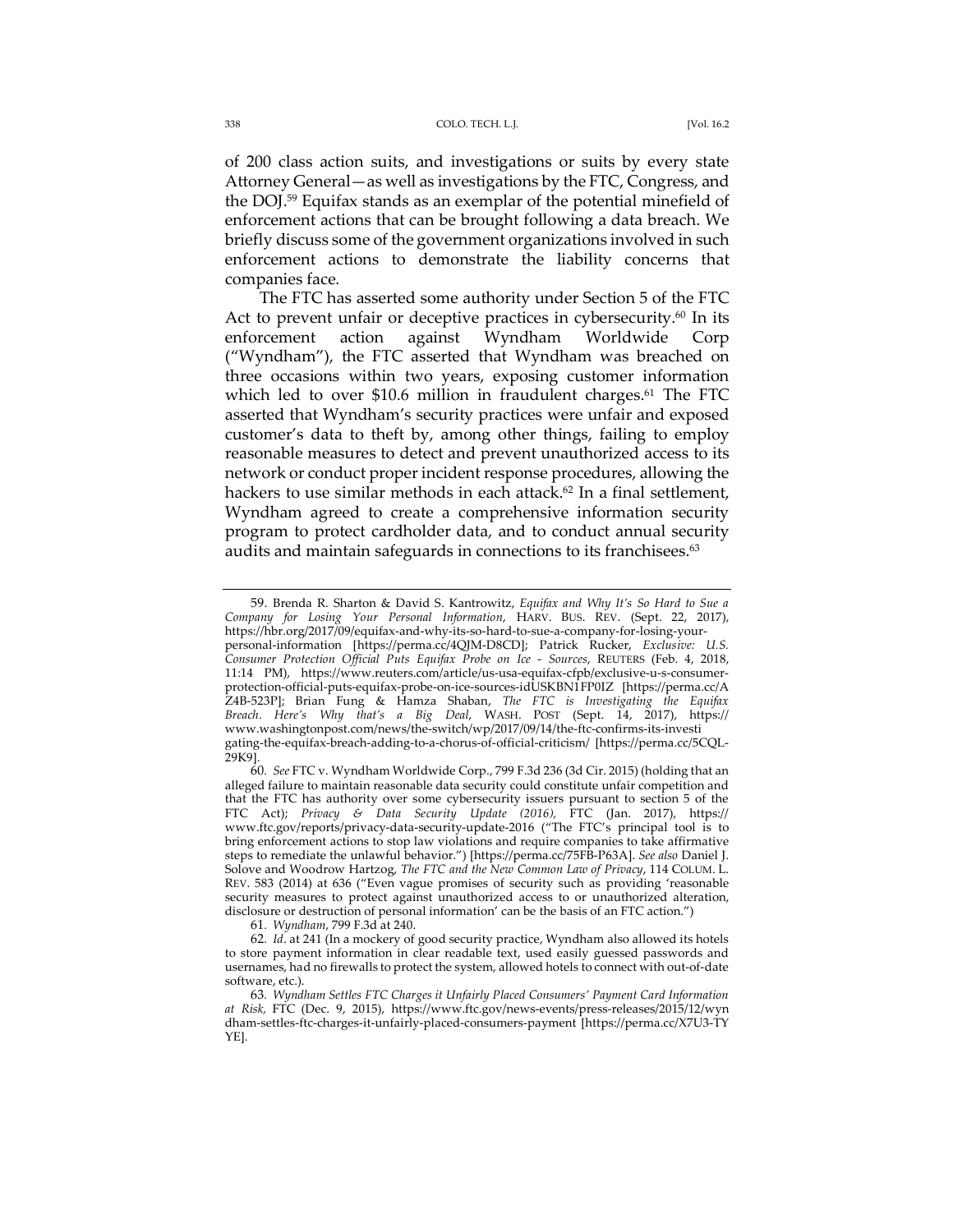In another action, the FTC charged HTC America with failing to take reasonable steps to secure its mobile devices.<sup>64</sup> The final settlement requires HTC to patch vulnerabilities, establish a comprehensive security program, and undergo independent security assessments for the next 20 years.<sup>65</sup> Notably, there were no allegations of actual harm in that case.<sup>66</sup> The recent *LabMD* decision effectively recognizes the ability of the FTC to regulate cybersecurity, but requires the FTC provide greater specificity in issuing orders so that those charged with an unfair or deceptive practice may be on notice of how to remediate.<sup>67</sup> The result of FTC enforcement actions is that companies will face fines, and potentially more burdensome ongoing requirements.

Because there are no preemptive federal data breach laws, a company that is subject to a data breach also potentially faces a number of suits from state Attorneys General. Notably, the HITECH Act gave state Attorneys General the "authority to bring civil actions on behalf of their state residents to enjoin conduct and/or obtain damages for violations of the HIPAA Privacy and Security Rules."68 Moreover, each state has its own data breach law, further complicating the defense of a suit stemming from a breach exposing data from consumers in multiple states. <sup>69</sup> The exposure resulting from a data breach can be staggering. Massachusetts law, for example, allows a maximum penalty of five thousand dollars for each violation.70

<sup>64</sup>*. HTC America Settles FTC Charges It Failed to Secure Millions of Mobile Devices Shipped to Consumers,* FTC (Feb. 22, 2013), https://www.ftc.gov/news-events/press-releases/ 2013/02/htc-america-settles-ftc-charges-it-failed-secure-millions-mobile [https://perma.cc/9P 58-GMLM].

<sup>65</sup>*. Id*.

<sup>66</sup>*. Id*.

<sup>67</sup>*.* LabMD, Inc. v. FTC, 891 F.3d 1286, 1302 (11th Cir. June 06, 2018) ("assuming arguendo that LabMD's negligent failure to implement and maintain a reasonable datasecurity program constituted an unfair act or practice under Section 5(a), the Commission's cease and desist order is nonetheless unenforceable … [because] [i]t does not enjoin a specific act or practice.").

<sup>68.</sup> Jenny A. Durkan & Alicia Cobb, *After a Cyber Breach, What Laws Are in Play and Who is Enforcing Them?,* CYBERSECURITY LAW REPORT (May 20, 2015) https:// www.quinnemanuel.com/media/1125067/cslr\_after-a-cyber-breach-what-laws-are-in-playand-who-is-enforcing-them.pdf (citing 42 U.S.C. § 1320d-5(d)(1) (2018) and Health Information Technology for Economic and Clinical Health (HITECH) Act, Pub. L. 111-5, 124 Stat. 226, Sec. 13410(e) (2009)) [https://perma.cc/X3XA-5BGA].

<sup>69</sup>*. Security Breach Notification Laws*, NAT'L CONFERENCE OF STATE LEGISLATURES (Feb. 6, 2018) http://www.ncsl.org/research/telecommunications-and-information-technology/ security-breach-notification-laws.aspx ("Forty-eight states, the District of Columbia, Guam, Puerto Rico and the Virgin Islands have enacted legislation requiring private or governmental entities to notify individuals of security breaches of information involving personally identifiable information.") [https://perma.cc/8R8M-G3DG]; *see also State Breach Notification Laws*, FOLEY & LARDNER, LLP (Jan. 17, 2018), https://www.foley.com/state-databreach-notification-laws/ (a comprehensive chart looking at breach notification laws across the U.S.) [https://perma.cc/GDR7-E63S].

<sup>70.</sup> MASS. GEN. LAWS, ch. 93A, § 4 (2018); Commonwealth. v. AmCan Enter., Inc., 47 Mass. App. Ct. 330, 338, (1999); Chris Hoofnagle (@hoofnagle), Twitter (Nov. 21, 2017), https://web.archive.org/web/20171226224852/https://twitter.com/hoofnagle/status/93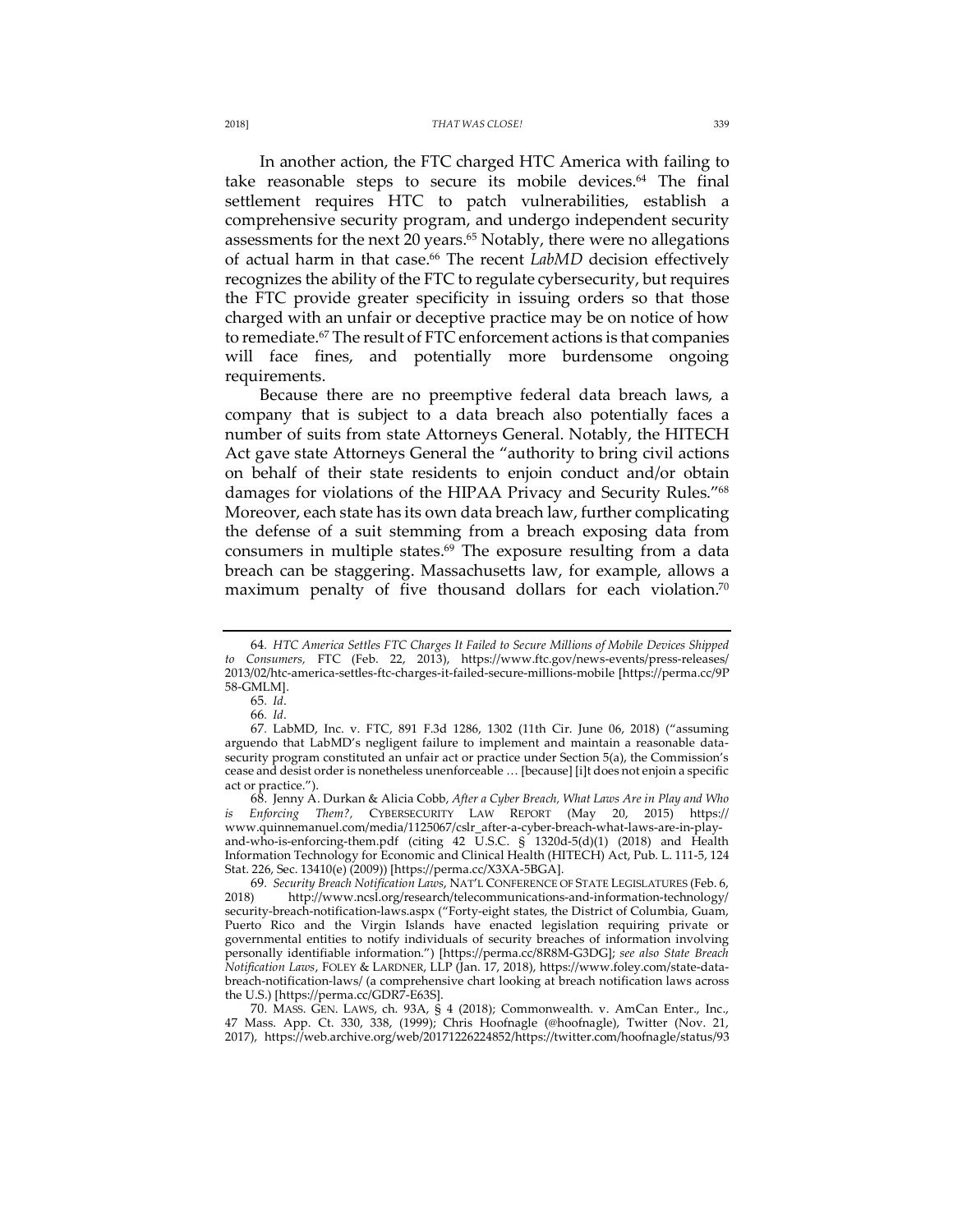Suggestive of the exposure companies face, the Equifax breach resulted in leaking of data on 143 million Americans. At \$5,000 per violation, the cost could be as high as \$700 billion from state action.<sup>71</sup>

Companies with international footprints also face severe penalties in jurisdictions outside the United States. Chief among these is the General Data Protection Regulation (GDPR) promulgated by the European Commission which took effect in May of 2018.72 The GDPR dramatically expanded liability for companies, for example, to data processors, rather than just data controllers.73 Moreover, companies cannot escape liability by merely relocating their physical infrastructure outside of the EU because the GDPR, "applies directly to any entity that processes personal data about EU residents in connection with (i) the offer of goods or services in the EU; or (2) the monitoring of behavior in the EU."74 Failure to comply with the GDPR can also be extremely costly to companies, amounting to fines of  $\epsilon$ 10 million or 2% of global annual turnover (revenue) from the prior year for non-compliance with technical measures or €20 million or 4% of global annual turnover in the prior year for non-compliance with key provisions of the GDPR.75

The evolution of data-breach litigation and corresponding laws suggests that companies should be extremely sensitive to the development of their cyber practices and that mere reputation harm is giving way to costly civil litigation and enforcement actions. Although private actions still lag in terms of likelihood of success, regulatory enforcement can subject companies to massive fines and corrective measures.

<sup>3135314045906944</sup> (Hoofnagle strongly implies in a tweet that in California a "violation" is per person, "Uber will have direct liability if facts bear out. Total liability is # of nondisclosure \* \$2500 - whatever the judge thinks reasonable. My guess is in excess of \$500mm.") [https//perma.cc/764E-Y3KS].

<sup>71</sup>*. See* AmCan Enter., 47 Mass. App. Ct. at 338 ("In awarding \$1,000,000 against the defendants . . . [t]he judge correctly noted that each deceptive solicitation may be viewed as a separate statutory violation for which a judge may . . . impose a separate civil penalty.").

<sup>72</sup>*. GDPR Portal: Site Overview*, EUGDPR.ORG, https://www.eugdpr.org/ (last visited Mar. 24, 2018) [https://perma.cc/K3EU-K4L5].

<sup>73.</sup> Jonathan Millard & Tyler Newby, *EU's General Data Protection Regulation: Sweeping Changes Coming to European and U.S. Companies,* ABA: SECTION OF LITIG. (May 23, 2016), http://apps.americanbar.org/litigation/committees/technology/articles/spring2016-0516-eugeneral-data-protection-regulation.html [https://perma.cc/8JTX-G7U9].

<sup>74</sup>*. Id.* (An American near-miss analysis center is unlikely to be offering goods or services, or to monitor behavior in the EU, and so is likely outside the GDPR. Multi-national entities contributing data might choose to report [Systems administrator] rather than a name, or the analysis center might have appropriate confidentiality measures).

<sup>75.</sup> Technical measures such as impact assessments, breach notifications and certifications.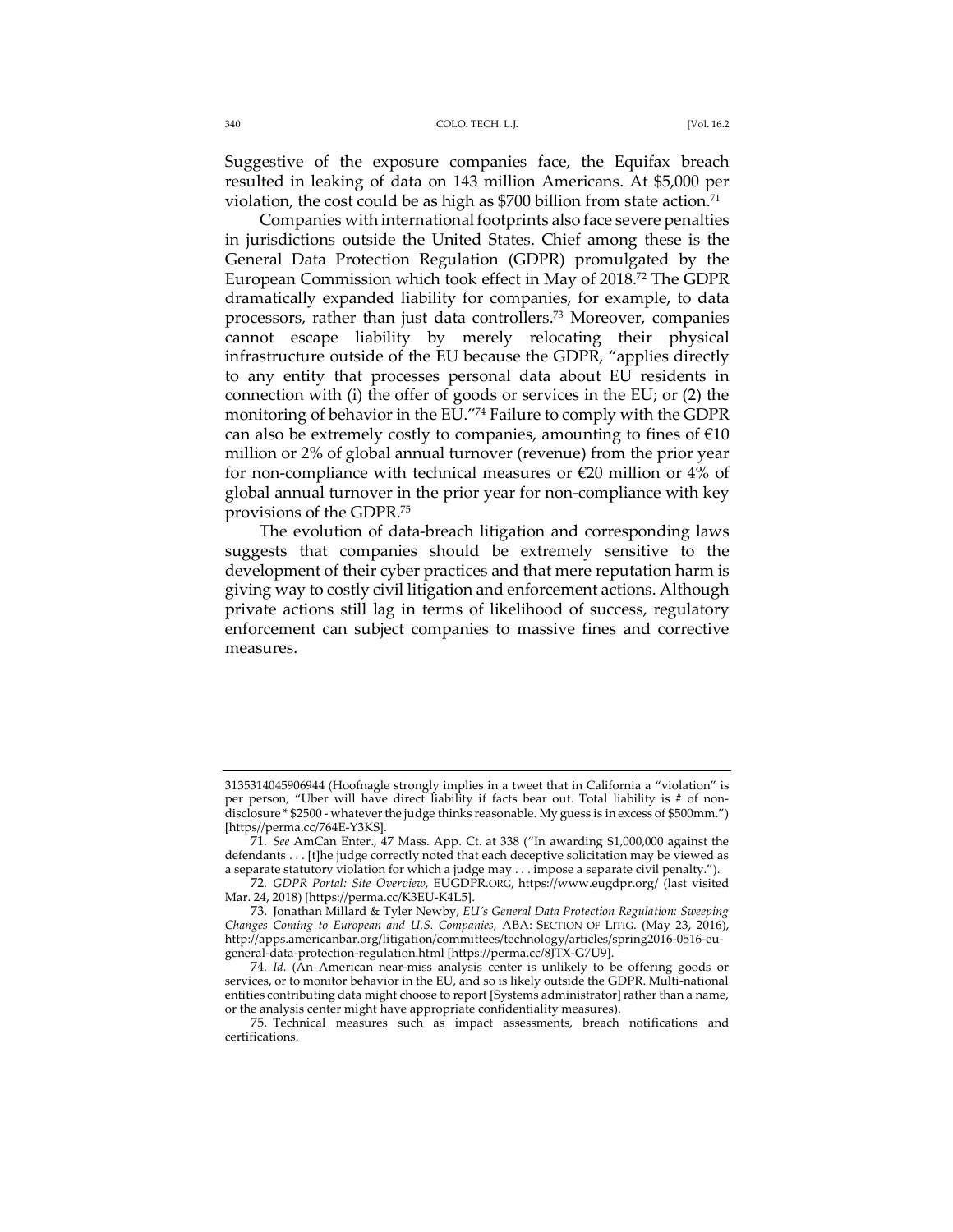### *C. Defining Incidents and Near Misses*

Given the potential legal minefield, it is important to take a step back and discuss the difference between an incident and a near miss,<sup>76</sup> so we can better understand the underlying incentives to share information.

Borrowing from the aviation industry's successes, we briefly sketch how defining incident and near miss works there. The aviation sector is comprehensively regulated by the FAA, and an aircraft accident is defined by law.77 Near misses are defined as "when a person was able to avoid injury and/or illness, and when no property damage occurs" and that "documentation of near-misses is important for developing mishap prevention strategies."78 Clear definitions of terms allows the FAA to say that near misses are events which are neither accidents nor crimes. The clear line between accident and near miss helps set minds at ease about reporting.

Generally, near-miss events occur when some controls function as intended, and others do not. This allows us to observe the failure of some controls and learn from those. Learning from near misses is something that safety engineers have long implemented in their practices.79 Some define near misses as an "infrequent alarm or warning signal," cautioning that the definition cannot be too loose that near misses will be so common that they are ignored as "pesky nuisances."80

The concept of learning from what did work is very important. This was a lesson learned during World War II. Studying combat damage to returned aircraft, the military tended to add armor in the places that showed more hits. An American statistician, Abraham Wald, reasoned that this was incorrect: the planes that had returned were those that had survived; hits in those places were thus less likely to be fatal. By contrast, planes hit in other areas were shot down; thus, those areas—ones that had not been hit in the surviving planes—were

<sup>76.</sup> The profusion of definitions made for trouble even in writing this paper, with disagreement between authors on which word to use, and when to use them.

<sup>77.</sup> 49 C.F.R. § 830.2 (2016) ("[A]n occurrence associated with the operation of an aircraft which takes place between the time any person boards the aircraft with the intention of flight and all such persons have disembarked, and in which any person suffers death or serious injury, or in which the aircraft receives substantial damage.").

<sup>78.</sup> FAA, CHAPTER 7. MISHAP REPORTING (Sept. 26, 2003), at 125 https://www.faa.gov/documentLibrary/media/order/occ\_safety/order3900/media/ch07.pdf (definition of Near Miss) [https://perma.cc/383K-2283]; Richard Korman, *How Airlines Decide What Counts as a Near Miss,* THE ATLANTIC (Dec. 2, 2016), https://www.theatlantic.com/ technology/archive/2016/12/aviations-opaque-definition-of-the-near-miss/509027 (Others have questioned the opacity of how the aviation industry determines what is "a forgettable mishap and [what is an] investigation-worthy mistake.") [https://perma.cc/A22M-5CN2].

<sup>79.</sup> Russell Cameron Thomas, *The Cost of a Near-Miss Data Breach*, THE NEW SCHOOL OF INFORMATION SECURITY: BLOG (Oct. 6, 2009), https://newschoolsecurity.com/2009/10/thecost-of-a-near-miss-data-breach/ [https://perma.cc/VU45-Q47M].

<sup>80.</sup> Korman, *supra* note 78.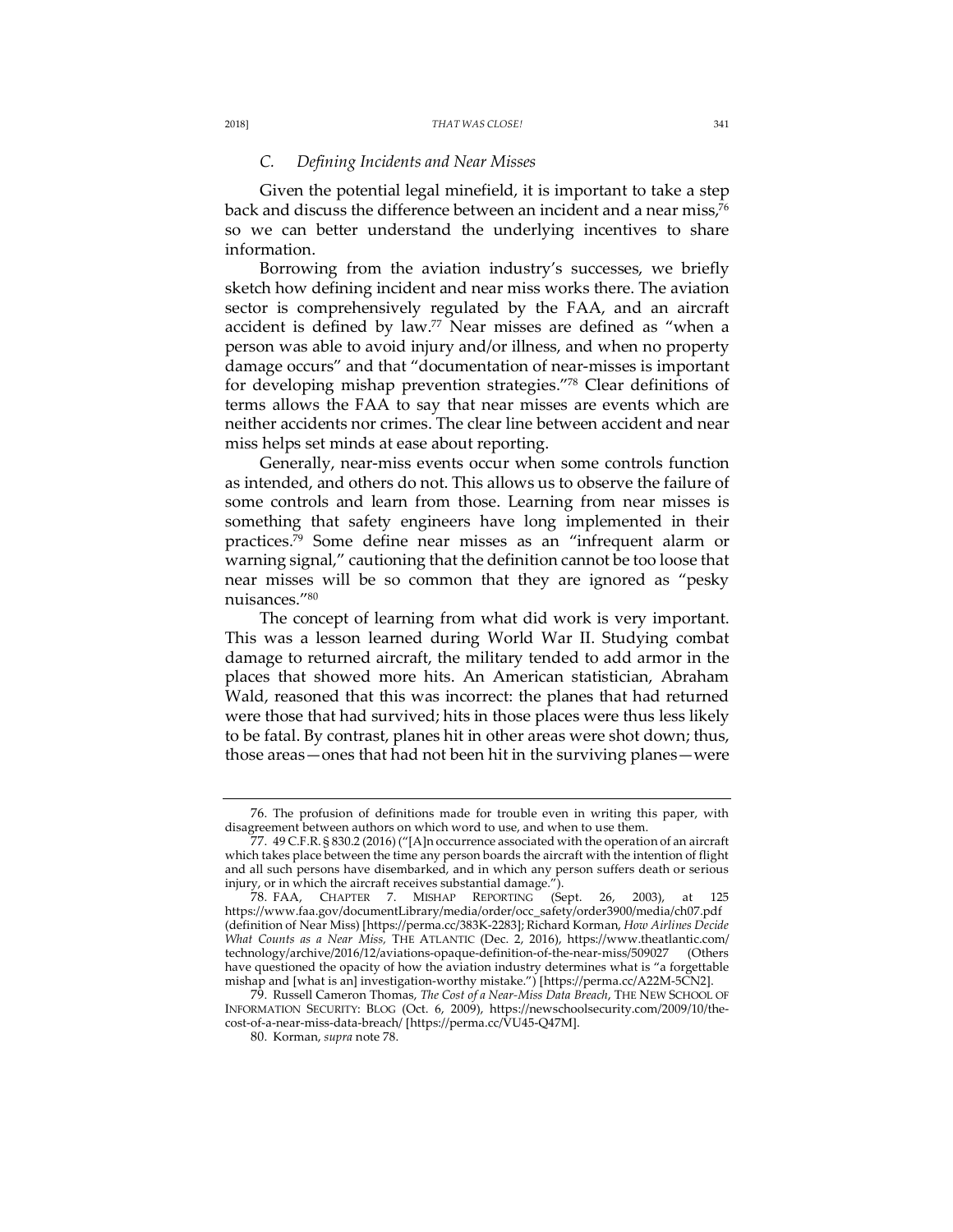what needed armor. $81$  A near-miss is thus the best thing to study: it represents not an attack that was easily deflected by common techniques, but one that just barely missed being successful, i.e., a serious danger point.<sup>82</sup>

One model for understanding near-misses is Reason's Swiss Cheese model.83 Controls are represented as multiple "slices of swiss cheese." As a problem progresses, it may either bounce off the cheese or go through a hole. If it hits cheese, it falls away "harmlessly" as a "near miss." Only if it goes through the holes in each piece of cheese can it cause harm. This allows us to use near-misses to understand control failures, even if no harm occurs, because at least one "slice" has prevented the problem from progressing.84

In the cyber context, distinctions between a near-miss and an incident are not as clear, creating a perception that sharing information about what's going wrong may expose organizations to liability. As discussed above, there are many regulators and enforcers and many definitions for cyber incidents which they may cover.<sup>85</sup> For example, a computer security incident may be a "violation or imminent threat of violation of computer security policies, acceptable use policies, or standard security practices."<sup>86</sup> Even though such definitions are designed with the best of intentions to include "imminent threat," and computer security policies, they nonetheless create a problem for sharing near-miss information. If "incident" includes "imminent threats", then prudent legal practice may dictate treating those "imminent threats" as potential focal points for investigation or lawsuit.

Most of the efforts around defining incidents are focused on expanding and creating inclusive definitions. If companies are unclear as to the effects of disclosure of incidents or near misses and how such disclosure can potentially harm companies in subsequent civil litigation, they will be less likely to share near-miss information.<sup>87</sup> It may be possible for expansive definitions of incident and near-miss to co-exist peacefully in situations where reports go to different places,

<sup>81.</sup> W. Allen Wallis, *The Statistical Research Group, 1942-1945*, 75 J. AM. STATISTICAL ASS'N 320, 322–23. (1980).

<sup>82.</sup> This also illustrates that the dichotomy of "near miss" or "incident" may be too constraining, and public policy or a CSRS may benefit from a third category which is damaging but not catastrophic.

<sup>83.</sup> James Reason, *The Contribution of Latent Human Failures to the Breakdown of Complex Systems,* 327 PHIL. TRANSACTIONS OF THE ROYAL SOC'Y B: BIOLOGICAL SCI. 475 (1990).

<sup>84</sup>*. See* JAMES REASON, THE HUMAN CONTRIBUTION: UNSAFE ACTS, ACCIDENTS AND HEROIC RECOVERIES, 95–103 (2008).

<sup>85.</sup> Our discussion above is focused on liability for an organization that is breached. A comprehensive definition of incident might need to account for intrusions that violate the Computer Fraud and Abuse Act or other laws without meeting the criteria of a breach.

<sup>86</sup>*. About Us*, US-CERT, https://www.us-cert.gov/about-us [https://perma.cc/78KQ-ZJ8E].

<sup>87</sup>*. See* GERMANO & GOLDMAN, *supra* note 43, at 2.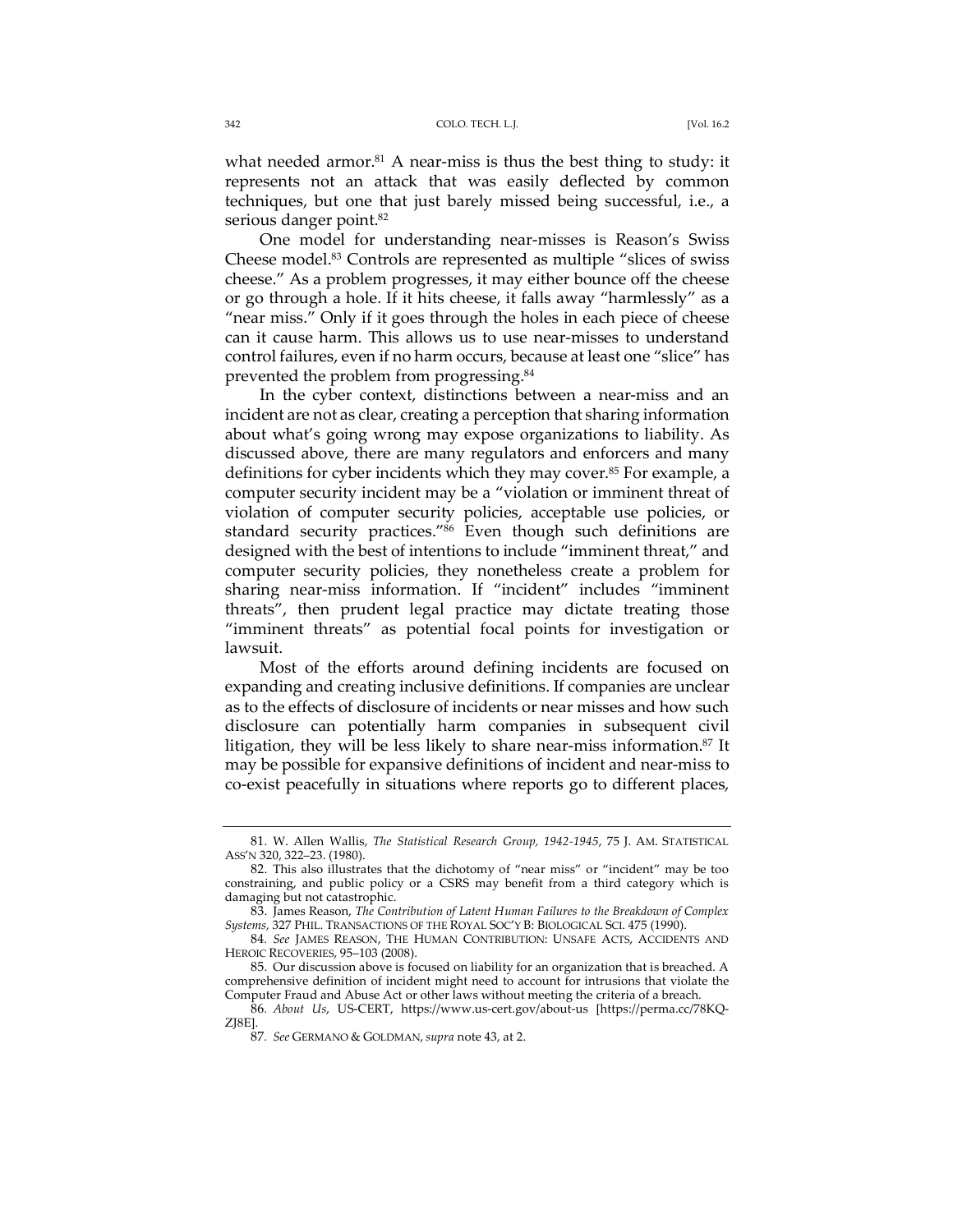and incentives are structured as influence on regulatory judgement. Reporting could then be something that both creates no additional jeopardy, and reporting an incident as if it were a near-miss produces no substantial benefit. Regardless, clear definitions cannot help but reduce uncertainty.

## II. IMPROVE SCIENCE TO IMPROVE OUTCOMES

By observation, it is hard to secure systems.<sup>88</sup> We would like to be able to emulate the engineers who build bridges, and who assert that each new bridge will withstand the forces that will be brought to bear on it.<sup>89</sup> We'd like to be able to state that we have engineered in a safety factor, so even if our calculations are off, the bridge will not collapse. Neither the security of software nor computer operations have achieved an engineering discipline like that. We cannot describe the basic forces at work, the needed strengths of components, or assess a safety factor.<sup>90</sup> Engineers study both their practices and their outcomes. Their practices are the tasks, skills and methods that they bring to bear in a project, and the outcomes are the observed result of those practices.

In this section, we will discuss practices and outcomes that we believe are important to security and why, including: identifying what drives the selection of practices or controls in use today; determining how we assess the controls we're using, and how and what information is shared; and how new types of information flows could dramatically improve practices and outcomes.

## *A. What Security Practices and Outcomes are Important?*

Organizations invest resources in information security practices, hoping to reduce the frequency and likelihood of incidents, which are a form of bad outcome.<sup>91</sup> Global spending on security products and

<sup>88.</sup> Tajha Chappellet-Lanier, *Audit: OPM Still Faces Information Security Weaknesses 2 Years After Breaches*, FEDSCOOP (July 11, 2017), https://www.fedscoop.com/opm-securityaudit-2017/ [https://perma.cc/GWW8-EU9U].

<sup>89</sup>*. See* HENRY PETROSKI, ENGINEERS OF DREAMS: GREAT BRIDGE BUILDERS AND THE SPANNING OF AMERICA 75 (1996) (for background on bridge building practices; for an inquest into wind pressure involved in the collapse of the Tay Bridge).

<sup>90</sup>*. See generally* GARY MCGRAW, SOFTWARE SECURITY: BUILDING SECURITY IN (2006); STEVEN BELLOVIN, THINKING SECURITY: STOPPING NEXT YEAR'S HACKERS (2015); ADAM SHOSTACK, THREAT MODELING: DESIGNING FOR SECURITY (2014)*.*

<sup>91.</sup> "The Framework enables organizations – regardless of size, degree of cybersecurity risk, or cybersecurity sophistication – to apply the principles and best practices of risk management to improving the security and resilience of critical infrastructure" and "Organizations can determine activities that are important to critical service delivery and can prioritize investments to maximize the impact of each dollar spent. Ultimately, the Framework is aimed at reducing and better managing cybersecurity risks."). NIST, FRAMEWORK FOR IMPROVING CRITICAL INFRASTRUCTURE CYBERSECURITY 1-2 (2014), https://www.nist.gov/sites/default/files/documents/cyberframework/cybersecurityframework-021214.pdf ("Other outcomes to avoid include systems not delivered, systems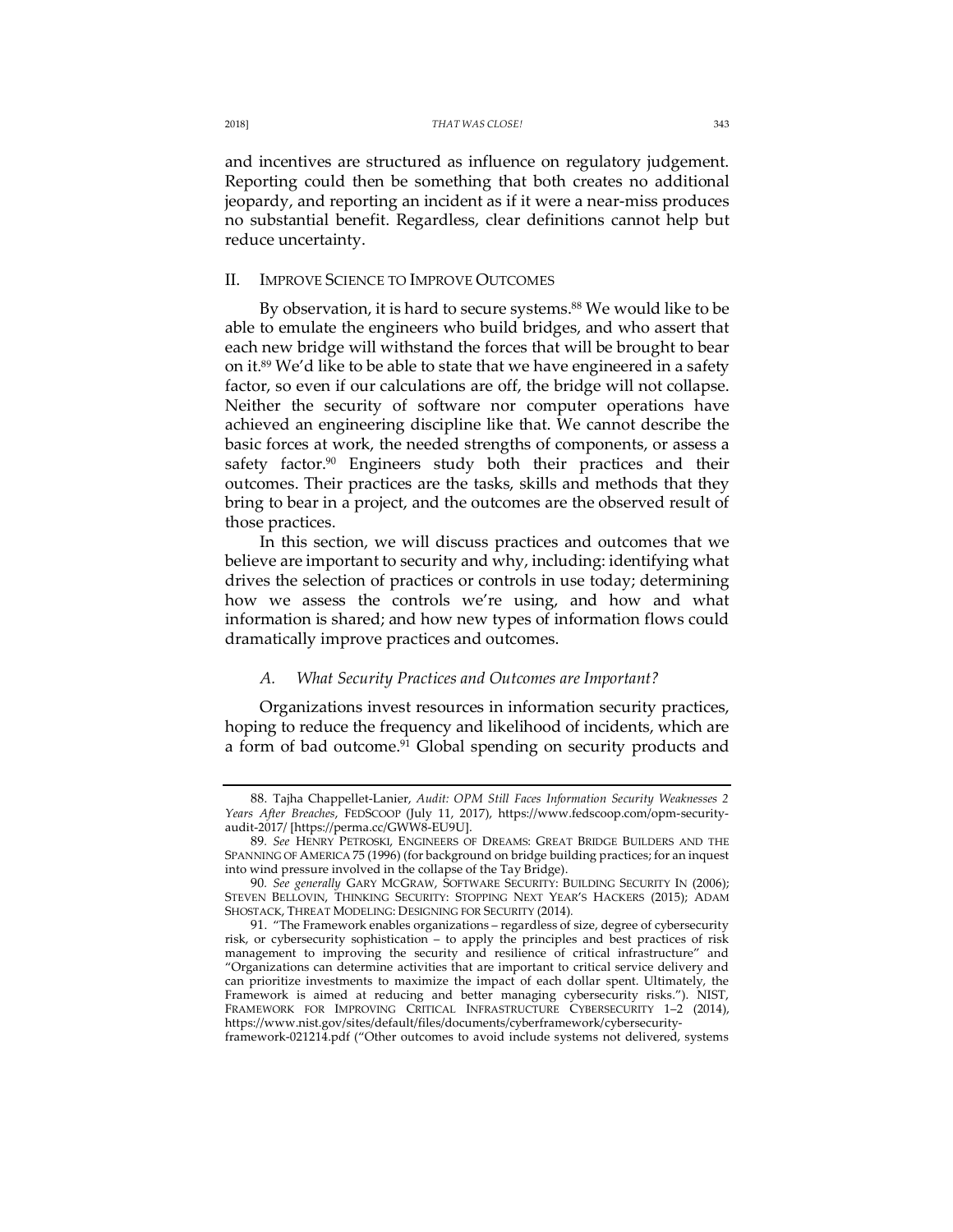services is now approaching  $$100$  billion.<sup>92</sup> In spite of these investments however, security incidents seem to be getting worse and more frequent.<sup>93</sup> Practitioners bemoan the difficulty of assessing risk to a granularity such as "very risky" or "not very risky," never mind quantifying risk. Such quantification is a precursor to being able to answer the question "does this practice or control change our risk?"

Security practice in industry is driven by a mix of standards and a desire to innovate to defeat emergent attack techniques, with the majority of spending historically focused on compliance with standards.<sup>94</sup> (There are exceptions, of the "proving the rule" sort.) However, standards are lagging, and so some organizations invest in innovation of various sorts.

It is reasonable to think that before a control is added to a standard, someone rigorously assessed it for effectiveness. The assessment could be done by a standards body, or they could rely on someone else's rigorous assessment. Unfortunately, we have few ways to assess effectiveness, and their rigor is open to question. In the matter of D-Link, the FTC relied on "the OWASP top ten" vulnerability list as part of their determination of what constitutes "reasonable" security.95 But the process for determining that top ten list has come under scrutiny with some questioning whether one of the elements in a new draft version is merely a "vendor pitch."96

94. Warwick Ashford, *Security Spending Not on Most-Effective Controls, Report Reveals*, COMPUTER WEEKLY (Jan. 25, 2018), https://www.computerweekly.com/news/252433722/ Security-spending-not-on-most-effective-controls-report-reveals ("The report notes that while in the past, compliance has been the primary driver for setting security spending priorities, the fear of the financial penalties from data breaches has taken over the top spot, with 39% citing it as the top stimulus for security spending, up from 35% a year ago.") [https://perma.cc/8MMX-JNHK].

95. Complaint for Permanent Injunction and Other Equitable Relief at 5, FTC v. D-Link Corp., No. 3:17-cv-00039 (N.D. Cal. 2017), https://www.ftc.gov/system/files/ documents/cases/170105\_d-link\_complaint\_and\_exhibits.pdf (OWASP is a non-profit that assembles a top ten list of vulnerabilities, but knowing that list is usually referred to simply as "the top ten" gives a sense of its pervasiveness.) [https://perma.cc/SW4F-HKSE].

96. Steve Ragan, *Contrast Security Responds to OWASP Top 10 controversy*, CSO (Apr. 26, 2017, 4:00 AM), https://www.csoonline.com/article/3192505/security/contrast-securityresponds-to-owasp-top-10-controversy.html (discussing the charges that a new addition to the top 10 was merely a marketing campaign for existing Contrast Security products) [https://perma.cc/PN4K-DEM5].

which are unusable, or which exceed their time or cost budgets…") [https://perma.cc/JLH4- 3AM3].

<sup>92</sup>*. Gartner Says Detection and Response is Top Security Priority for Organization in 2017*, GARTNER (Mar. 14, 2017), http://www.gartner.com/newsroom/id/3638017 [https:// perma.cc/PN6C-6TP5].

<sup>93.</sup> The U.S. does not mandate reporting of security incidents except in exceptional circumstances, and there is no centralized register of incidents which would allow us to authoritatively state that either the number or severity is rising. As required by FISMA, the U.S. Government does report on its own incidents. In the 2016 report, the Acting Federal Chief Information Security Officer says "the FY 2016 incident data is not comparable to prior years' incident data." Grant Schneider, *Federal Cybersecurity: Administration Releases Annual Report on Agency Cyber Performance*, FISMA, https://www.whitehouse.gov/sites/ whitehouse.gov/files/briefing-room/presidential-actions/related-omb-material/FISMA \_blog\_v-7.pdf (last visited Mar. 24, 2018) [https://perma.cc/RT8U-TQA4].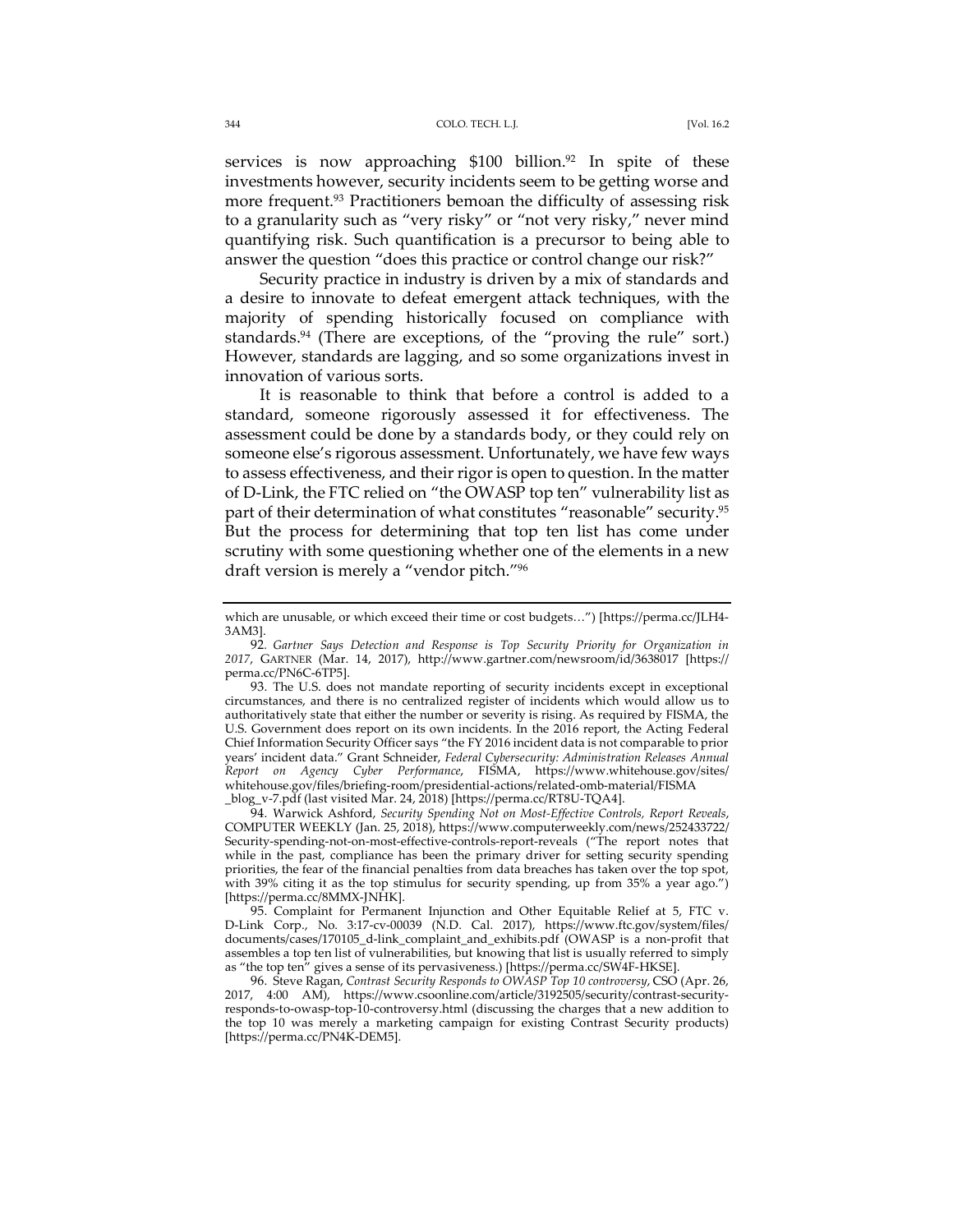Overall, the standards process suffers from a variation of the difficulty of assessing risk, which is that when a new practice or control is suggested for a standard, it is hard to assess: if the control works (or in what circumstances it works); if the new control offers good return on invested effort; or if the control offers better or worse returns than other proposed controls.

The outcomes which are most noticeable today are "breaches" of control over personal information. Usually, but not always, they are disclosed because of breach disclosure laws and attendant publicity.<sup>97</sup> Other breaches are publicized because the attacker publicizes it by defacing a website,<sup>98</sup> using a Twitter account to say things derogatory to its owner,<sup>99</sup> or the data is leaked, for example, the Panama Papers.<sup>100</sup>

Many incidents are not disclosed.<sup>101</sup> There are substantial disincentives to disclosure.102 If you disclose penetrations, lawsuits  $follow<sub>103</sub>$  and investigations by regulators or enforcement agencies may also follow. Penalties for failing to disclose breaches vary by state, with some states imposing penalties per failure to notify, per breach, or for knowing violations.104 We do not here take a position on the

100. Luke Harding, *What are the Panama Papers? A Guide to History's Biggest Data Leak*, THE GUARDIAN (Apr. 5, 2016, 5:42 AM), https://www.theguardian.com/news/2016/apr/03/ what-you-need-to-know-about-the-panama-papers [https://perma.cc/J44S-SFQZ].

101*. See* Robert McMillan, *Most Retailer Breaches Are Not Disclosed, Gartner Says*, CIO (May 23, 2008, 8:00 AM), https://www.cio.com/article/2436102/infrastructure/most-retailerbreaches-are-not-disclosed—gartner-says.html ("In a new study based on interviews with 50 U.S. retailers, Gartner found that 21 of them were certain they had had a data breach. However, just three of the retailers had disclosed the incident to the public.") [https://perma.cc/E6GC-C5G4]. Security experts understand that measuring hidden data is hard, and that these numbers remain broadly indicative of the levels at which incidents are concealed or disclosed. As we were writing this, it came out that "Uber concealed [a] data breach affecting 57 million people." *See Uber Concealed Data Breach Affecting 57 Million People*, BNONEWS (Nov. 21, 2017, 5:50 PM), http://bnonews.com/news/index.php/news/id6751 [https://perma.cc/P5CE-7AFG].

102*. See* Danny Yadron, *Executives Rethink Merits of Going Public with Data Breaches,* WALL ST. J. (Aug. 4, 2014, 7:17 PM), https://www.wsj.com/articles/a-contrarian-view-on-databreaches-1407194237 [https://perma.cc/TKA3-SFJW].

103. One attorney said "And your disclosure letter will be exhibit A!" (personal communication).

104. For example, Alaska has a "Civil penalty payable to state of up to \$500 for each state resident who was not notified, except that the total civil penalty may not exceed \$50,000"; Hawaii says, "Any business that violates any provision of this chapter shall be subject to penalties of not more than \$2,500 for each violation." *State Breach Notification Laws*, FOLEY & LARDNER, LLP (Jan. 17, 2018), https://www.foley.com/files/Publication/c31703ac-ee93-40a5-

<sup>97</sup>*. See* NAT'L CONFERENCE OF STATE LEGISLATURES, *supra* note 69; *see also* Data Security and Breach Notification Act, S.2179, 115<sup>th</sup> Cong. (2017) (Bill proposed in congress creating a federal disclosure requirement of breaches following the cover up of a breach by Uber).

<sup>98.</sup> ZHONE-H: UNRESTRICTED INFORMATION, http://www.zone-h.org/archive [https:// perma.cc/XPV3-8FF5] is a collection of such events, as is FREEDOMHACKER, https:// freedomhacker.net/category/website-defacement/ [https://perma.cc/C4QL-H3Z7].

<sup>99</sup>*. See* Chris Crum, *Skype Blog Hacked To Tell People Not To Use Microsoft Email*, WEBPRONEWS (Jan. 2, 2014), https://www.webpronews.com/skype-blog-hacked-to-tellpeople-not-to-use-microsoft-email-2014-01/ (Syrian Electronic Army took over the @skype Twitter handle, and tweeted a link to a Skype blog which said, "Don't use Microsoft emails (hotmail, outlook), They are monitoring your accounts and selling the data to the governments.") [https://perma.cc/YKU2-QXXD].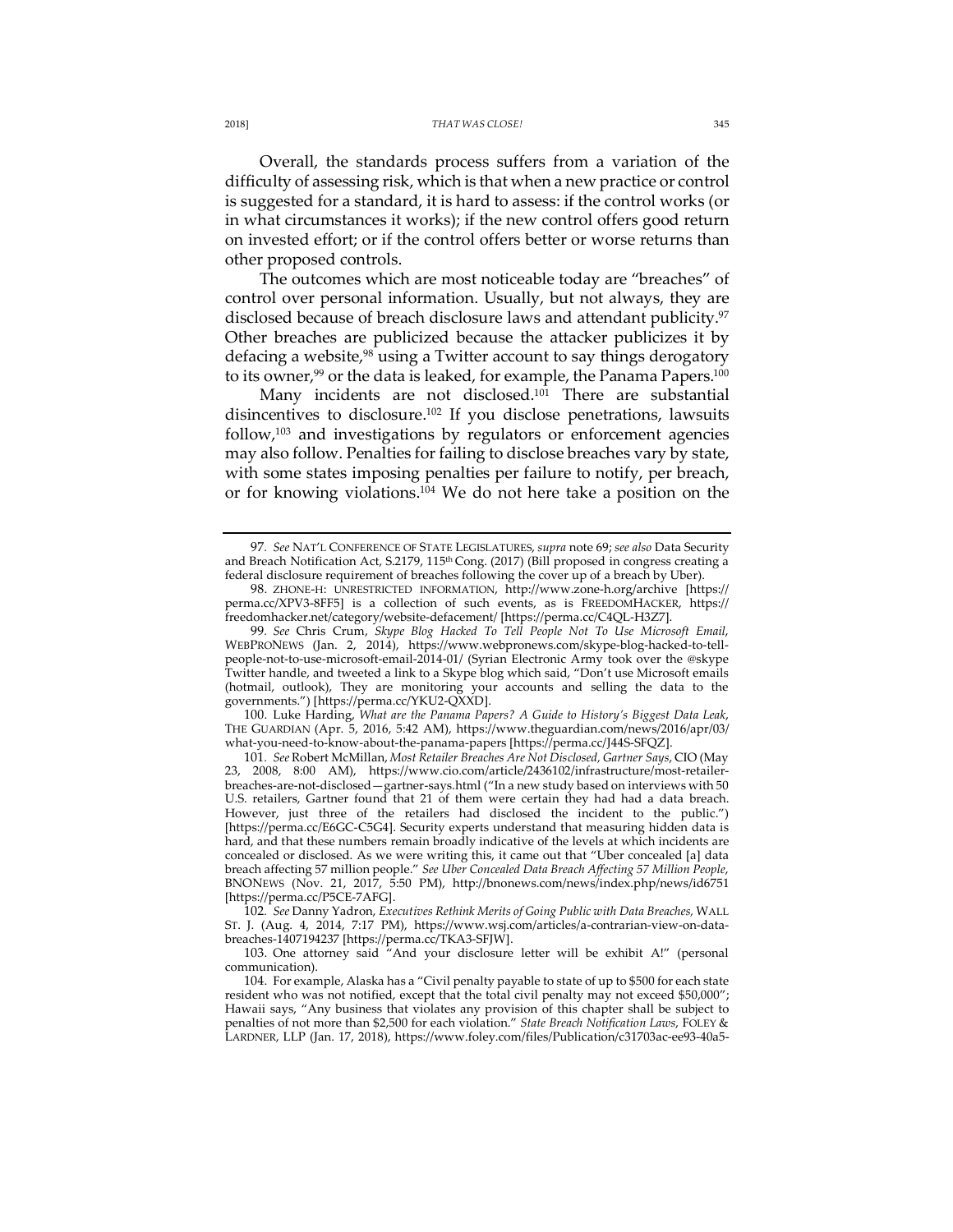#### 346 COLO. TECH. L.J. [Vol. 16.2

desirability of such penalties. The argument for a penalty is that without one, no one would take on the risks that accompany reporting a breach. The argument against is twofold: first, computers often behave oddly, and to attribute malice or recklessness to what might be randomness can be expensive; second, warnings are often vague. For example, "[i]n its initial contact with the DNC last fall, the FBI instructed DNC personnel to look for signs of unusual activity on the group's computer network, one person familiar with the matter said. DNC staff examined their logs and files without finding anything suspicious, that person said."<sup>105</sup> In this example case, is it fair to penalize the DNC for not finding anything suspicious? A system that balances these disincentives with incentives could substantially improve computer security.

We would like to reduce the number of important incidents in cyber, by increasing the predictability of those events, and reducing their impact.106 Both of these goals are quantitative. Each requires some form of data gathering. Assessing the predictability of events can be done bottom-up, that is, how likely is this entity to suffer an event; or top-down, that is, out of this population, how many entities will suffer? Impact can also be quantified, by dollar losses, stock price losses, or estimating with other yardsticks. As long as the estimation methods are consistent, then we can assess whether the impact of

b295-7e1d9fe45814/Presentation/PublicationAttachment/d6373e89-f460-44fa-afec-a2cbe9fa 23fd/17.MC5826%20Data%20Breach%20Chart%200817%20R1.pdf [https://perma.cc/N7XN-B2HQ]. Massachusetts specifies, "[t]he Attorney General may seek injunctive relief, a \$5,000 penalty for each violation, and reasonable costs and attorney's Fees." Missouri, in contrast, says, "[t]he Attorney General shall have exclusive authority to bring an action to obtain actual damages for a willful and knowing violation of this section and may seek a civil penalty not to exceed \$150,000 per breach of the security of the system or series of breaches of a similar nature that are discovered in a single investigation." STATE DATA BREACH LAW SUMMARY, BAKERHOSTETLER (2017), https://www.bakerlaw.com/files/Uploads/Documents/ Data%20Breach%20documents/State\_Data\_Breach\_Statute\_Form.pdf [https://perma.cc/ N9S3-FF6L]. Notably, Alabama and South Dakota do not have breach notification laws as of September 1, 2017. *State Date Security Breach Notification Laws*, MINTZ LEVIN, https:// www.mintz.com/newsletter/2007/PrivSec-DataBreachLaws-02-07/state\_data\_breach\_matrix .pdf (last updated Sept. 1, 2017) [https://perma.cc/9CF3-HGFS]. *See also* Data Security and Breach Notification Act, S. 2179, 115<sup>th</sup> Cong. (2017) (bill imposes mandatory reporting following a breach and creates criminal penalties for intentional and willful concealment of a breach).

<sup>105</sup>*. See* Mark Hosenball et al., *FBI Took Months to Warn Democrats of Suspected Russian Role in Hack: Sources*, REUTERS (Aug. 2, 2016, 8:55 PM), https://www.reuters.com/article/ususa-cyber-democrats-reconstruct/fbi-took-months-to-warn-democrats-of-suspected-

russian-role-in-hack-sources-idUSKCN10E09H?feedType=RSS&feedName=technology News [https://perma.cc/M8WC-EJEQ]; *Cf*. Adam Shostack, *FBI Says their Warnings were Ignored*, ADAM SHOSTACK & FRIENDS (Aug. 17, 2016), https://adam.shostack.org/blog/ 2016/08/fbi-says-their-warnings-were-ignored/ (the FBI had evidence that the DNC was being hacked by the Russians, and they said "look around for 'unusual activity.''') [https://perma.cc/E8PF-8V4L].

<sup>106.</sup> There are quantitative approaches to risk assessment. *E.g.*, JACK FREUND & JACK JONES, MEASURING AND MANAGING INFORMATION RISK: A FAIR APPROACH (2015); DOUG HUBBARD ET AL., HOW TO MEASURE ANYTHING IN CYBERSECURITY RISK (2016). However, the data which is used as input to those mechanisms is not standardized, shared, or scrutinized, and both authors would agree that their methods could work much better with better data.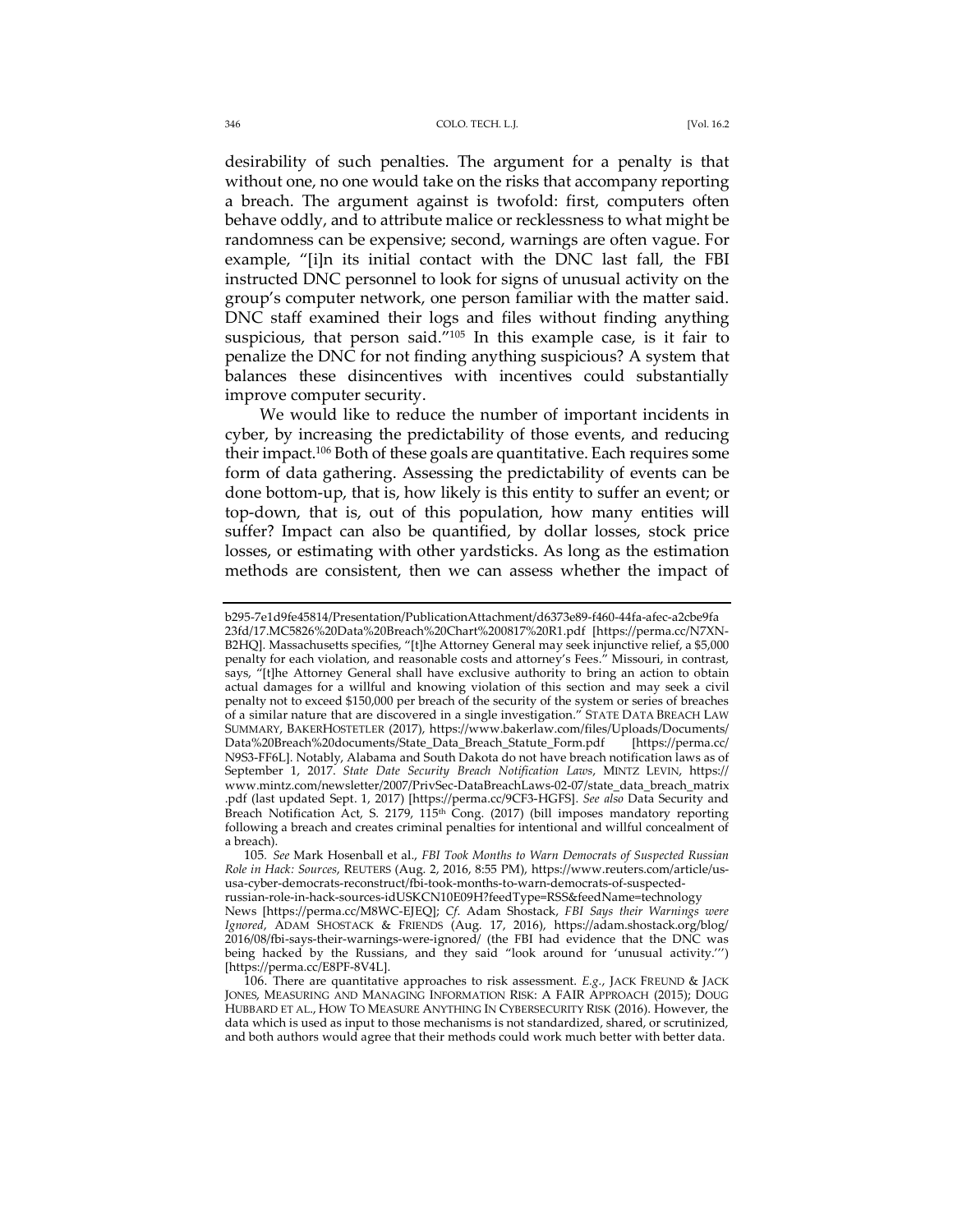events is increasing or decreasing over time.107 How many entities will suffer, and how badly they will suffer, depends on their practices and the effectiveness of those practices. As discussed above, this is hard to measure.

## *B. The Importance of Data*

Today's information sharing can usefully be broken into "sharing" and "publication." Information is often shared, with rules about where it can be sent, and some of it, often relating to vulnerabilities, is then published and made available to all comers. But a great deal of data, including "indicators of compromise"<sup>108</sup> is never published.109

Published information about vulnerabilities enables several valuable tasks. First, it can help to prioritize the application of fixes or patches. Second, it can help with finding variations or similar vulnerabilities. Third, the open publication of vulnerability information enables research in a variety of ways.110 That research includes statistical analysis of vulnerability characteristics, and research into defensive techniques such as address space layout randomization.

Perhaps the best example of this research is the class of problems called "buffer overflows."111 Knowledge of such problems were kept

<sup>107.</sup> Dan Geer, *A Quant Looks at the Future: Extrapolation via Trend Analysis*, http://geer.tinho.net/geer.cerias.21iii07.pdf ("First, trend analysis is what a statistician will recommend when the underlying topic of interest is changing and the method of measuring it is uncertain. In such a circumstance, and so long as the measurement you do have can be applied consistently, the trend data can be relied on and it is what you need for decision support.") [https://perma.cc/Y5YB-HAXJ]. Most events are reasonably measurable, as the majority of costs are operational expenses in response, capital expenses for upgrades, onetime costs of notification, or impact to reputation/goodwill. There are events that are difficult to quantify, such as the leak of John Podesta's emails during the 2016 Presidential election, which is challenging because of scope. Are we to assess the damage to the Democratic National Committee, the impact on the election, or the impact of the election on the country?

<sup>108.</sup> Nate Lord, *What are Indicators of Compromise?* DATA GUARDIAN (July 27, 2017), https://digitalguardian.com/blog/what-are-indicators-compromise (indicators of compromise are "pieces of forensic data, such as data found in system log entries or files, that identify potentially malicious activity on a system or network.") [https:// perma.cc/YA6Q-4ZXW]. The frequency of discussion around "what may I say about this" has led the Forum of Incident Response Security Teams to create a "traffic light protocol" as shorthand for sharing rules, *e.g.*, *Traffic Light Protocol*, FIRST, https://www.first.org/tlp/(last visited Mar. 5, 2018) [https://perma.cc/M8UN-RBES], which has been adopted by many others. These rules are so frequently invoked that it is not unusual in to hear something like "Tee-Ell-Pee red" in response to the question, "can I share that?"

<sup>109.</sup> Since the data is not published, it is hard to assess relative quantities.

<sup>110.</sup> Researchers are often hesitant to plan work whose initiation or publication includes needless uncertainty.

<sup>111.</sup> In buffer overflow attacks, an attacker sends a program more data than it is expecting, originally intended for what is known as an "input buffer." If the program does not detect and handle this situation, other areas of memory can be overwritten, with dire consequences. Conceptually, imagine a clerk writing down someone's name, but the name as given is so long that it doesn't fit in the box on a form and spills over into the "Official Use Only" section of the form. A carefully constructed overflow can install new computer code,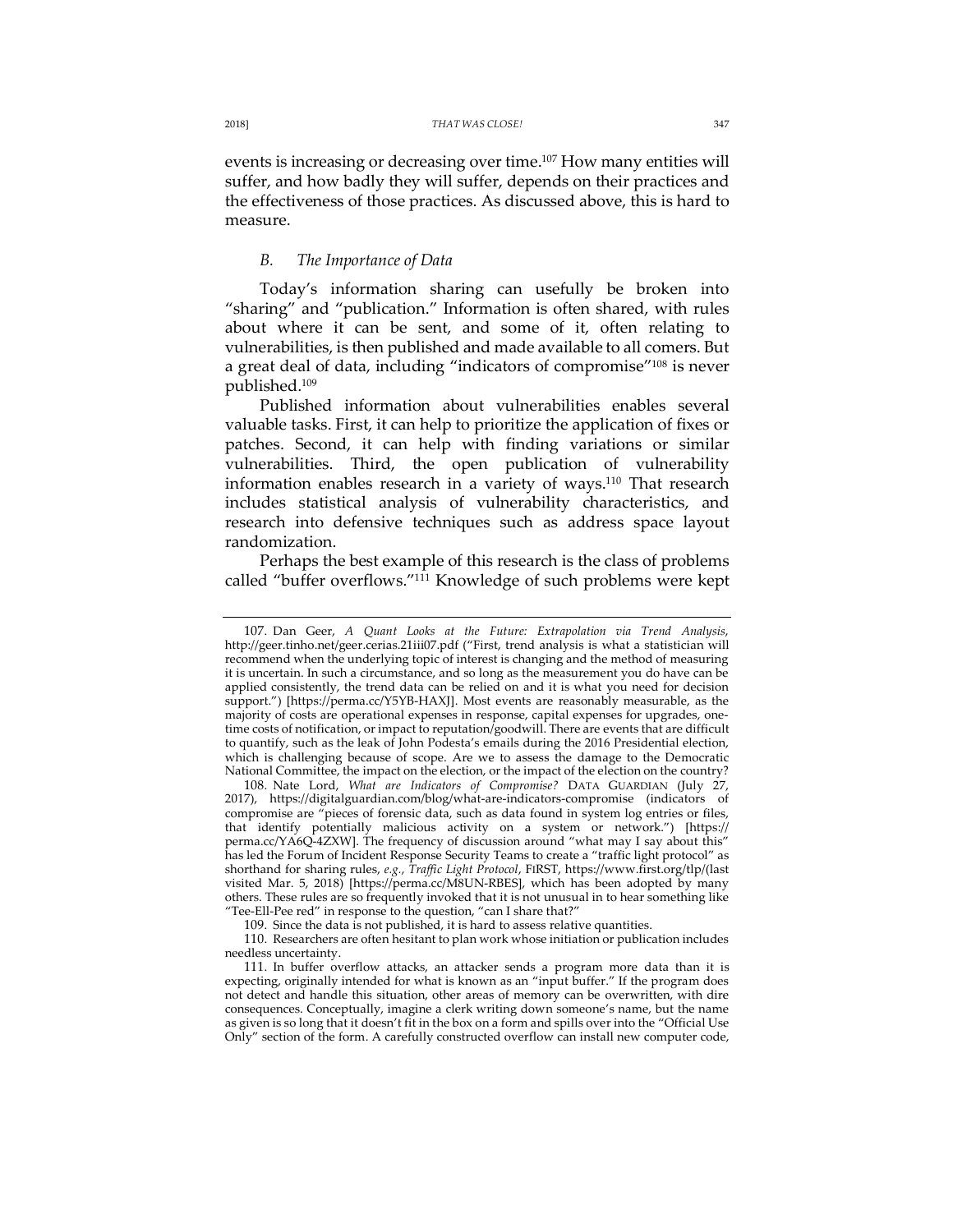as tribal knowledge for at least 25 years<sup>112</sup> before they were published in detail for others to learn from. Within a few years of the first detailed description, a systematic fix was developed.<sup>113</sup> Additional prominent examples include Hoare's Turing Lecture, in which he describes a choice to perform bounds checking in a 1960 compiler.<sup>114</sup> Each of these discussions chose not to describe the attack technique in depth, perhaps to avoid providing a "roadmap for attackers." However, attackers had their own roadmap. The 1988 Morris worm exploited a buffer overflow in fingerd<sup>115</sup> as one of its propagation mechanisms.<sup>116</sup> In 1996, a hacker known as Aleph One published a paper now recognized as seminal, "Smashing the Stack for Fun and Profit."117 The paper detailed the problem, and techniques for exploiting it to gain privileges beyond what the system designers intended.118 Within a year<sup>119</sup>, Crispan Cowan and colleagues built "StackGuard," and their

115. Fingerd was a standard network server on the computers of the day.

116*. See* Jon A. Rochlis & Mark W. Eichin, *With Microscope and Tweezers: The Worm from MIT's Perspective,* 32 COMMUNICATIONS OF THE ACM 689 (1989); the resulting indictment was the first case brought under the Computer Fraud and Abuse Act, 18 U.S.C. § 1030 (2012); *see* United States v. Morris, 928 F.2d 504 (2d Cir. 1991).

117. Aleph One, *Smashing the Stack for Fun and Profit,* PHRACK (Nov. 8, 1996), http:// phrack.org/issues/49/14.html [https://perma.cc/H7GN-VWH9].

118. Generally, that was either an elevation from "not authorized to use the system" to "can run code on the system," or from "unprivileged and able to run code" to administrative privilege.

119. The publication dates appear slightly further apart, but note that the call for papers, *7th USENIX Security Symposium*, USENIX, http://www.usenix.net/legacy/publications/ library/proceedings/sec98/cfp.html (last visited Mar. 12, 2018) [https://perma.cc/2JYC-TWXK], had a submission deadline of September, 1997, which was 10 months after the publication of Smashing the Stack, and that the paper has a full section of experimental results.

code written by the attacker. For more information, *see generally* SEAN SMITH & JOHN MARCHESINI, THE CRAFT OF SYSTEM SECURITY 6.1 (2008).

<sup>112.</sup> The trouble with tribal knowledge is that it is undocumented. One author attempted to find earlier, written, references, to back up personal recollections. Adam Shostack, *Buffer Overflows and History: A Request,* ADAM SHOSTACK & FRIENDS (Oct. 20, 2008), https://adam.shostack.org/blog/2008/10/buffer-overflows-and-history-a-request/ [https:// perma.cc/V3LK-8AZF].

<sup>113.</sup> The earliest such fix we could find in the literature was in 1971. *See* JAMES P. ANDERSON, COMPUTER SECURITY PLANNING STUDY 61 (1972), http://seclab.cs.ucdavis.edu/ projects/history/papers/ande72.pdf, ("In one contemporary operating system, one of the functions provided is to move limited amounts of information between the system and user space. The code performing this function does not check the source and destination addresses properly, permitting portions of the monitor to be overlaid by the user. This can be used to inject code into the monitor that will permit the user to seize control of the machine.") [https://perma.cc/V8U6-F9X2].

<sup>114.</sup> C.A.R. Hoare, Lecture at Communications of the ACM: The Emperor's Old Clothes (Oct. 27, 1980) ("A consequence of this principle is that every occurrence of every subscript of every subscripted variable was on every occasion checked at run time against both the upper and the lower declared bounds of the array. Many years later we asked our customers whether they wished us to provide an option to switch off these checks in the interests of efficiency on production runs. Unanimously, they urged us not to—they already knew how frequently subscript errors occur on production runs where failure to detect them could be disastrous. I note with fear and horror that even in 1980, language designers and users have not learned this lesson. In any respectable branch of engineering, failure to observe such elementary precautions would have long been against the law.").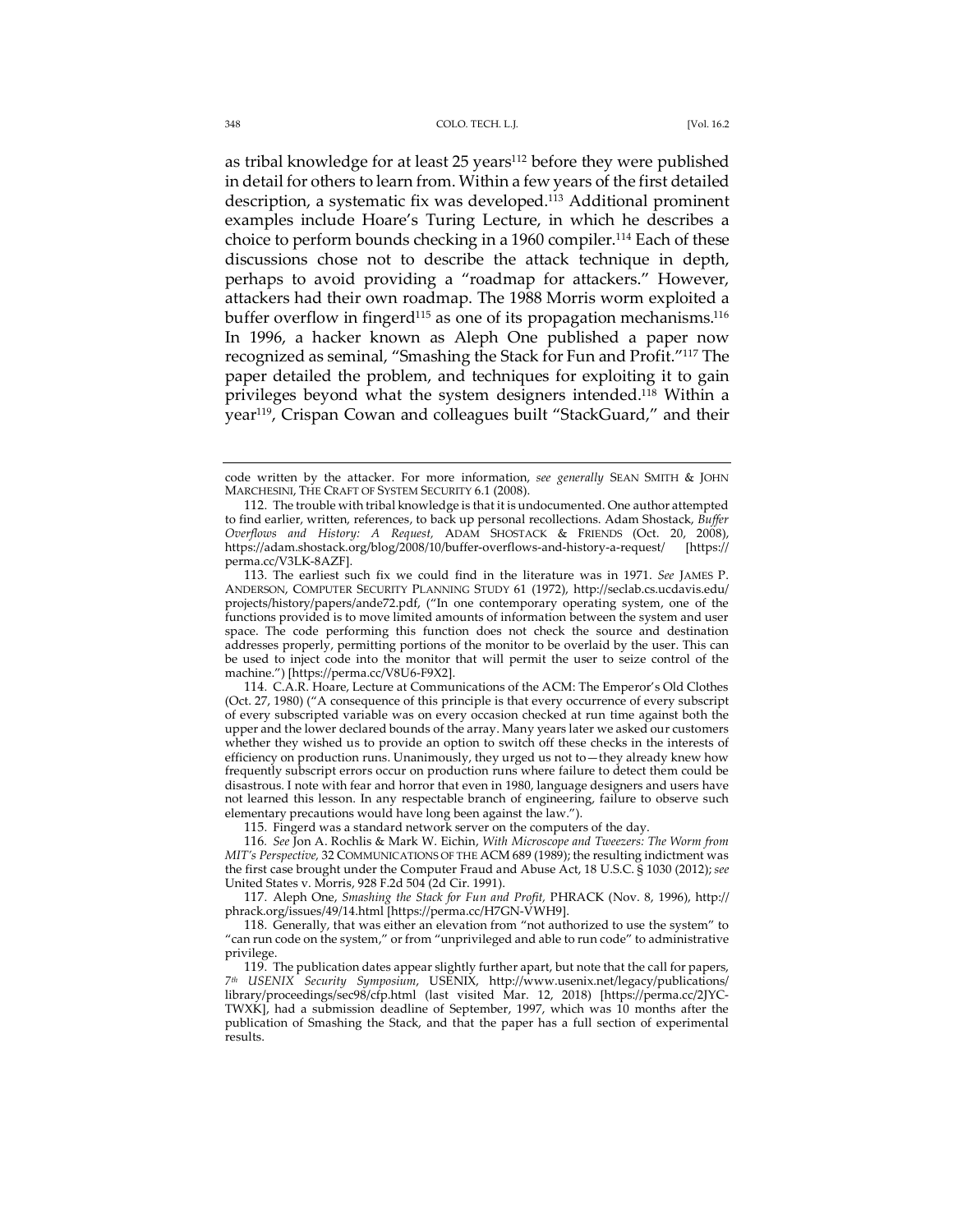paper presents experimental results.120 Even with the first version built, the team wanted to continue to improve Stackguard<sup>121</sup> In 1998, one author of this paper (Shostack) was an executive at an early vulnerability scanning company (Netect), and at a trade show, Cowan approached us to see if we could provide him with a feed of vulnerabilities which he could use to test StackGuard.122 So even after the paper was published, there was a real engineering need for more and detailed information to test defensive mechanisms.

The endurance of problems like buffer overflows and the Morris worm are symptoms of a failure to learn from mistakes. Both were largely resolved when the attacks were described in depth to the public. Publishing such data is critical to improving the overall security of systems, and we need mechanisms to investigate, gather, analyze or disseminate root cause information.

The lack of suitable real-world data has led parts of the security research community to use "synthetic datasets" instead.123 Unfortunately, constructing a suitable synthetic dataset is difficult. That said, researchers have been driven to using them despite their known deficiencies. For example, the so-called Lincoln Labs intrusion detection test dataset is known to be flawed:<sup>124</sup>

"The corpus generated by Lincoln is unique in the Intrusion Detection arena and, as such, is the only substantial body of data that can be used for repeatable comparisons of IDS systems. At the same time, it may suffer from problems such as those noted above and may not provide results that reflect field performance. It appears to be used by researchers who were not part of the DARPA evaluation who should be aware of both its strengths and limitations."125

Information about breaches is published, $126$  but usually in the context of how many "records" were stolen. Information about the proximate causes of the breach is rarely published. Claims such as "a

<sup>120.</sup> CRISPAN COWAN ET AL., STACKGUARD: AUTOMATIC ADAPTIVE DETECTION AND PREVENTION OF BUFFER-OVERFLOW ATTACKS (1998), http://www.usenix.net/legacy/ publications/library/proceedings/sec98/full\_papers/cowan/cowan.pdf [https://perma.cc/AD 2K-8DN8].

<sup>121.</sup> This is standard engineering practice, to build a version 1, a version 2, et cetera, and should not be read as a criticism of the approach or the first release of StackGuard.

<sup>122.</sup> Personal communication with author Shostack.

<sup>123.</sup> A synthetic dataset contains artificial data, generated to resemble real data but having no basis in any actual occurrences.

<sup>124.</sup> The dataset is so well known in the intrusion detection community that it is mentioned without any formal citation. John McHugh, *Testing Intrusion Detection Systems: A Critique of the 1998 and 1999 DARPA Intrusion Detection System Evaluations as Performed by Lincoln Laboratory*, 3 ACM TRANSACTIONS ON INFO. & SYSTEM SEC. 262 (2000).

<sup>125</sup>*. See generally id.*

<sup>126.</sup> Generally, legislators have discussed publication as a punishment, a deterrent, and as a source of learning.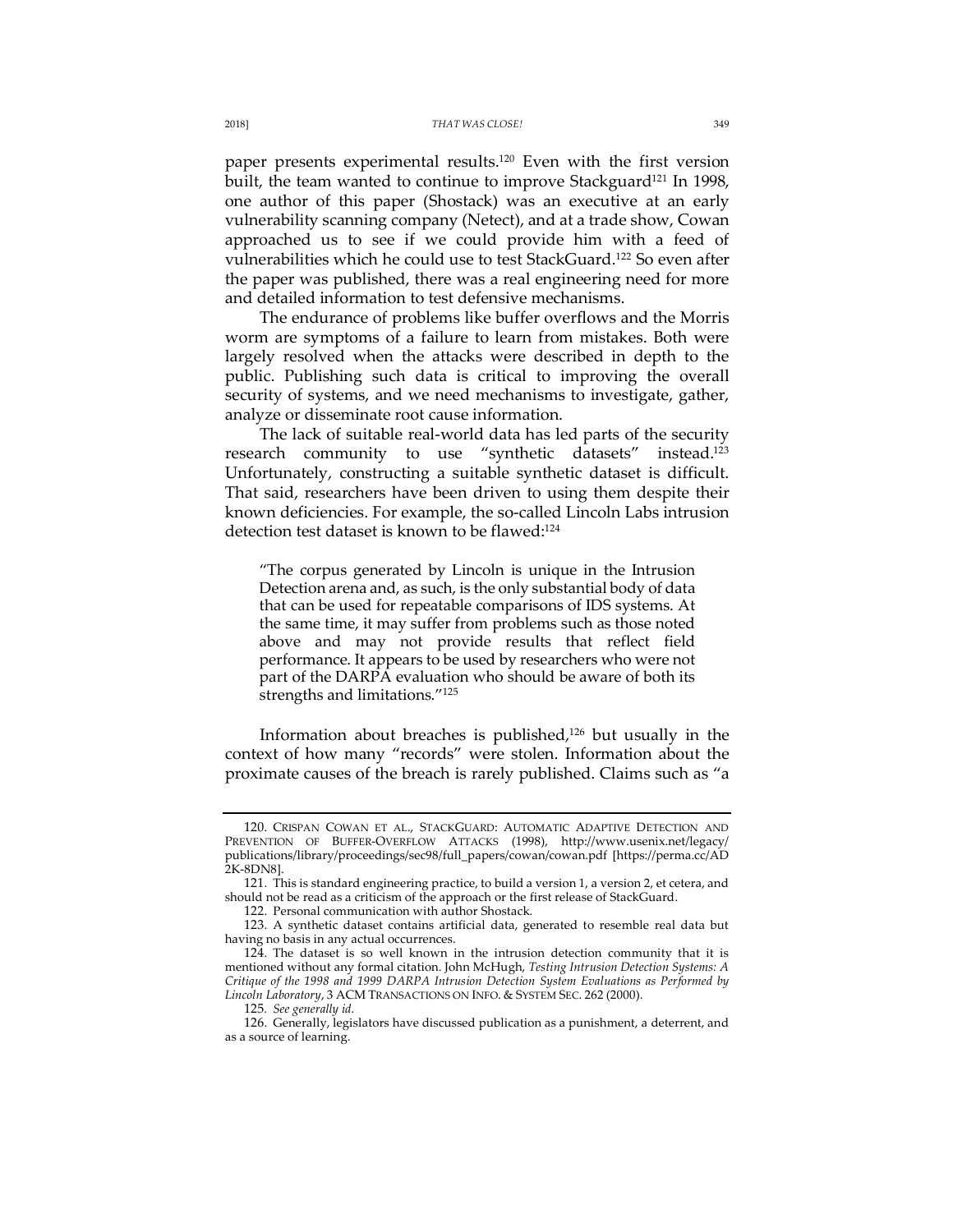sophisticated criminal" are common. Such claims do not allow us to learn. Rarely, there is a public investigation, such as into the 2017 Equifax breach. There, the company revealed that a failure to patch a server allowed an attacker to break in, but what went wrong is unclear.127

In the case of Equifax, we seem to have an unusual amount of information about the failures. From the congressional hearing transcript:

Mr. Smith. "[T]he security team notified a wide range of people in the technology team who were responsible for then finding the vulnerability, applying the patch, and then, days later as is typical protocol, to deploy a technology scanner to go then look for the vulnerability, find the vulnerability, if it found a vulnerability it knew it was not patched. Both human deployment of the patch and the scanning deployment did not work. The protocol was followed."128

Mr. Smith. "The human error was the individual who is responsible for communicating in the organization to apply the patch did not [so communicate]."129

The Chairman. "So does that mean that that individual knew that the software was there and it needed to be patched and did not communicate that to the team that does the patching? Is that the heart of the issue here?"130

Mr. Smith. "And I should clarify there that the rationale or the reason why the scanner or the technology piece did not locate the vulnerability is still under investigation by outside counsel."131

This seems like quite a bit of information, but when we ask questions, answers are less forthcoming. Questions we can ask include: what was "the protocol?" In what way was it followed if "the individual who is responsible for communicating in the organization to apply the patch" did not do so? How many patches are

<sup>127</sup>*. Oversight of The Equifax Data Breach: Answers for Consumers, Hearing before the H. Comm. On Digital Commerce and Consumer Protection, Comm. On Energy and Commerce*, 115th Cong. 33-36 (2017), http://docs.house.gov/meetings/IF/IF17/20171003/106455/HHRG-115- IF17-Transcript-20171003.pdf [hereinafter *Equifax Hearing*] (Testimony of Richard Smith) [https://perma.cc/44LV-TQM8]; *See Oversight of the Equifax Data Breach: Answers for Consumers*, COMM. ON ENERGY & COMMERCE (OCT. 3, 2017), https://energy commerce.house.gov/hearings/oversight-equifax-data-breach-answers-consumers/ (describing details of the hearing) [https://perma.cc/FK7R-5WU8].

<sup>128</sup>*. Id.* at 34.

<sup>129</sup>*. Id.* at 35–36.

<sup>130</sup>*. Id.* at 36.

<sup>131</sup>*. Id.* at 37.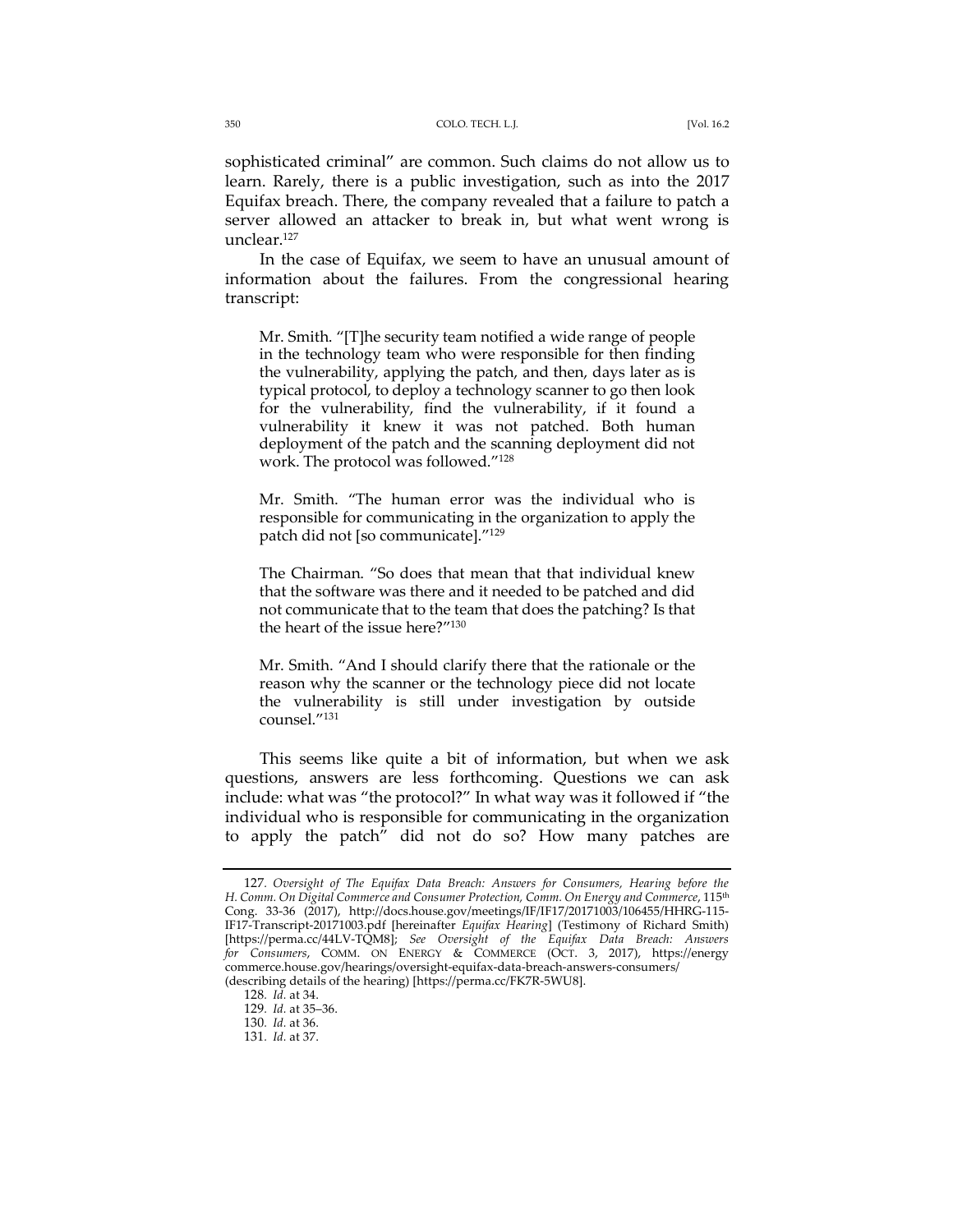communicated about per day? Through what medium—email, ticketing, post-it notes—is communication performed? Was there a protocol for ensuring that the technology located vulnerabilities? Obviously, we know that there was a failure, but not what it was. Moreover, we do not know how the breach was detected. We do not know how data was exfiltrated. We do not know what controls Equifax had in place at the time of the breach to detect a breach or to detect data loss.

If a corporate board were to ask a security expert to evaluate if the specific issues which happened at Equifax could happen to them, that expert could not give a complete answer given the limited data available.

Moreover, the information from which lessons might be learned from the breach is subject to several filters. Those filters include that the former CEO was discussing them, that there is an active law enforcement investigation, that many lawsuits have been filed, and that the questioners were not technically savvy.

There are certainly lessons which can be extracted from the testimony, but those lessons are a small subset of what might be learned. Those lessons must be extracted from the messy transcripts and many news stories, such as "The Equifax Hack Has the Hallmarks of State-Sponsored Pros."132 The process of extracting lessons from many news stories is time consuming and expensive. We have no way to ask the question "is my vulnerability scanner better than Equifax's?" We cannot answer the question "what vulnerability scanner failed, and why" to start the comparison.

## III. POLICY ENTREPRENEURSHIP CAN STIMULATE SCIENTIFIC EFFORTS

We recommend the creation of a Cyber Safety Reporting System to better equip companies to answer the hard questions discussed in Section II. This plan involves a mixture of industry involvement and policy entrepreneurship from government, and is one we think necessary to improving the flow of security information between defenders. In this section, we explore the policy entrepreneurship needed to create a CSRS, and why government would want this innovation. We also explore ways to structure a CSRS, and consider the benefits of a centralized reporting system.

Policy entrepreneurship in this area would include two pillars. The first pillar is shaping industry incentives—considering participation as a factor in regulatory judgement when determining liability. The second would be protecting confidentiality.

<sup>132.</sup> Michael Riley et al., *The Equifax Hack Has the Hallmarks of State-Sponsored Pros*, BLOOMBERG (Sept. 29, 2017, 7:09 AM), https://www.bloomberg.com/news/features/2017-09- 29/the-equifax-hack-has-all-the-hallmarks-of-state-sponsored-pros [https://perma.cc/RCS3- NSEH].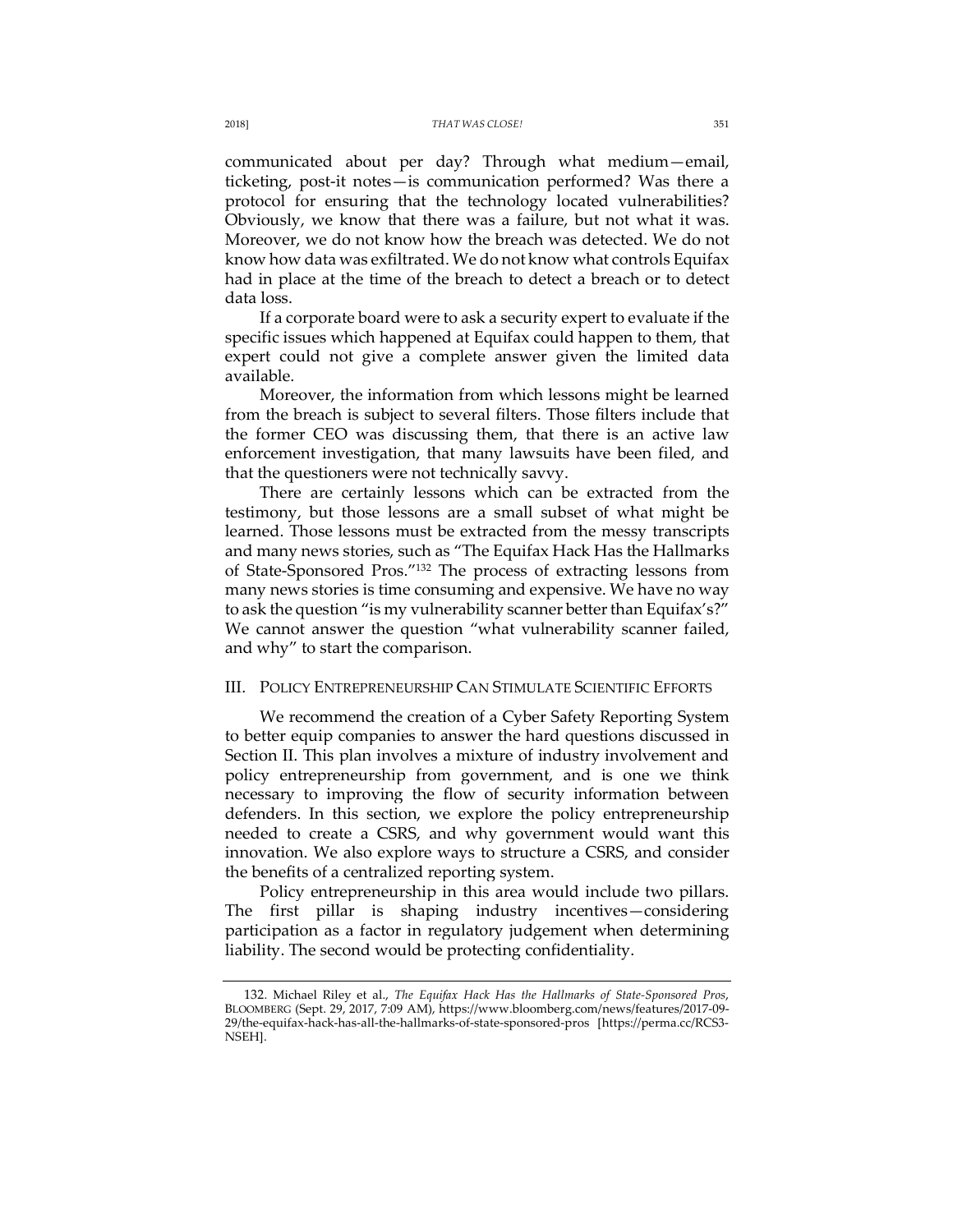#### 352 COLO. TECH. L.J. [Vol. 16.2

Most regulators today have a set of factors they take into account in determining liability. Those factors might be read to include participation in a near-miss program or experiment, or they might be extended.

The second pillar is explicitly shielding the confidentiality of reports and reporters. No organization wants to create a roadmap to its own prosecution by an overzealous prosecutor or regulator. Regulators could help by explicitly stating that experiments or activity in near-miss reporting would receive Cybersecurity Information Sharing Act (CISA) protections,<sup>133</sup> and that they would not seek to test that protection.

## *A. The First Pillar: Encouraging Experimentation and Providing Leniency*

As a matter of public policy, regulators should incentivize and remove roadblocks to experimentation, especially when dealing with a rapidly changing technology.<sup>134</sup> When designed to address regulatory challenges, such experimentation helps agencies and companies "earn regulatory authority."135 The earned regulatory authority model asserts that authority is developed through "experimentation and effective administration," whereby innovative regulatory policies are rewarded with "more formal authority and budgetary support," often by Congress.136 Regulators should encourage and be encouraged to explore new solutions to existing problems; in this case the use of leniency towards cybersecurity information sharing regimes can remove roadblocks to sharing.

Collection of information is essential to the success of the this proposed CSRS, however the liability concerns discussed in Section I can present a significant disincentive for companies to share. This principally stems from the risk that sharing of near-miss information can still result in liability for companies if the near-miss is actually an incident. Relevant enforcement agencies must therefore be willing to grant leniency for companies that choose to participate in the program,

<sup>133.</sup> Brad S. Karp et al., *Federal Guidance on the Cybersecurity Information Sharing Act of 2015*, HARV. L. SCHOOL F. (Mar. 3, 2016), https://corpgov.law.harvard.edu/2016/03/03/ federal-guidance-on-the-cybersecurity-information-sharing-act-of-2015/ ("These protections include protections from liability, non-waiver of privilege, and protections from FOIA disclosure, although, importantly, some of these protections apply only when sharing with certain entities.") [https://perma.cc/6YR4-4H28].

<sup>134.</sup> Phil Weiser, *Entrepreneurial Administration*, 97 B.U. L. REV. 2011, 2013 (2017) ("[I]n the case of technologically developing fields where experimental regulatory strategies—as opposed to traditional notice-and-comment rulemaking or adjudication—are often essential.").

<sup>135</sup>*. Id.* at 2013–14 (discussing earned authority in the context of ENERGY STAR, a program developed by the EPA, and later codified by congress, and the LEED building standard which is developed and overseen by a private organization, but which has been endorsed by several agencies).

<sup>136</sup>*. Id.* at 2067–68.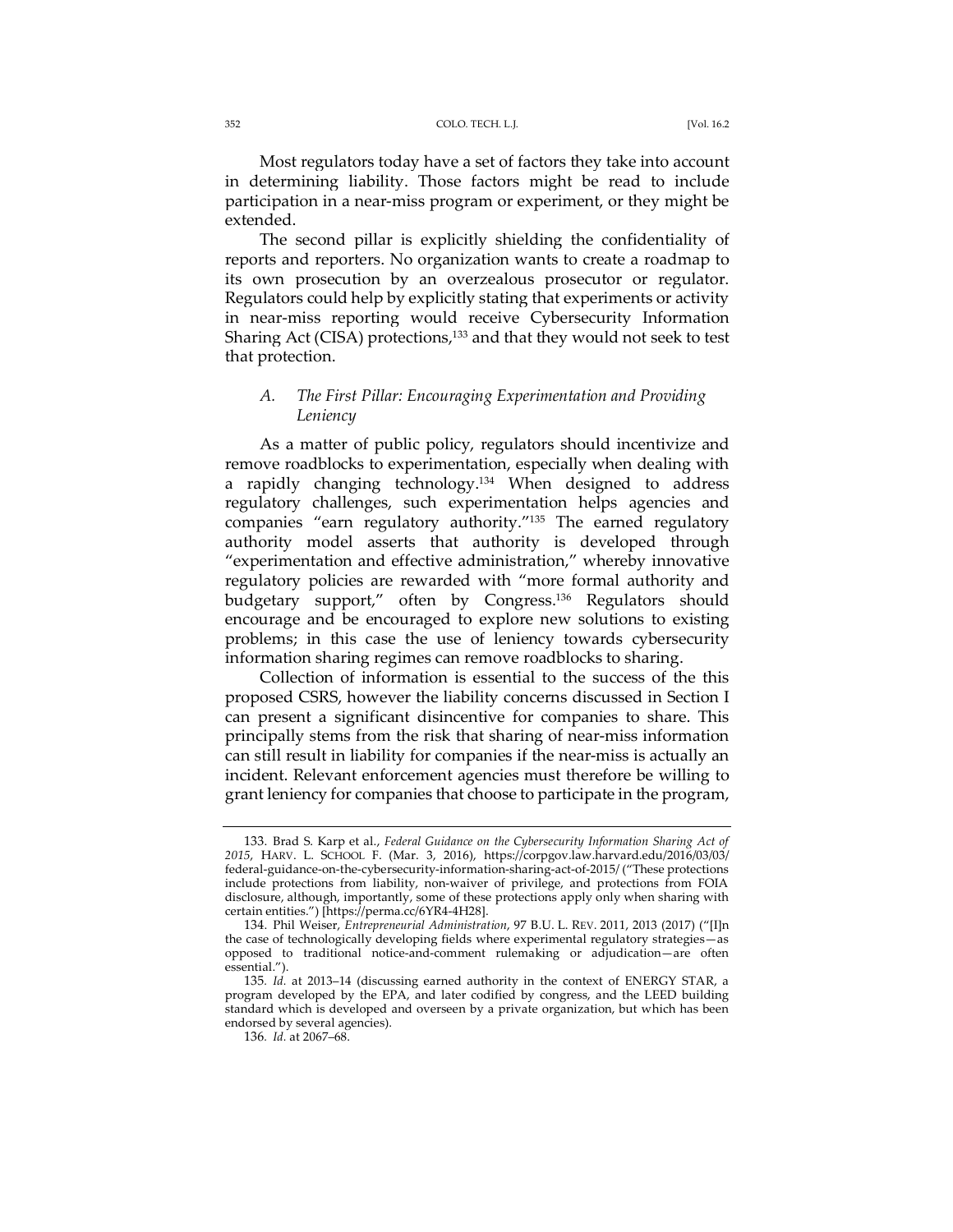and may do so through explicit statutory safe harbors (as in the case of CISA discussed above), memoranda of understanding committing to "avert their eyes,"137 regulatory forbearance, or prosecutorial discretion. Ultimately, a CSRS program might be codified in a statute to provide certainty of protection after experimentation to achieve an optimal structure.

By exploring how experimentation is implemented in other instances, we might better understand how to apply it to cybersecurity information sharing regimes.

In the case of ASRS, the FAA recognizes that "[t]he effectiveness of this program in improving safety depends on the free, unrestricted flow of information. . . . "138 To help ensure that goal is met, the FAA delegated to NASA the job of collecting and analyzing near-miss information to protect anonymity including anonymity with respect to "the regulator," and generally increase the effectiveness of the program.139 Companies can be more confident that they are protected from liability and thus be more willing to disclose the information to improve everyone's practices because of regulatory restrictions on the FAA's use of ASRS reports.140

FTC enforcement actions often consider the general culpability of the company and whether it was helping or hindering the investigation.141 Such prosecutorial discretion acts as both a carrot and a stick to motivate companies to behave well and disclose more information over the course of the investigation, or risk more severe penalties later. The FTC has also sometimes expressed a preference for self-regulation, and self-regulatory approaches may be easier to achieve than new regulation or legislation.<sup>142</sup>

<sup>137.</sup> Such a memoranda exists, for example, between the FAA and NASA—"NASA, rather than the FAA, accomplished the receipt, processing, and analysis of raw data [to]ensure the anonymity of the reporter . . . [and] increase the flow of information necessary for the effective evaluation of the safety and efficiency of the system." *Immunity Policies*, AVIATION SAFETY REPORTING SYSTEM, https://asrs.arc.nasa.gov/overview/immunity.html (last visited Mar. 24, 2018) [https://perma.cc/BX2R-VLJ8].

<sup>138</sup>*. Id.*

<sup>139</sup>*. Id.* ("NASA ASRS provides for the receipt, analysis, and de-identification of Aviation Safety Reports. In addition, ASRS publishes and distributes periodic reports of findings obtained through the reporting program to the public, the aviation community, and the FAA.").

<sup>140</sup>*. See* 14 C.F.R. § 91.25 (2018) (stating that the Federal Aviation regulations prohibit the use of reports submitted to ASRS program in disciplinary actions, unless it concerns accidents or criminal investigations, which are otherwise excluded from the program.).

<sup>141.</sup> Mark Eichorn, *If the FTC Come to Call*, FTC (May 20, 2015, 10:51 AM), https://www.ftc.gov/news-events/blogs/business-blog/2015/05/if-ftc-comes-call (The FTC will "consider the steps the company took to help affected consumers, and whether it cooperated with criminal and other law enforcement agencies . . . a company that has reported a breach to the appropriate law enforcers and cooperated . . . [would be viewed] more favorably than a company that hasn't cooperated.") [https://perma.cc/P6DE-DDVB].

<sup>142</sup>*. Self-Regulatory Principles for Online Behavioral Advertising*, FTC (Feb. 2009), https://www.ftc.gov/sites/default/files/documents/reports/federal-trade-commission-staffreport-self-regulatory-principles-online-behavioral-advertising/p085400behavadreport.pdf [https://perma.cc/7L4T-B2ZV].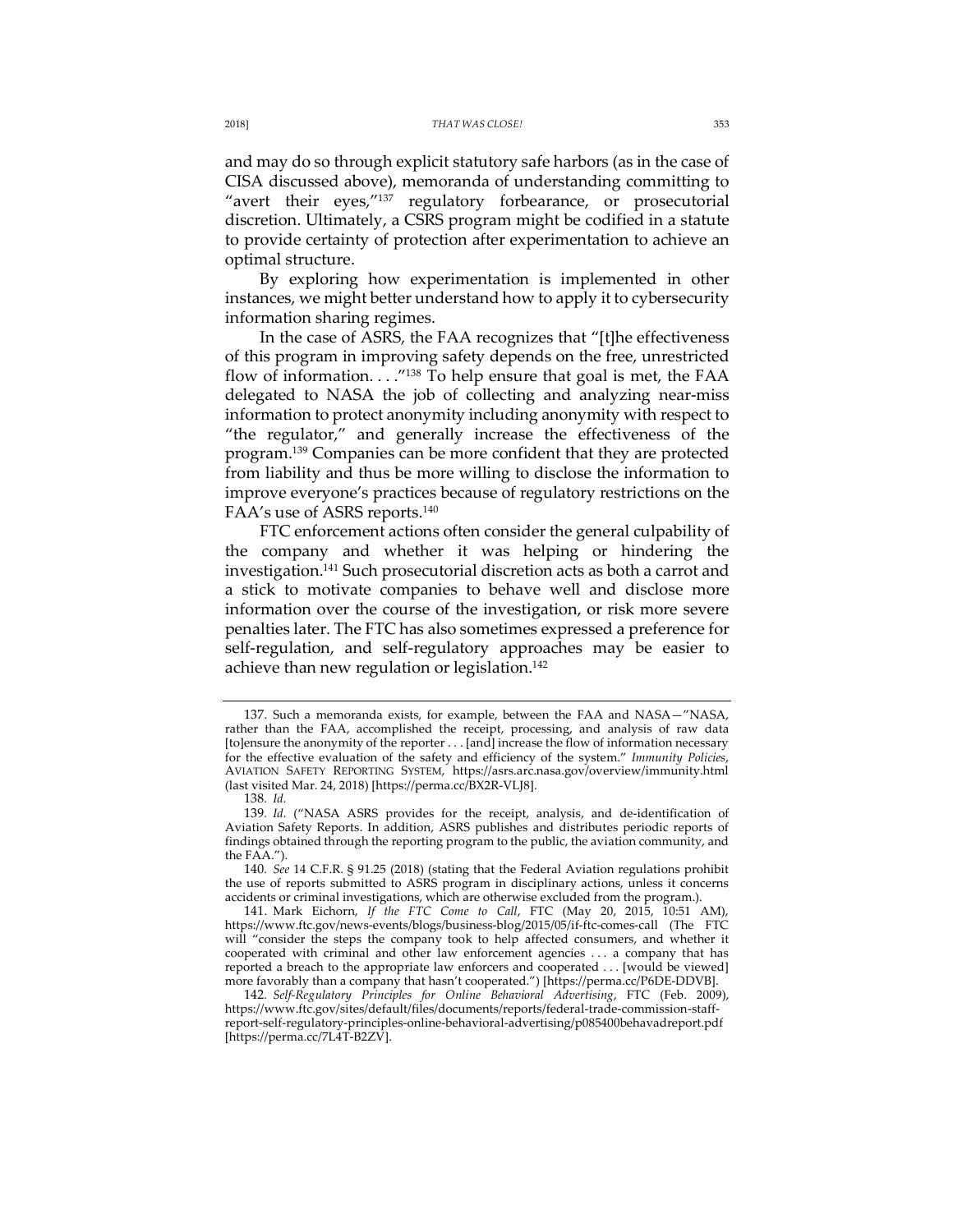#### 354 COLO. TECH. L.J. [Vol. 16.2

The Federal Communications Commission (FCC) uses regulatory forbearance as a tool to achieve public policy goals in a flexible manner. The Telecommunications Act grants the FCC significant discretion as to whether it will forbear from some or all provisions of the Act.143 This grant of flexibility was used most notably in the Open Internet Order whereby the Commission forbore from over 27 provisions of the Act and 700 different rules and regulations following its conception of "light-touch" regulation.<sup>144</sup> While some view forbearance with skepticism and alarm due to potential abuses, others have demonstrated that it is more appropriately seen as a form of implementation of statutes that Congress writes, filling in gaps in the law, and addressing perennial governance problems often anticipated by Congress itself.145

The SEC maintains significant regulatory authority over the financial sector, both mandating industry behavior and disciplining bad actors. The SEC will often work in conjunction with the DOJ in pursuing joint or individual enforcement actions against persons for charges of insider trading.146 This prosecutorial discretion in bringing actions allows the SEC to more efficiently allocate its scarce resources and to provide the flexibility necessary to ensure fairness in its enforcement process.<sup>147</sup> The SEC requires companies to operate compliance hotlines, and operates a whistleblower program for accounting fraud. At the same time, they are actively probing companies regarding their cyber practices and disclosures.<sup>148</sup> Recently, they have issued guidance that companies should "require employees to appropriately record, process, summarize and report up the

<sup>143.</sup> 47 U.S.C. § 160 (2012) ("[T]he Commission shall forbear from applying any regulation or any provision... [if] enforcement of such regulation or provision is not necessary to ensure that the charges. . . are just and reasonable and are not unjustly or unreasonably discriminatory. . . enforcement of such regulation or provision is not necessary for the protection of consumers; and forbearance from applying such provision or regulation is consistent with the public interest.").

<sup>144</sup>*. Protecting and Promoting the Open Internet*, GN. Dkt. No. 14-28, Report & Order on Remand, Declaratory Ruling, and Order, 30 FCC Rcd. 5601, 5604 n.6 (2015), https:// apps.fcc.gov/edocs\_public/attachmatch/FCC-15-24A1.pdf [hereinafter Open Internet Order] [https://perma.cc/YER6-FXE3].

<sup>145</sup>*. See* Daniel T. Deacon, *Administrative Forbearance*, 125 YALE L.J. 1548 (2016).

<sup>146</sup>*. See* Mitchell E. Herr, *SEC Enforcement: A Better Wells Process,* 32 SEC. REG. L.J. 56 (2004). The Assistant U.S. Attorneys in combination with the SEC will often exercise prosecutorial discretion when, for example, "no federal interest would be served by prosecution. . . . the person is subject to effective prosecution in another jurisdiction. . . . [or] there exists an adequate non-criminal alternative to prosecution." U.S. DEP'T OF JUST., U.S. ATTORNEYS' MANUAL, 9-27.230, 9-27.220, https://www.justice.gov/usam/usam-9-27000 principles-federal-prosecution#9-27.230 (last visited Mar. 24, 2018) [https://perma.cc/9VFM-U9M9].

<sup>147.</sup> Herr, *supra* note 146, at 57.

<sup>148</sup>*. See* Derek Bambauer, *Ghost in the Network*, 162 U. PENN. L. REV. 1011, 1038 (2014) (noting section 404 of the Sarbanes–Oxley Act of 2002 requires firms to "document their internal controls for financial reporting, including those reliant on information technology, and then demonstrate to their auditors' satisfaction that they have implemented those controls").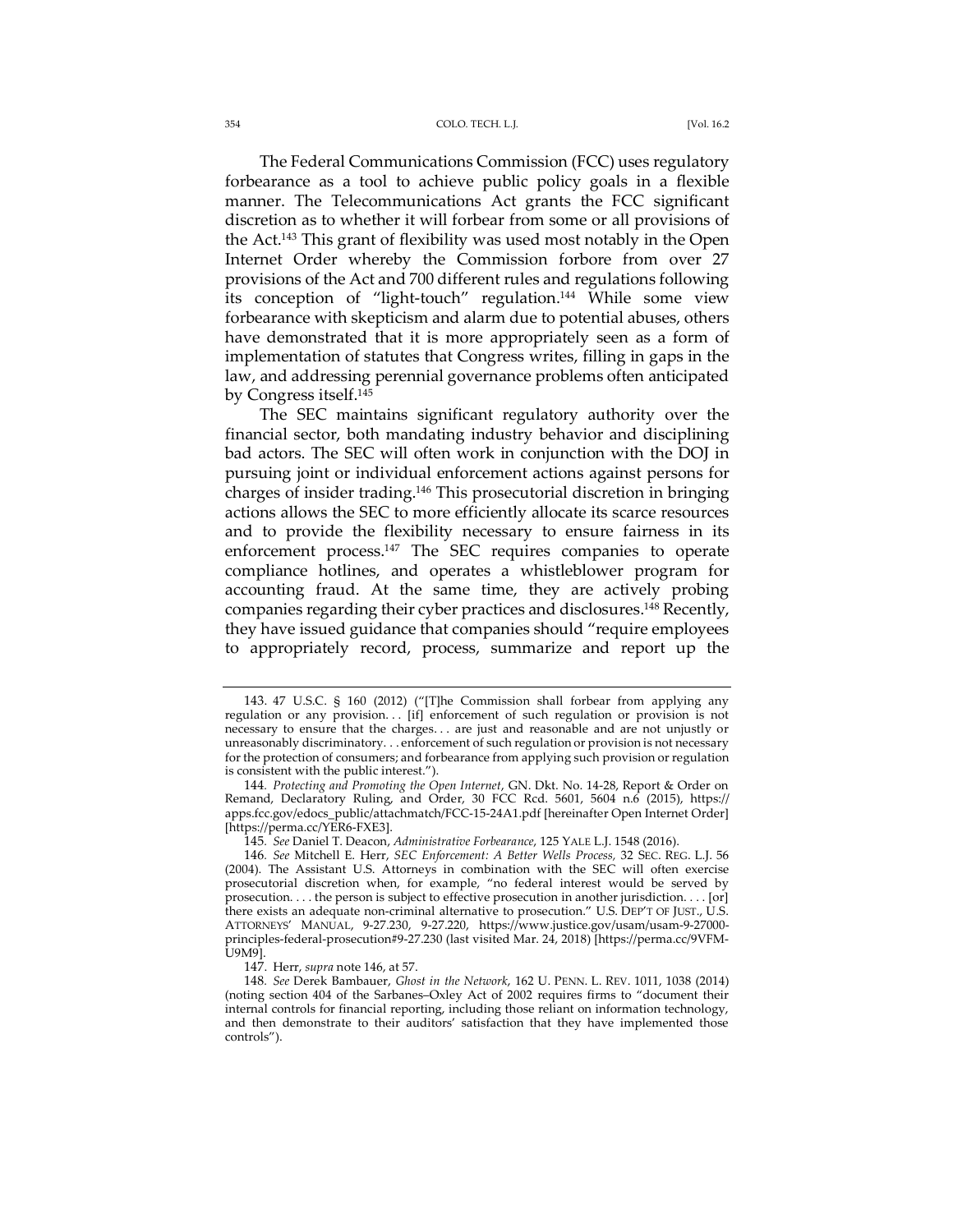corporate ladder any information related to cybersecurity risks and incidents that is potentially required to be disclosed in public filings."149 Requirements for disclosure are being revisited, and large  $($35m)$  fines have been imposed.<sup>150</sup> Financial institutions under the Gramm-Leach-Bliley Act of 1999 are also mandated to protect consumers' personal information by requiring that "firms assess the risks they face, design a set of countermeasures, implement it, test it, and adjust the countermeasures as circumstances change."151 While the authority of the SEC under these statutes is limited to the financial sector, a sector specific CSRS would nevertheless align with the desire to create a robust cybersecurity system for large companies and financial institutions.

The Department of Health and Human Services stands as a case where explicit regulatory authority should be met with greater experimentation.<sup>152</sup> Under the auspices of HIPAA and HITECH Act, HHS has formal regulatory authority to push improved cybersecurity practices.153 Unfortunately, the HHS's "Security Rule is not clearly defined, has failed to incorporate relevant NIST guidance, and is poorly enforced."154 Indeed, this failure in oversight forced the FTC to intervene in the case of LabMD as discussed in Section I above.155 Congress reacted to the HHS's problems in passing the 21st century Cures Act to both empower the enforcement of greater information sharing by the inspector general, and to convene industry to create a model framework for securely sharing information.156

Among these various examples, we see that government agencies are often willing to experiment with different regulatory levers to achieve public policy goals. Whether the lever be explicit in statute as in the case of CISA, less defined but congressionally blessed as in the case of the FCC or FTC, or the prosecutorial discretion common to all

<sup>149.</sup> See Proskauer, *SEC Issues Updated Guidance on Public Company Cybersecurity Disclosures,* March 5, 2018, https://www.proskauer.com/alert/sec-issues-updated-guidanceon-public-company-cybersecurity-disclosures [https://perma.cc/YQA9-7YWS].

<sup>150.</sup> See SEC, *Altaba, Formerly Known as Yahoo!, Charged With Failing to Disclose Massive Cybersecurity Breach; Agrees To Pay \$35 Million*, April 24, 2018, https://www.sec.gov/ news/press-release/2018-71 ("Yahoo failed to properly investigate the circumstances of the breach and to adequately consider whether the breach needed to be disclosed to investors. The fact of the breach was not disclosed to the investing public until more than two years later…") [https://perma.cc/5LS5-5F9L]. Such regulatory entrepreneurship creates demand for ways to demonstrate good faith, and near-miss reporting could serve that purpose.

<sup>151</sup>*. Id.* at 1039 (citing to the Financial Services Modernization Act of 1999, 12 U.S.C. § 1811 (2012)).

<sup>152.</sup> Weiser, *supra* note 134, at 2068–72 (discussing the HHS's failure to spur steps to encourage better cybersecurity practices and to facilitate information sharing despite having authority to do so).

<sup>153.</sup> Health Insurance Portability and Accountability Act of 1996 (HIPAA), Pub. L. No. 104-191, 110 Stat. 1936; Health Information Technology for Economic and Clinical Health (HITECH) Act, Pub. L. 111-5, 124 Stat. 226 (2009).

<sup>154.</sup> Weiser*, supra* note 134, at 2069 (citing a GAO report).

<sup>155</sup>*. See id. See also* discussion *supra* Part I.

<sup>156.</sup> Weiser, *supra* note 134, at 2072.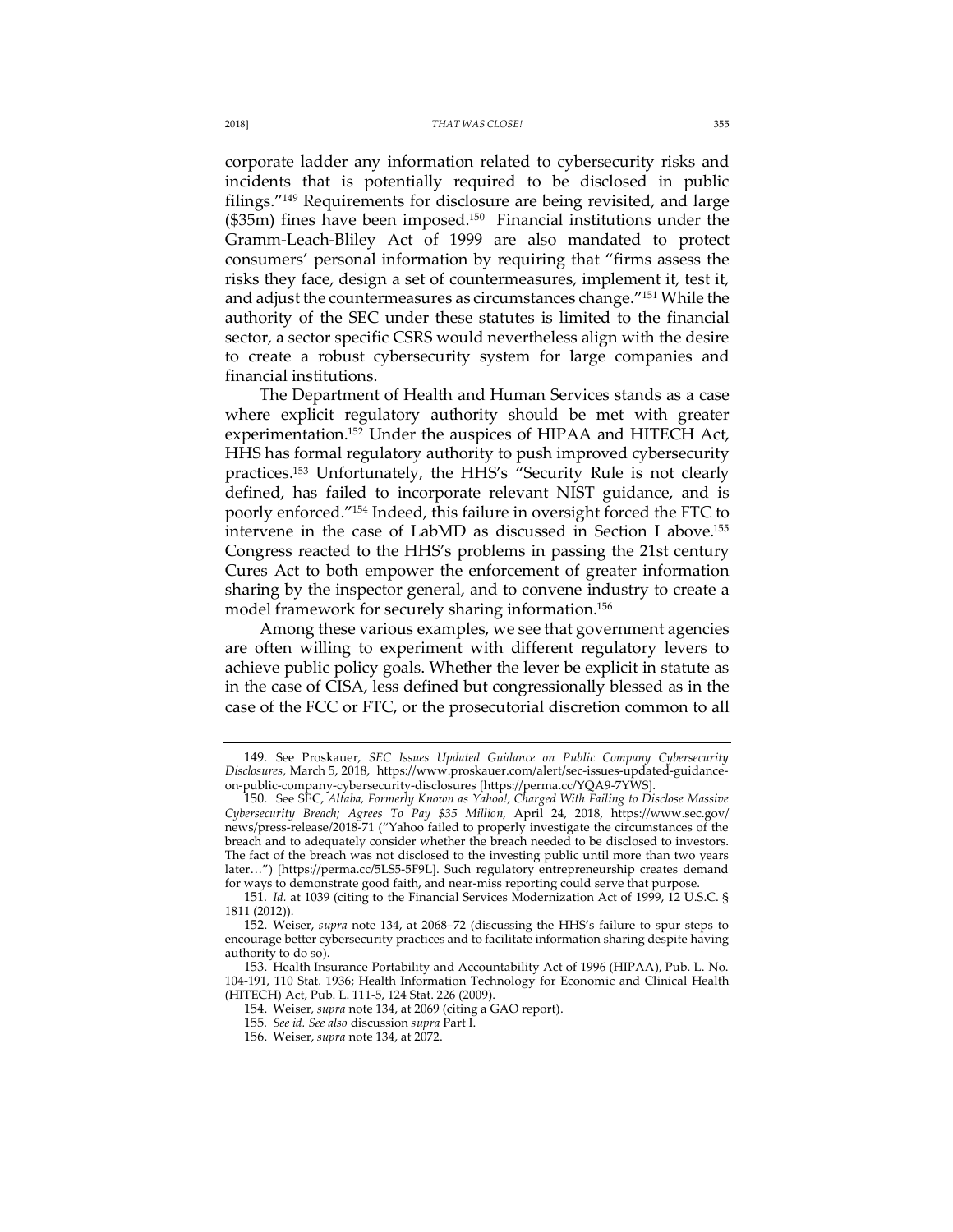of the enforcement agencies, it should be no different in the case of cybersecurity information sharing, in order to optimize the amount of data available so that companies may learn to better protect themselves.

Regulatory judgement should nonetheless remain intact, with the caveat that good faith participation in the CSRS program would act as a factor in determining the culpability of the company should an incident occur. A key benefit of the CSRS program, much like its ASRS counterpart, is the ability to work ex ante to prevent problems rather than waiting until an incident has happened to make improvements. In this way, a company can act proactively to defend its systems and customers. The reporting of information must therefore be protected to ensure that companies disclose meaningful information freely. Such protection does not mean however, that a company is insulated from all consequences of a failure to adequately protect data, rather it seeks to encourage the production of data necessary to generate meaningful reports regarding how companies may improve their cybersecurity.

Without leniency, the risk of legal exposure from enforcement or other civil actions may be prohibitive for companies considering reporting, absent other countervailing incentives. This concern may be traversed by appropriately structuring the sharing regime. First, the willingness to participate in the program should be taken into account and factored into the leniency of the regulatory agency, as is the case of FTC. In the case of ASRS as noted above, the regulation specifically estops the FAA from using the data shared unless the data is otherwise not part of the ASRS program.157 The ASRS model splits the work among several agencies to help ensure the data is protected, whereby NASA gathers and analyzes the data, but the FAA will have an option to use the data if the disclosure falls outside of specific definitions of the program. While not a perfect solution for companies which may inadvertently disclose something that can harm them, explicit protections can help companies to make informed decisions about what information they share and—if appropriately incentivizing allows information to flow more freely.

## *B. The Second Pillar: Confidentiality and Anonymity Must be Protected*

Even with explicit protections, companies may still be worried about the sensitivity of the information being supplied and the possibility that such information would be subject to subpoenas or Freedom of Information Act (FOIA) requests. In response, we can observe how ASIAS has handled such concerns. ASIAS is run by the

<sup>157.</sup> 14 C.F.R. § 91.25 (2018).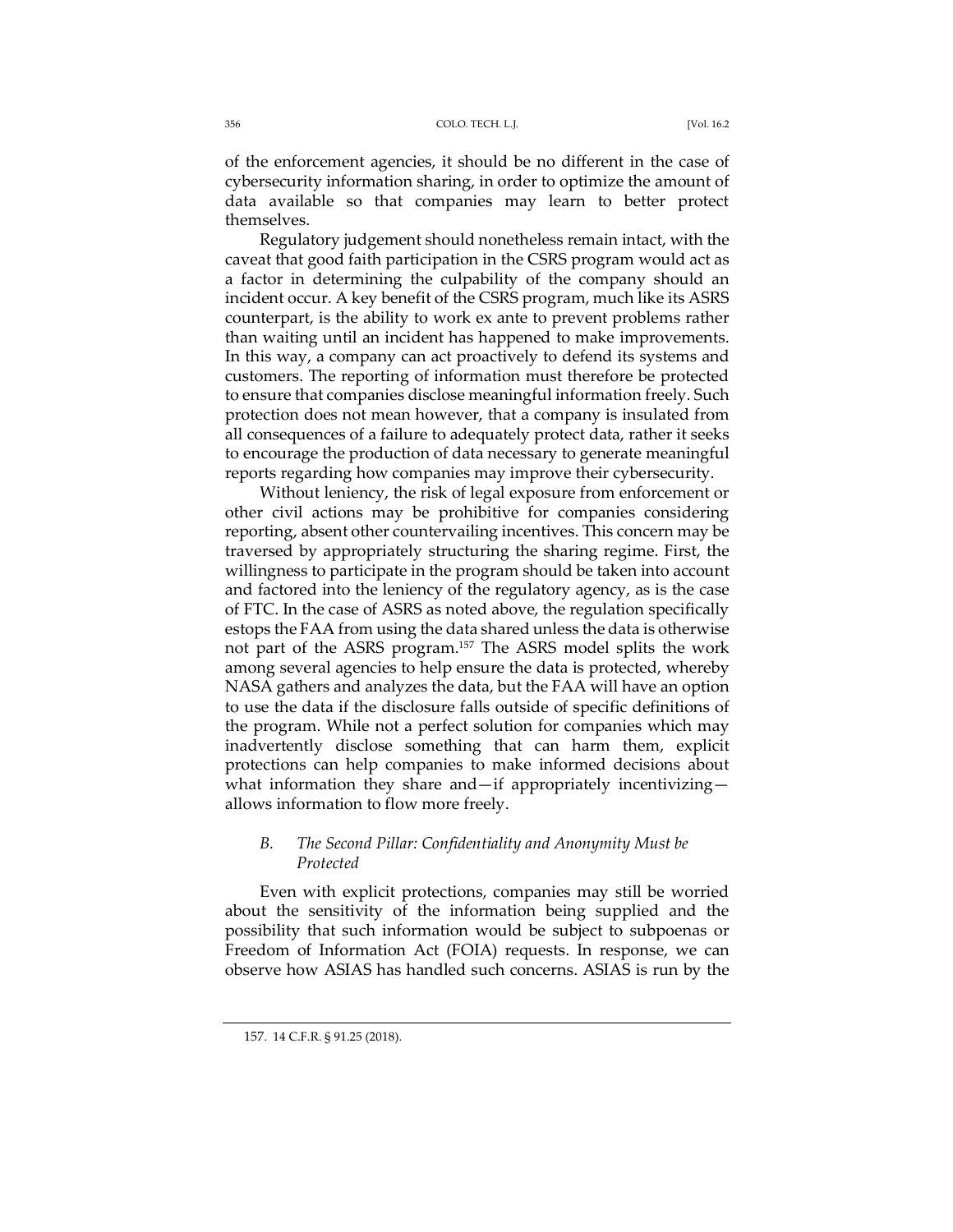MITRE corporation, and is thus not subject to FOIA requests,<sup>158</sup> and while ASIAs has never been subpoenaed, MITRE notes that it has a plausible defense and that companies themselves are more likely to be subpoenaed for the information than MITRE is.<sup>159</sup> While not ironclad, a similar design for a CSRS could involve providing notice to the reporting company if the CSRS was ever subpoenaed. Even if the ultimate organization housing the ASRS program is a government entity such as NASA, an exemption to FOIA requests exists for confidential commercial information,160 and another for those sharing certain cybersecurity data.161

## *C. Organizing a CSRS*

There are many possible structures for the organization and funding of a new Cyber Safety Reporting System or Cyber Resilience Reporting System. There are two major questions: a home for the organization, and the source of support. As illustrated by the NASA-FAA partnership, they can be separate.<sup>162</sup> Organizationally, our choices are: stand up a new organization, host it in an existing nonprofit, or host it within a government agency. It could nominally exist within a for profit company, but that would be self-defeating. Similarly, creating a new organization adds to the challenges of getting started, and there are no obvious commensurate benefits. We explore a few of the options for housing the project below. This discussion is designed to illustrate opportunities, rather than to state that these are the only appropriate homes or authorities which could work. 163

<sup>158.</sup> ASIAS, GENERAL AVIATION ASIAS FAQS 6 (2016), http://www.aeronomx.com/ uploads/1/0/9/6/10969420/ga\_asias\_faqs\_pr\_11-2016\_rev2.pdf [https://perma.cc/Z4VQ-5K3 H].

<sup>159</sup>*. Id.*

<sup>160</sup>*. What are FOIA Exemptions*, FOIA, https://www.foia.gov/faq.html#exemptions (Exemption 4, "Trade secrets or commercial or financial information that is confidential or privileged.") (last visited Mar. 24, 2018) [https://perma.cc/S28T-PVM7].

<sup>161.</sup> Weiser, s*upra* note 134, at 2067.

<sup>162.</sup> Some agencies are encouraging the reporting of near misses. For example, the New York Department of Financial Services says: "The Department believes that analysis of unsuccessful threats is critically important to the ongoing development and improvement of cybersecurity programs. . . Notice of the especially serious unsuccessful attacks may be useful to the Department . . . and the knowledge shared through such notice can be used to timely improve cybersecurity generally . Accordingly, Covered Entities are requested to notify the Department of those unsuccessful attacks that appear particularly significant. . ." However, they recognize that reporting a near miss to a regulator may raise concerns about being penalized: "The Department trusts that Covered Entities will exercise appropriate judgment as to which unsuccessful attacks must be reported and does not intend to penalize Covered Entities for the exercise of honest, good faith judgment." *Frequently Asked Questions Regarding 23 NYCRR Part 500*, N.Y. DEP'T OF FIN. SERVICES, https://www.dfs.ny.gov/about/cybersecurity\_faqs.htm (last updated Mar. 23, 2018) [https://perma.cc/4CDY-3SQ4].

<sup>163.</sup> Additionally, we only discuss existing authorities, but note that learning from near misses does not fall cleanly into established policy battles, and it may represent a rare opportunity for bi-partisan cooperation.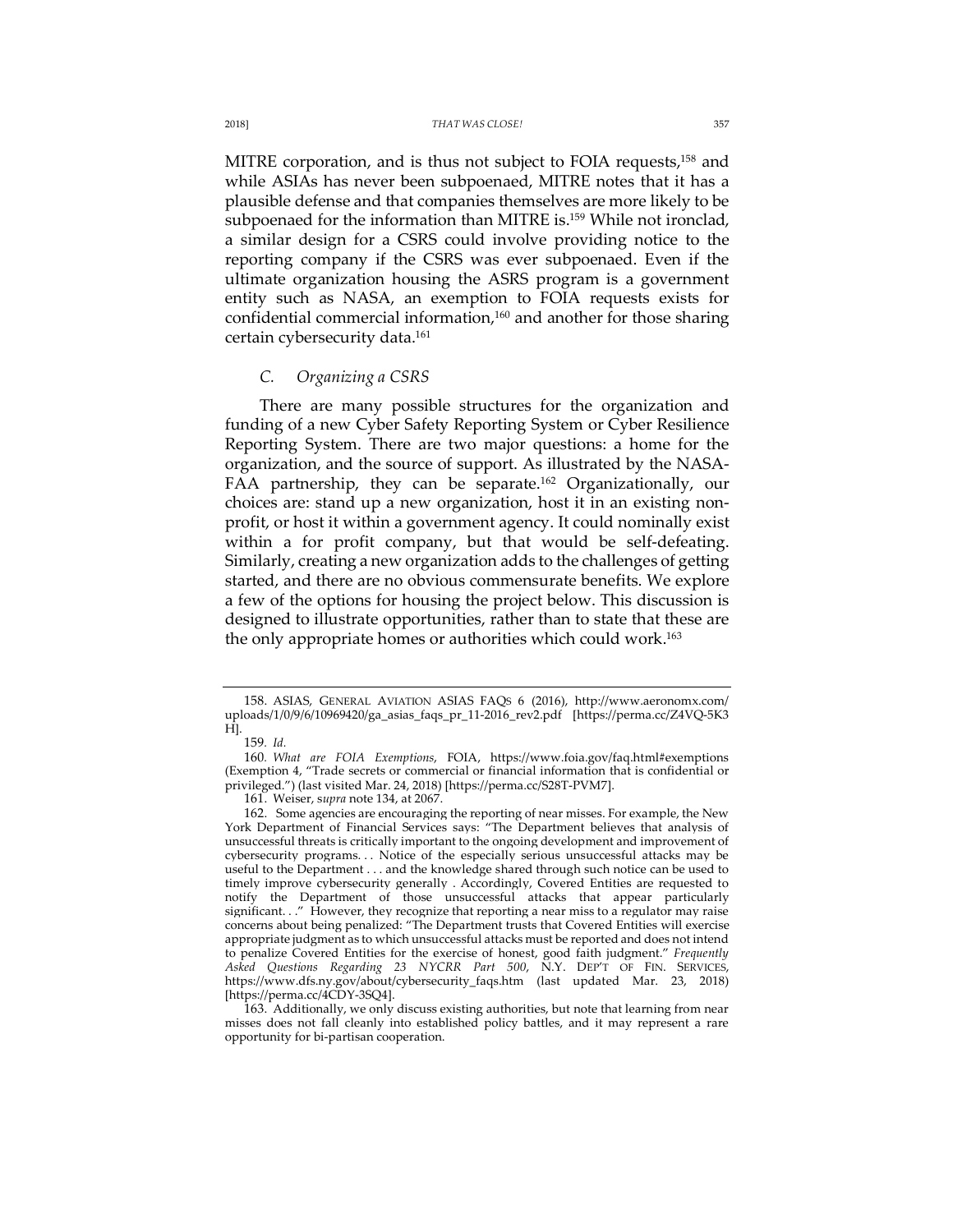#### 358 COLO. TECH. L.J. [Vol. 16.2

Which regulatory agencies would want to see such a program flourish, and secondarily, have clear authority to fund or operate such a program? The FAA determined in the 1970s that the ASRS, designed to learn from incidents and near misses, would enhance the safety of the aviation system.164 In an analogous manner, the FTC can improve cyber for consumer-facing applications, the Department of Homeland Security (DHS) for critical infrastructure, or the SEC for improving disclosure of cybersecurity practices to investors. This structure might also be best housed in a scientific agency such as NIST in an analogous fashion to the ASRS program.

DHS already oversees multiple regimes aimed at improving critical infrastructure cybersecurity information sharing, with a core mission focused on safeguarding and securing cyberspace,<sup>165</sup> and remedying information shortfalls.166 DHS currently acts as the overseeing agency to the Computer Emergency Response Team (US-CERT), a program which provides protection to federal agencies through intrusion detection and prevention, exchanges critical cybersecurity information, and analyzes emerging cyber threats among other activities.<sup>167</sup> Moreover, President Obama's Executive Order 13636 directed DHS to create the Critical Infrastructure Cyber Community (C3), a public-private partnership led by DHS to facilitate critical infrastructure management using the NIST framework.168 The Emergency Services Sector (ESS) Information-Sharing Initiative, which coordinates an information sharing and analysis center and stakeholders for effective information dissemination further illustrates DHS's mission.169 Given this well-developed mission to share, DHS could serve as an excellent home for a CSRS system.

NIST is a respected scientific agency with expertise in cybersecurity, issuing many standards. NIST is probably better than other government agencies from the perspective of multinational companies, but suffered a reputational blow in 2014 for its close collaboration with NSA.170

<sup>164</sup>*. ASRS Program Briefing*, AVIATION SAFETY REPORTING SYSTEM (2016), https:// asrs.arc.nasa.gov/docs/ASRS\_ProgramBriefing2016.pdf [https://perma.cc/K5F4-FKHK].

<sup>165</sup>*. Our Mission*, DHS, https://www.dhs.gov/our-mission (last visited Mar. 24, 2018) [https://perma.cc/75AL-KJ65].

<sup>166</sup>*. Information Sharing*, DHS, https://www.dhs.gov/topic/information-sharing (noting that "[r]emedying information shortfalls was a principal recommendation of the 9/11 commission") (last visited Mar. 19, 2018) [https://perma.cc/NKX5-8ZQB].

<sup>167</sup>*. About Us*, US-CERT, https://www.us-cert.gov/about-us (last visited Mar. 19, 2018) [https://perma.cc/SZM8-AS2B].

<sup>168</sup>*. Using the Cybersecurity Framework*, DHS (July 14, 2017), https://www.dhs.gov/ using-cybersecurity-framework [https://perma.cc/48AV-HBHX].

<sup>169</sup>*. Emergency Services Sector Information – Sharing Initiative*, DHS (June 20, 2017) https://www.dhs.gov/emergency-services-sector-information-sharing-initiative [https:// perma.cc/65AJ-MRTU].

<sup>170</sup>*. See, e.g.*, Susan Landau, *On NSA's Subversion of NIST's Algorithm*, LAWFARE (July 25, 2014, 2:00 PM), https://lawfareblog.com/nsas-subversion-nists-algorithm ("Of all the revelations from the Snowden leaks, I find the NSA's subversion of the National Institute of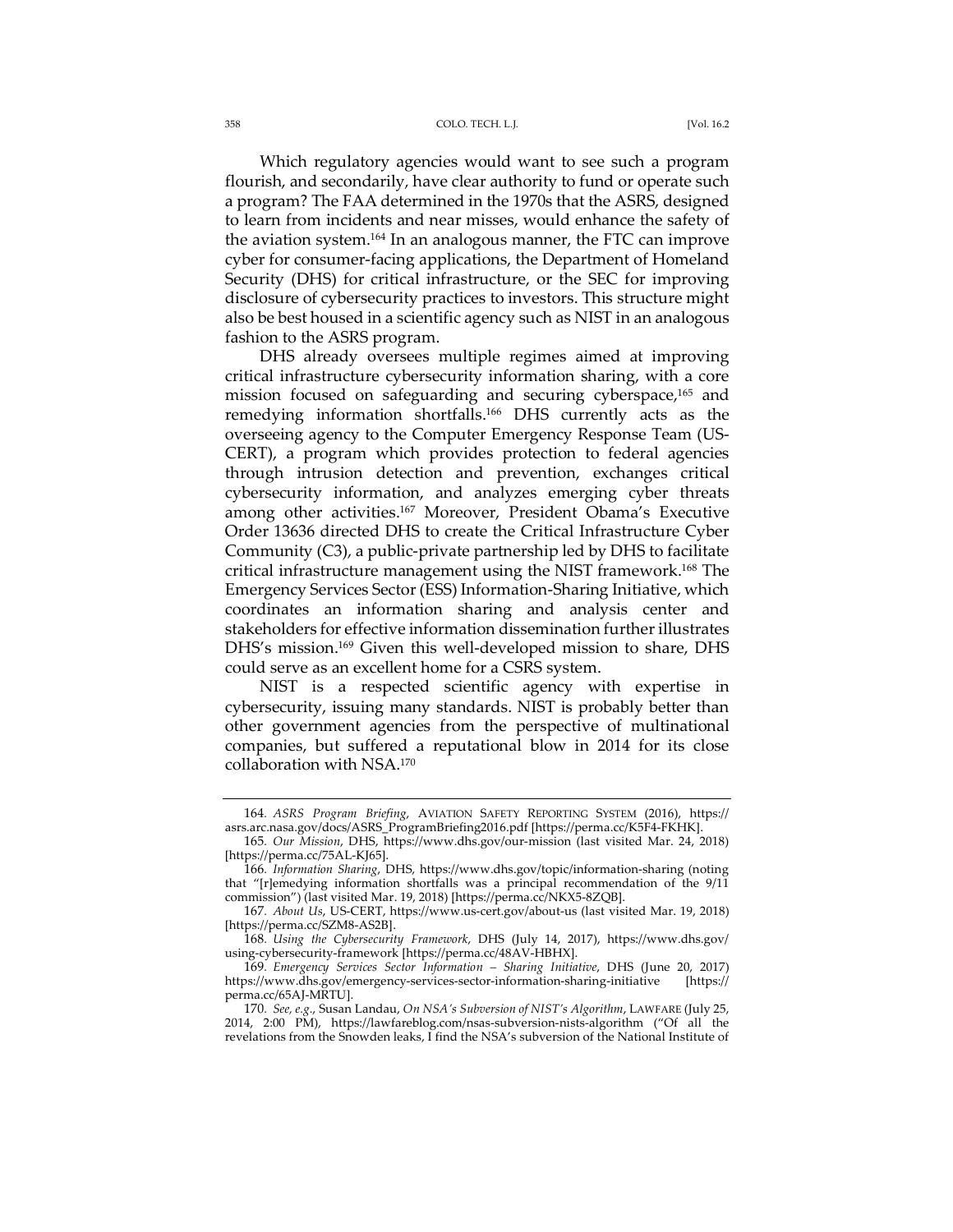The funding question is complex; there are single funder models, and multi-funder models. There are a number of agencies, including DHS, FTC, and NIST who have a direct and broad interest in the sorts of guidance a CSRS could offer. Funding does not need to be dramatic. The likely initial size and funding of an experiment tilt towards a single funder. It could well make sense to host it within a Federally Funded Research and Development Center (FFRDC) within nonprofits such as MITRE, SRI or RAND, which currently operate FFRDCs and have a reputation for scientific and operational excellence. It also makes sense for the organization to be structured in a way that takes advantage of the protections offered to information sharing and analysis organizations<sup>171</sup>

Ultimately, agencies which may bring actions against organizations for breaches will need to either promulgate rules to provide specific protections, or will need to put out memoranda of understanding to give companies notice and comfort as to the expectation of protection from sharing.

The foregoing reasons explain why incident or near-miss reporting is a good idea. We now examine why our proposal voluntary reporting, along the lines of the aviation safety system—is better than other alternatives.

## *D. Single Reporting Regime*

Assume that we are correct, that near-miss reporting is important. A single repository is superior to multiple ones, for a number of reasons.

One important reason is that the precise information collected will be important. A recent Inspector-General report on informationsharing from the Department of Homeland Security, pursuant to the Cybersecurity Act of 2015,172 noted this issue in a slightly different context:173 "By design, Automated Indicator Sharing and Cyber

Standards's (NIST) random number generator to be particularly disturbing. [. . .] This has undermined NIST's role in developing security and cryptography standards and is likely to have serious long-term effects on global cybersecurity.") [https://perma.cc/9DS8-8KD8]; Peter Woit, "*The NSA, NIST, and the AMS*, NOT EVEN WRONG (July 21, 2014), http://www.math.columbia.edu/~woit/wordpress/?p=7045 ("One way this goes beyond the now-withdrawn NIST standard is that the committee also looked at other NIST current standards now in wide use, which in at least one other case depend upon a specific choice of elliptic curves made by the NSA, with no explanation provided of how the choice was made. In particular, Rivest recommends changing the ECDSA standard in FIPS186 because of this problem.") [https://perma.cc/F8MW-LFL4].

<sup>171</sup>*. See* Karp et al., *supra* note 133 (Information Sharing and Analysis Organizations were created by CISA).

<sup>172.</sup> Consolidated Appropriations Act of 2016, Pub. L. No. 114-113, 129 Stat. 2242.

<sup>173.</sup> In the Cyber Information Sharing and Collection Program (CISCP), analysts are examining submissions directly, while automated indicator sharing (AIS) is strictly automated information. *See* OFFICE OF INSPECTOR-GENERAL, BIENNIAL REPORT ON DHS' IMPLEMENTATION OF THE CYBERSECURITY ACT OF 2015 12 (2017),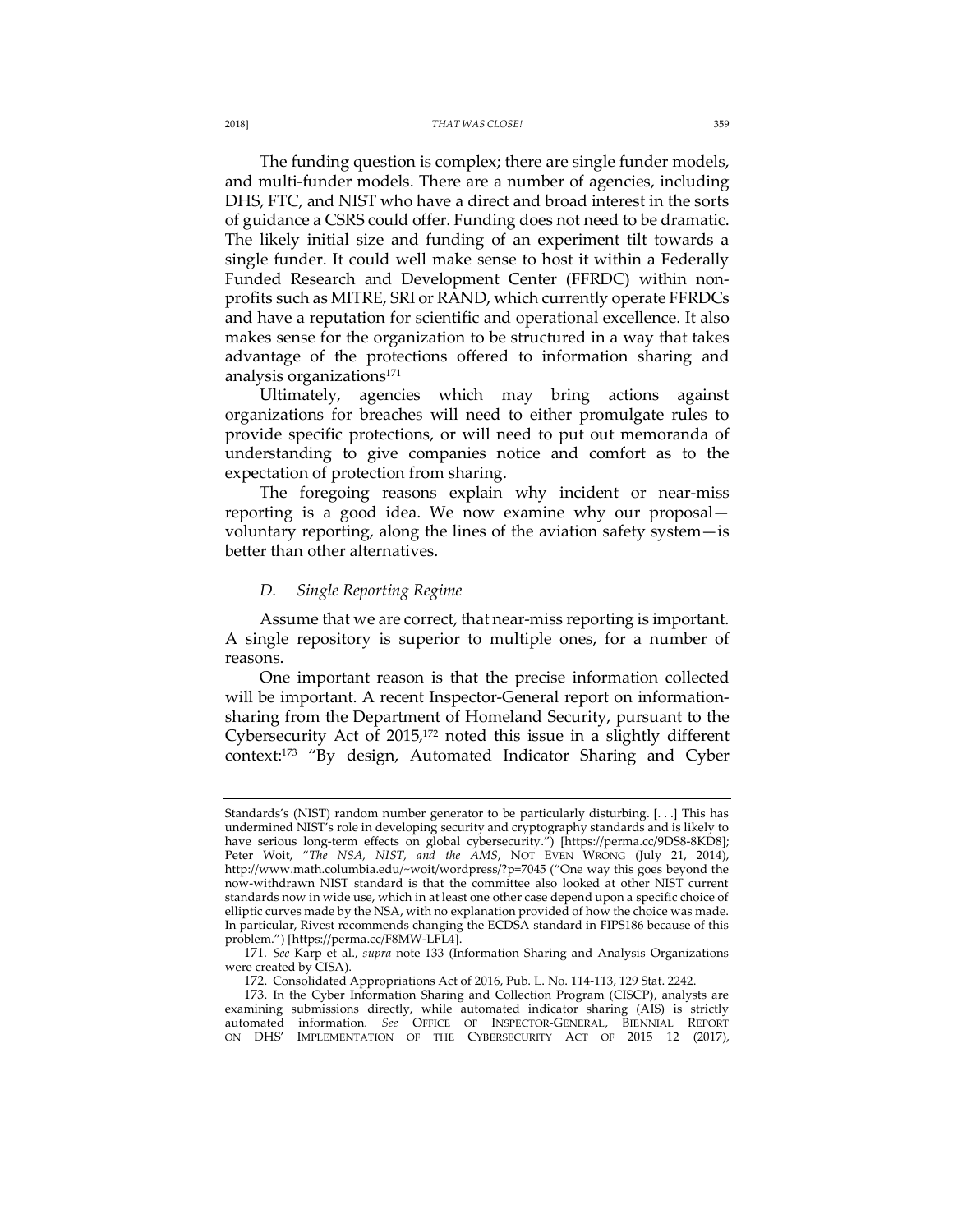Information Sharing and Collection Program feeds have different methods to populate information and therefore exhibit considerable disparity in data quality… This enables the analysts to provide recipients with more contextual information for determining the appropriate course of action to mitigate potential threats against their networks."174 While it could be argued that having multiple repositories (and hence multiple questionnaires) will result in at least some good ones being developed, that same argument implies that others will be not so good. We believe that it is better to expend effort on a single high-quality site.

A central archive is also more likely to provide the broader view needed in today's environment.175 With multiple repositories, analysts would need to poll them all to understand what is going on; furthermore, collecting somewhat different data from each site will vastly increase the analytic difficulties,<sup>176</sup> and attackers are unlikely to organize their activities to comport with our organizational battle lines. If some data is unavailable, analysis will be hurt. DHS suffers from precisely this problem because classified and unclassified data items are stored separately.177

Finally, we note that the success of this scheme depends on incentivized cooperation, and hence on finding the right balance between trust and desire to receive the benefit. It's likely that investment in trust-building activity, including outreach and ongoing delivery of confidentiality and anonymity will be required. If there are multiple repositories, some are likely to be more trusted than others; the less-trusted ones will likely receive fewer reports and less informative reports.

## *E. Analytic Regimes*

By contrast, there is no *a priori* reason why there cannot be multiple analyses. Indeed, multiple analytic perspectives can be valuable, in that different researchers can take different approaches and derive different insights. The problem, however, is that the collected data may be believed by the organization to be somewhat sensitive.178 Furthermore, near-miss data is often less sensitive. Had Equifax fended off the attackers, they could have reported "danger of

https://www.oig.dhs.gov/sites/default/files/assets/2017-11/OIG-18-10-Nov17\_0.pdf [https:// perma.cc/RJ4E-2FD5].

<sup>174</sup>*. Id.*

<sup>175</sup>*. Id.* at 4 ("contextual data [is] needed to effectively defend against ever-evolving threats").

<sup>176</sup>*. See id.* at 13.

<sup>177</sup>*. Id.* at 13 ("This separation restricted the analysts' ability to compile a complete situational awareness of a potential threat.").

<sup>178</sup>*. See supra* Section II (but without experience in collecting near-miss data, it remains to be seen how organizations will see it, once the newness wears off).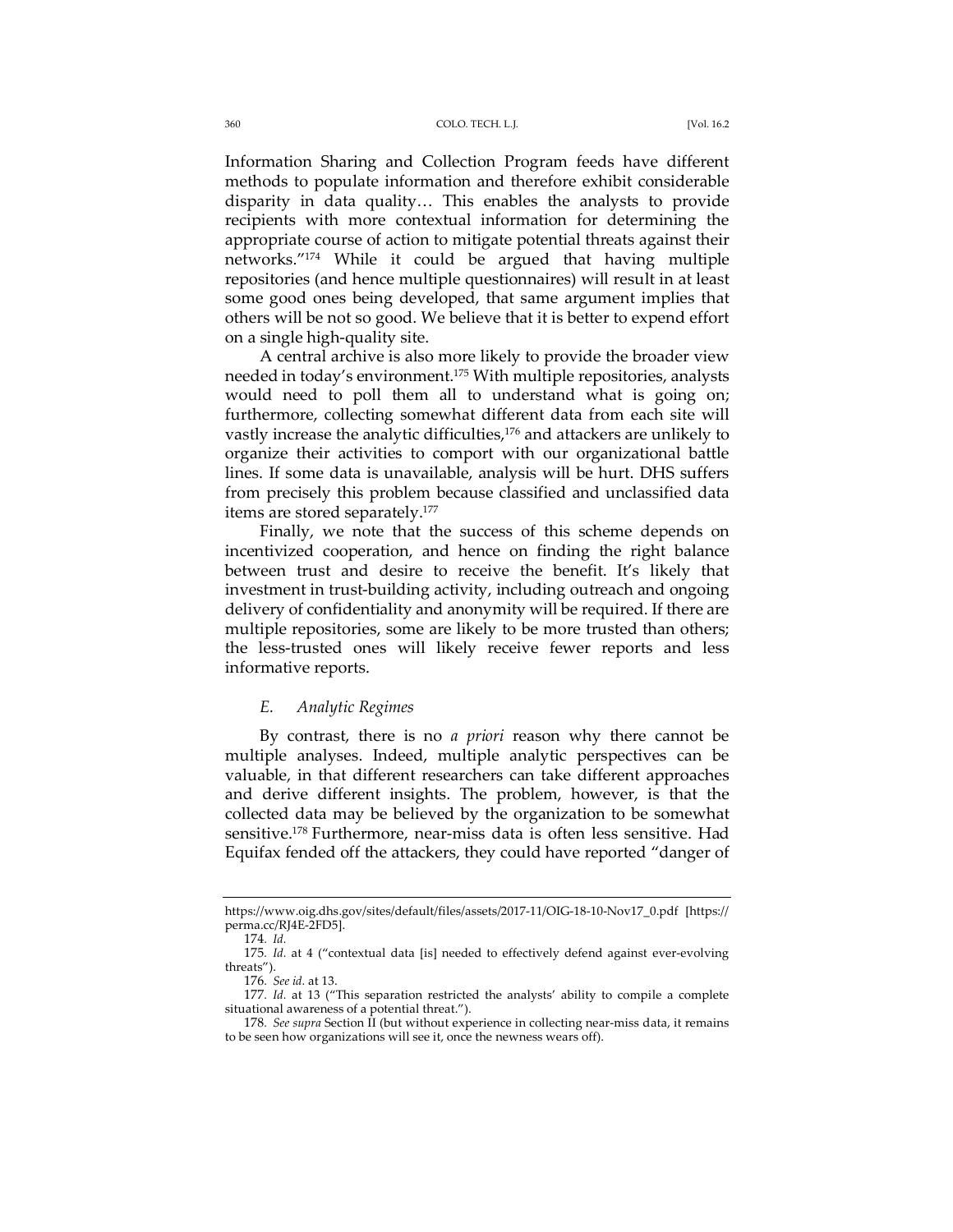a failure of a vulnerability or patch scanner," or the "danger of a large exposure of personal information," as opposed to "data on 145 million people was exposed." The latter is far more revelatory: not many organizations have that much data. There are questions of how the data is gathered and processed, and also, questions of how analyses are released. ASRS and ASIAS both take the approach that data is gathered confidentially, and analysis is released after careful anonymization.

One tempting approach is to gather and release anonymized data—replace identifiers with arbitrary different ones.<sup>179</sup> In general, this approach is unlikely to work well. Apart from the normal risks of anonymization,<sup>180</sup> the data we urge be collected will contain implicit and explicit identifying information, information that is difficult to anonymize or redact.

Some of the issue relates to free-form text fields. These are widely recognized to be a problem; HIPAA, for example*,* requires that they be anonymized as well.<sup>181</sup> But there is also implicit identifying information in, *e.g.,* a description of the reporter's network topology.182

<sup>179</sup>*. See, e.g.*, Paul Ohm, *Broken Promises of Privacy: Responding to the Surprising Failure of Anonymization,* 57 UCLA L. REV. 1701, 1703 (2010) ("Imagine a database packed with sensitive information about many people . . . . Now imagine that the office that maintains this database needs to place it in long-term storage or disclose it to a third party without compromising the privacy of the people tracked. To eliminate the privacy risk, the office will anonymize the data, consistent with contemporary, ubiquitous data-handling practices. First, it will delete personal identifiers like names and social security numbers. Second, it will modify other categories of information that act like identifiers in the particular context—the hospital will delete the names of next of kin, the school will excise student ID numbers, and the bank will obscure account numbers.").

<sup>180</sup>*. See* Arvind Narayanan & Vitaly Shmatikov, HOW TO BREAK ANONYMITY OF THE NETFLIX PRIZE DATASET 2 (2008), https://arxiv.org/pdf/cs/0610105v1.pdf ("How much does the attacker need to know about a Netflix subscriber in order to identify her record in the [anonymized] dataset . . . very little.") [https://perma.cc/4P9D-D88M]; Paul Ohm & Scott Peppet, *What if Everything Reveals Everything?*, *in* BIG DATA IS NOT A MONOLITH 4647 (2016) (discussing what the authors believe to be a not-so-distant world where any piece of information reveals all pieces of information).

<sup>181</sup>*. See* OFFICE OF CIVIL RIGHTS, GUIDANCE REGARDING METHODS FOR DE-IDENTIFICATION OF PROTECTED HEALTH INFORMATION IN ACCORDANCE WITH THE HEALTH INSURANCE PORTABILITY AND ACCOUNTABILITY ACT (HIPAA) PRIVACY RULE §3.10 (2012), https://www.hhs.gov/sites/default/files/ocr/privacy/hipaa/understanding/coveredentities/D e-identification/hhs\_deid\_guidance.pdf ("The de-identification standard makes no distinction between data entered into standardized fields and information entered as free text (i.e., structured and unstructured text)—an identifier listed in the Safe Harbor standard must be removed regardless of its location in a record if it is recognizable as an identifier.") [https://perma.cc/QQ6A-HADK].

<sup>182.</sup> Different organizations use different paradigms for organizing their networks. *See, e.g.,* Neil Spring et al., *Measuring ISP Topologies with Rocketfuel*, 32 COMPUTER COMMUN. REV. 133, 137 (2002) ("It is evident that the style of backbone design varies widely between ISPs. Figure 7 shows three sample backbones overlaid on a map of the United States"). While these are in general not public knowledge, it is often possible for knowledgeable individuals to deduce or even measure them. *Id*.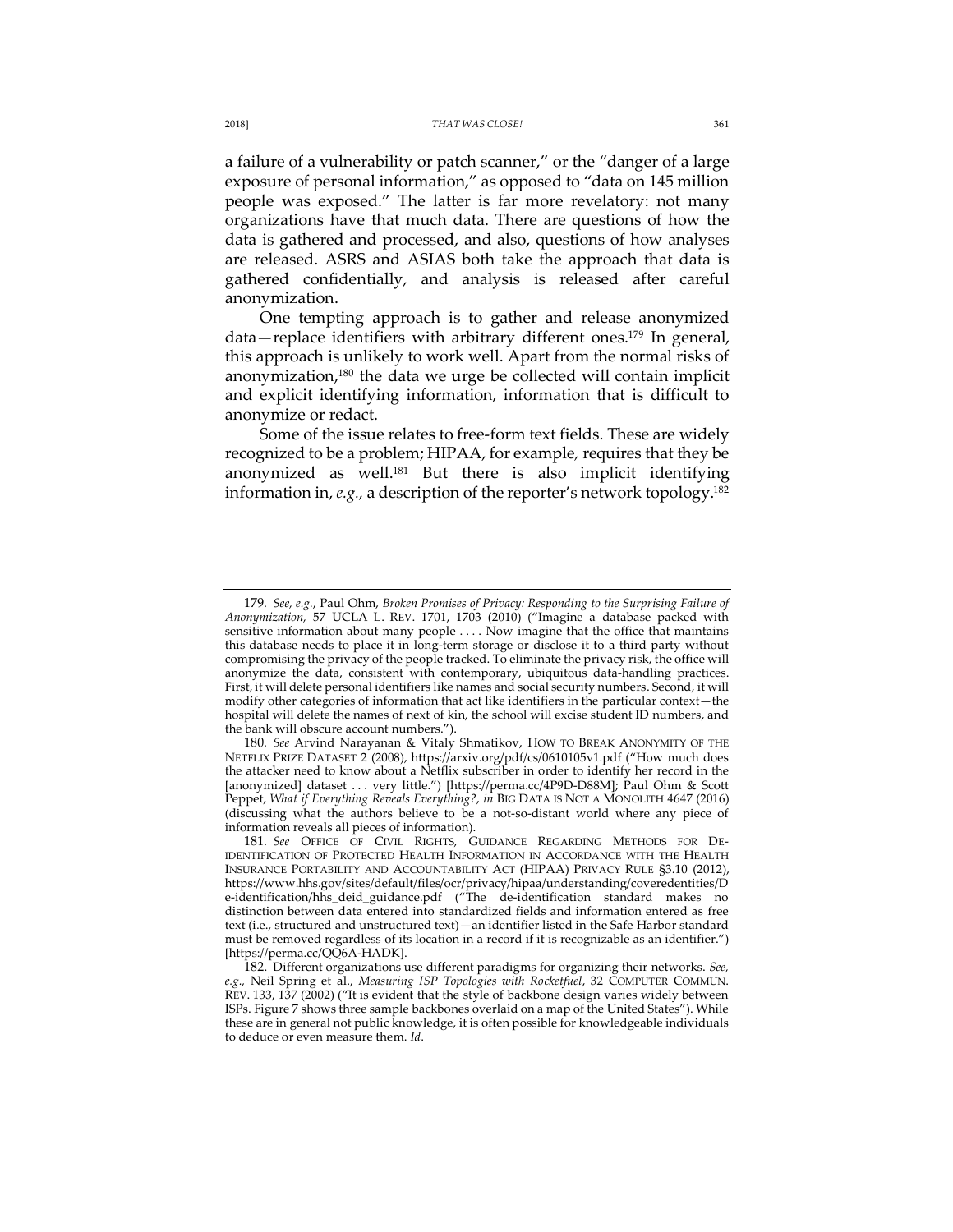Again, this sort of risk is recognized by the HIPAA anonymization guidance.183

Ideally, as much of the information as possible will be in structured form rather than as text; this will permit automated queries, use of machine learning techniques, etc.<sup>184</sup>

To be sure, it may be possible to anonymize a structured subset of reports. Methods of incident data anonymization have been developed.185 Again, though, de-anonymization is often possible if some extra information is available.<sup>186</sup> It is worth noting that the minimum population size considered adequate for suitable anonymization under HIPAA is 20,000 people;<sup>187</sup> there are not likely to be nearly as many records in any useful time frame.

A third possibility is to use an anonymization technique such as differential privacy.188 This offers mathematically provable privacy guarantees, but is only suitable for certain sorts of statistical queries; it is not at all useful for analyzing free-text reports.

We conclude from these techniques that release of confidential data is unlikely to balance privacy with performing interesting analyses. The conclusion, then, is that a single agency, and one with sufficient scientific expertise to process the data, should be responsible for all analyses. Fairly obviously, it would be easier if this agency were also the party that collected the data. Outside researchers could, perhaps, be invited in to work with the in-house researchers, but this would have to be done pursuant to suitable non-disclosure agreements and perhaps prepublication review of any resulting papers.<sup>189</sup>

<sup>183</sup>*. See* OFFICE OF CIVIL RIGHTS*, supra* note 181, at §2.6 ("A higher risk 'feature' is one that is found in many places and is publicly available. These are features that could be exploited by anyone who receives the information.").

<sup>184</sup>*. See*, *e.g.,* Joe Calandrino, *Government Datasets that Facilitate Innovation*, FREEDOM TO TINKER (Mar. 1, 2010), https://freedom-to-tinker.com/2010/03/01/government-datasetsfacilitate-innovation/. *See generally* FREEDOM TO TINKER, https://freedom-to-tinker.com (subsequent articles also supporting this argument) [https://perma.cc/3QA9-CA7P].

<sup>185</sup>*. See generally, e.g.*, Janak J. Parekh, *Privacy-Preserving Distributed Event Corroboration* (2007) (unpublished Ph.D. dissertation) (on file with Columbia University), http:// www.cs.columbia.edu/~janak/research/thesis-20070501.pdf [https://perma.cc/EJ2S-WKFL].

<sup>186</sup>*. See* Ohm & Peppet, *supra* note 180.

<sup>187</sup>*. See* OFFICE OF CIVIL RIGHTS*, supra* note 181, at §1.4.

<sup>188</sup>*. See* Cynthia Dwork, *Differential Privacy: A Survey of Results*, *in* THEORY AND APPLICATIONS OF MODELS OF COMPUTATION 1 (Manindra Agrawal et al. 2008) (commonly cited survey on the subject).

<sup>189.</sup> Presumably, the classified networks would have their own incident reporting system and repository; as with the DHS effort, the classified and unclassified data would have to be stored separately*. See* OFFICE OF INSPECTOR-GENERAL, *supra* note 173. It might be useful to have a single analytic system that could process both classes of data. OFFICE OF INSPECTOR-GENERAL, *supra* note 173 ("By acquiring a cross-domain solution, DHS can provide more detailed cyber information, improve the quality and usefulness of cyber threat reports, and correlate cyber threat indicators and defensive measures across its unclassified and classified environments.").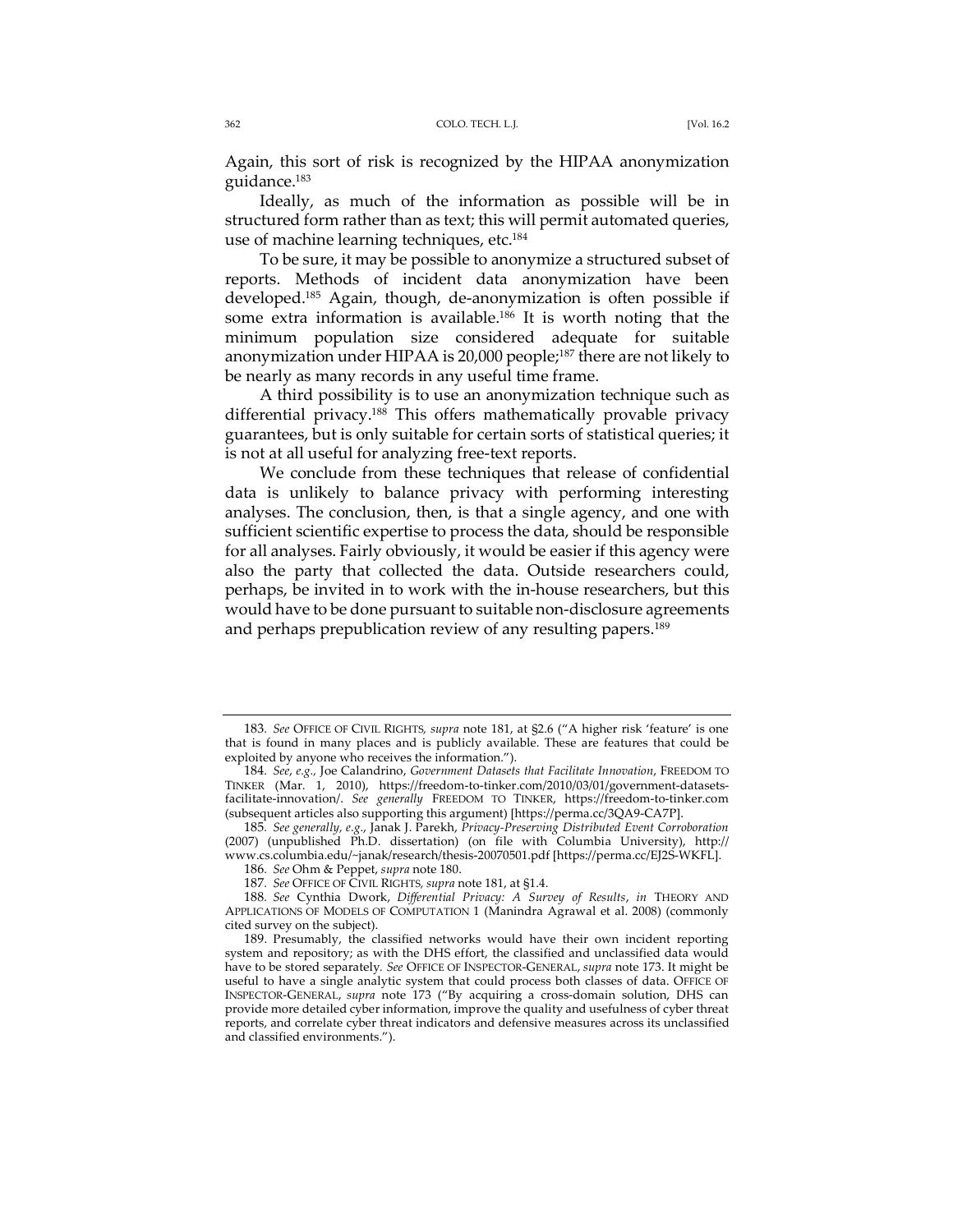### *F. Light-Touch Cooperation*

While a mandatory regulatory scheme might be preferable,<sup>190</sup> such an approach seems unlikely today. Even apart from the current political tensions, there is a profound partisan divide on the desirability and utility of regulations. We are thus suggesting a "lighttouch" voluntary scheme. While we do not know for certain that there will be cooperation, we are cautiously optimistic. The same sort of approach has succeeded in aviation and many other fields;<sup>191</sup> we believe that it will help here.

The proof, of course, will be in whether the resulting information actually helps. Based on DHS's results with threat information, we suspect that it will.<sup>192</sup> We also interviewed representatives of selected DHS components and Federal entities—consumers of this information—and found that they generally used this information to improve their network security controls. However, they also used the cyber threat indicators to detect malicious actors, and mitigate anomalies and possible threats to their networks.

The key, of course, will be the published analyses: is enough information disseminated, to the right people, and quickly enough?

## **CONCLUSION**

It is clear that there is a serious cybersecurity problem. While the ultimate solutions will likely have to be technical—neither criminal hackers nor hostile nations will vanish any time soon—today's efforts are hampered by a lack of information. We can augment today's "indicator-centric" information sharing schemes with new types of analysis. A voluntary and incentivized scheme focused on the collection, analysis, and publication of lessons is an important part of how other fields improve their safety and security. The complexity of gathering information about real cyber incidents leads us to suggest an effort focused on near misses. Experience in other fields has shown that trying to bring voluntary reports to regulatory agencies often fails.

Public policy must balance between ensuring the public is protected, while providing sufficient incentives for information gathering, analysis, and publication. On the one hand, companies must be provided with sufficient certainty that their disclosures will not come back to haunt them, but should not be able to avoid liability by virtue of their disclosures.

Against the backdrop of liability for data breaches, the question becomes obvious: how long can we keep saying "that was close!"? Without an effective cybersecurity plan, companies risk increasingly

<sup>190</sup>*. See* Bellovin, *supra* note 8.

<sup>191</sup>*. See supra* Section III.A.

<sup>192</sup>*. See* OFFICE OF INSPECTOR-GENERAL, *supra* note 173.